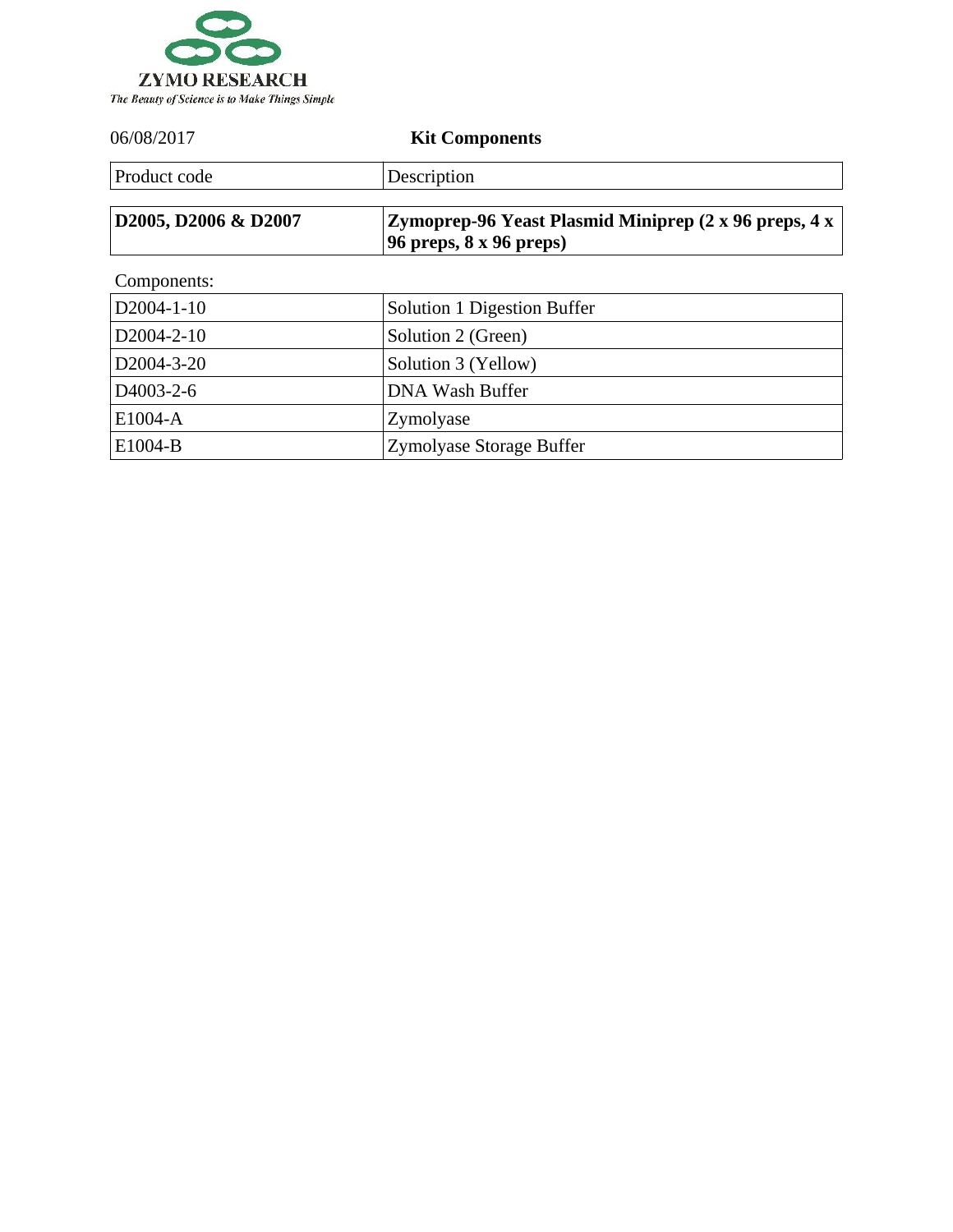

*Printing date 06/08/2017 Reviewed on 08/26/2016*

44.0

| 1 Identification                                                                                                                                                                                                                |  |
|---------------------------------------------------------------------------------------------------------------------------------------------------------------------------------------------------------------------------------|--|
|                                                                                                                                                                                                                                 |  |
| · Product identifier                                                                                                                                                                                                            |  |
| · Trade name: Solution 1 Digestion Buffer                                                                                                                                                                                       |  |
| · Article number: D2004-1-10, D2004-1-45, D2004-1-90, D2001-1-15<br>· Application of the substance / the mixture Laboratory Reagent                                                                                             |  |
| · Details of the supplier of the safety data sheet<br>· Manufacturer/Supplier:<br>Zymo Research Corp.<br>17062 Murphy Ave.<br>Irvine, CA 92614<br><b>USA</b><br>Phone: 1-949-679-1190 or 1-888-882-9682<br>sds@zymoresearch.com |  |
| · Information department: Product safety department<br>· Emergency telephone number:<br>During normal business hours (8 am to 5 pm Pacific Standard Time): +1 (949) 679 1190                                                    |  |
| · Label elements<br>· GHS label elements Void                                                                                                                                                                                   |  |
| · Hazard pictograms Void<br>· Signal word Void<br>· Hazard statements Void                                                                                                                                                      |  |
| · Classification system:<br>$\cdot$ NFPA ratings (scale 0 - 4)                                                                                                                                                                  |  |
| $Health = 0$<br>Fire $= 0$<br>Reactivity = $0$                                                                                                                                                                                  |  |
| $\cdot$ HMIS-ratings (scale 0 - 4)                                                                                                                                                                                              |  |
| <b>HEALTH</b><br>$\vert 0 \vert$<br>$Health = 0$<br>Fire $= 0$<br>$\boxed{0}$<br><b>FIRE</b><br>Reactivity = $0$<br><b>REACTIVITY</b> 0                                                                                         |  |

*Page 1/8*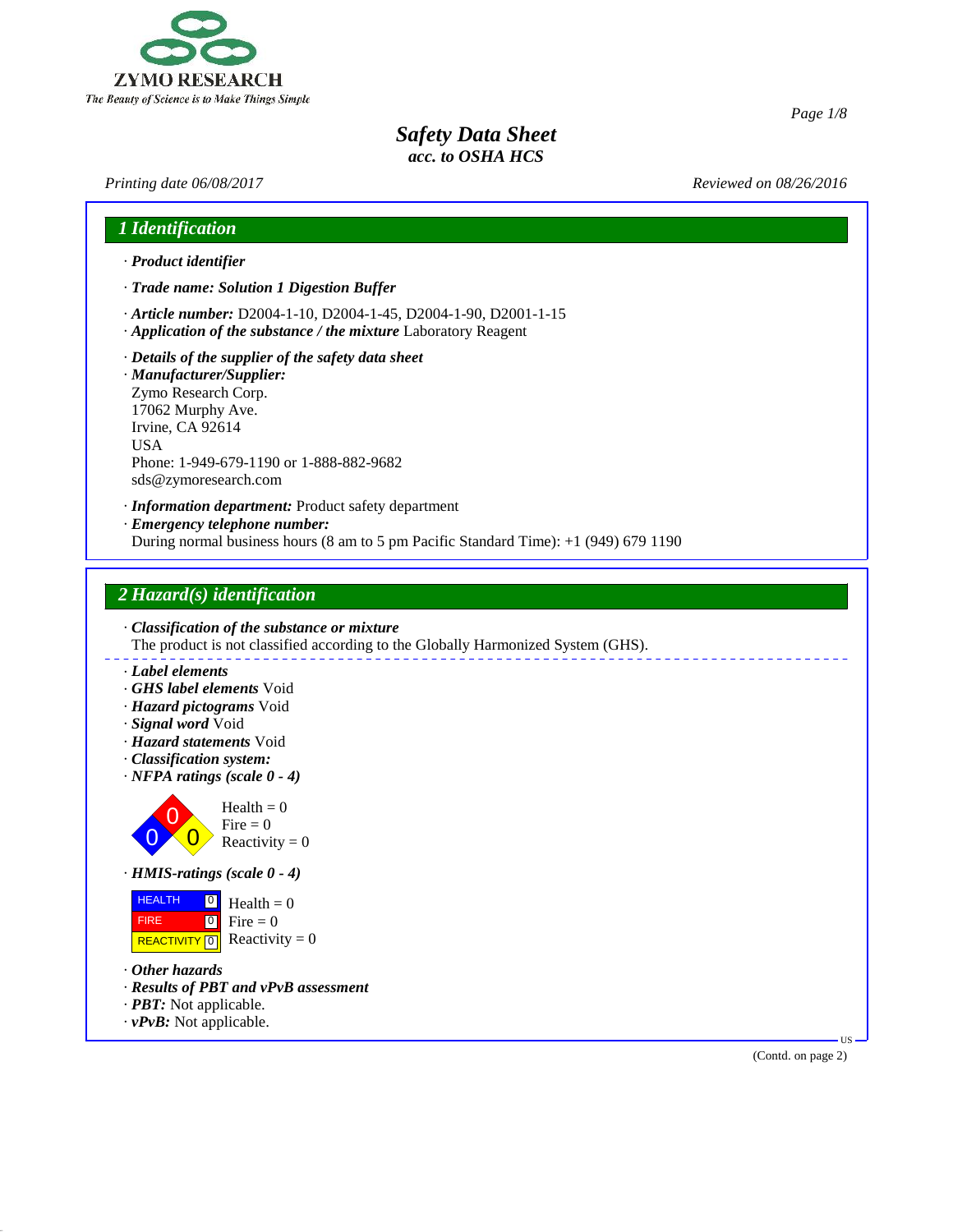

*Printing date 06/08/2017 Reviewed on 08/26/2016*

*Trade name: Solution 1 Digestion Buffer*

(Contd. of page 1)

*Page 2/8*

### *3 Composition/information on ingredients*

- · *Chemical characterization: Mixtures*
- · *Description:* Mixture of the substances listed below with nonhazardous additions.
- · *Dangerous components:* Void

#### *4 First-aid measures*

- · *Description of first aid measures*
- · *General information:* No special measures required.
- · *After inhalation:* Supply fresh air; consult doctor in case of complaints.
- · *After skin contact:* Generally the product does not irritate the skin.
- · *After eye contact:* Rinse opened eye for several minutes under running water. Then consult a doctor.
- · *After swallowing:* Do not induce vomiting; immediately call for medical help.
- · *Information for doctor:*
- · *Most important symptoms and effects, both acute and delayed* No further relevant information available.
- · *Indication of any immediate medical attention and special treatment needed*
- No further relevant information available.

### *5 Fire-fighting measures*

- · *Extinguishing media*
- · *Suitable extinguishing agents:*
- CO2, extinguishing powder or water spray. Fight larger fires with water spray or alcohol resistant foam.
- · *Advice for firefighters*
- · *Protective equipment:* Wear protective clothing.

### *6 Accidental release measures*

- · *Personal precautions, protective equipment and emergency procedures* Wear protective clothing.
- · *Environmental precautions:* Dilute with plenty of water.
- · *Methods and material for containment and cleaning up:*
- Absorb with liquid-binding material (sand, diatomite, acid binders, universal binders, sawdust).
- · *Reference to other sections*

44.0

- See Section 7 for information on safe handling.
- See Section 8 for information on personal protection equipment.
- See Section 13 for disposal information.
- · *Protective Action Criteria for Chemicals*

| $\cdot$ PAC-1:                                                        |                    |
|-----------------------------------------------------------------------|--------------------|
| CAS: 1185-53-1 2-amino-2-(hydroxymethyl)propane-1,3-diolhydrochloride | $12 \text{ mg/m}$  |
| CAS: 6381-92-6 Edetate Disodium, Dihydrate                            | $30 \text{ mg/m}$  |
| $\cdot$ PAC-2:                                                        |                    |
|                                                                       |                    |
| CAS: 1185-53-1 2-amino-2-(hydroxymethyl)propane-1,3-diolhydrochloride | $130 \text{ mg/m}$ |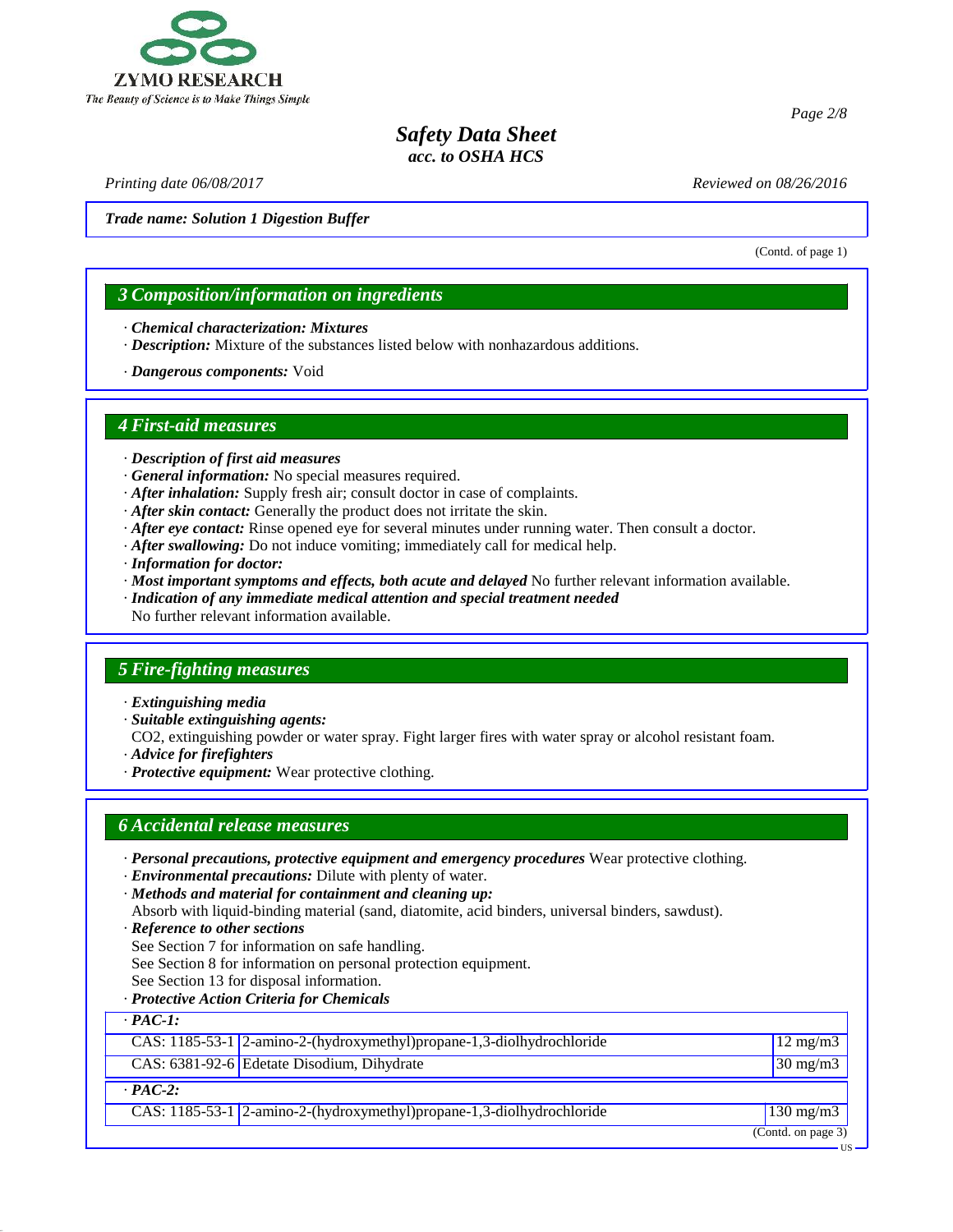

*Printing date 06/08/2017 Reviewed on 08/26/2016*

*Trade name: Solution 1 Digestion Buffer*

|          | CAS: 6381-92-6 Edetate Disodium, Dihydrate                            | (Contd. of page 2)<br>$330 \text{ mg/m}$ |  |
|----------|-----------------------------------------------------------------------|------------------------------------------|--|
| $-PAC-3$ |                                                                       |                                          |  |
|          | CAS: 1185-53-1 2-amino-2-(hydroxymethyl)propane-1,3-diolhydrochloride | $790 \text{ mg/m}$                       |  |
|          | CAS: 6381-92-6 Edetate Disodium, Dihydrate                            | $2,000 \text{ mg/m}$                     |  |

### *7 Handling and storage*

- · *Handling:*
- · *Precautions for safe handling* No special measures required.
- · *Information about protection against explosions and fires:* No special measures required.
- · *Conditions for safe storage, including any incompatibilities*
- · *Storage:*
- · *Requirements to be met by storerooms and receptacles:* No special requirements.
- · *Information about storage in one common storage facility:* Not required.
- · *Further information about storage conditions:* None.
- · *Specific end use(s)* Laboratory reagent

### *8 Exposure controls/personal protection*

· *Additional information about design of technical systems:* No further data; see item 7.

- · *Control parameters*
- · *Components with limit values that require monitoring at the workplace:*

The product does not contain any relevant quantities of materials with critical values that have to be monitored at the workplace.

- · *Additional information:* The lists that were valid during the creation were used as basis.
- · *Exposure controls*
- · *Personal protective equipment:*
- · *General protective and hygienic measures:*
- The usual precautionary measures for handling chemicals should be followed.
- · *Breathing equipment:* Not required.
- · *Protection of hands:*

44.0

The glove material has to be impermeable and resistant to the product/ the substance/ the preparation. Due to missing tests no recommendation to the glove material can be given for the product/ the preparation/ the chemical mixture.

Selection of the glove material on consideration of the penetration times, rates of diffusion and the degradation · *Material of gloves*

The selection of the suitable gloves does not only depend on the material, but also on further marks of quality and varies from manufacturer to manufacturer. As the product is a preparation of several substances, the resistance of the glove material can not be calculated in advance and has therefore to be checked prior to the application.

· *Penetration time of glove material*

The exact break through time has to be found out by the manufacturer of the protective gloves and has to be observed.

(Contd. on page 4)

US

*Page 3/8*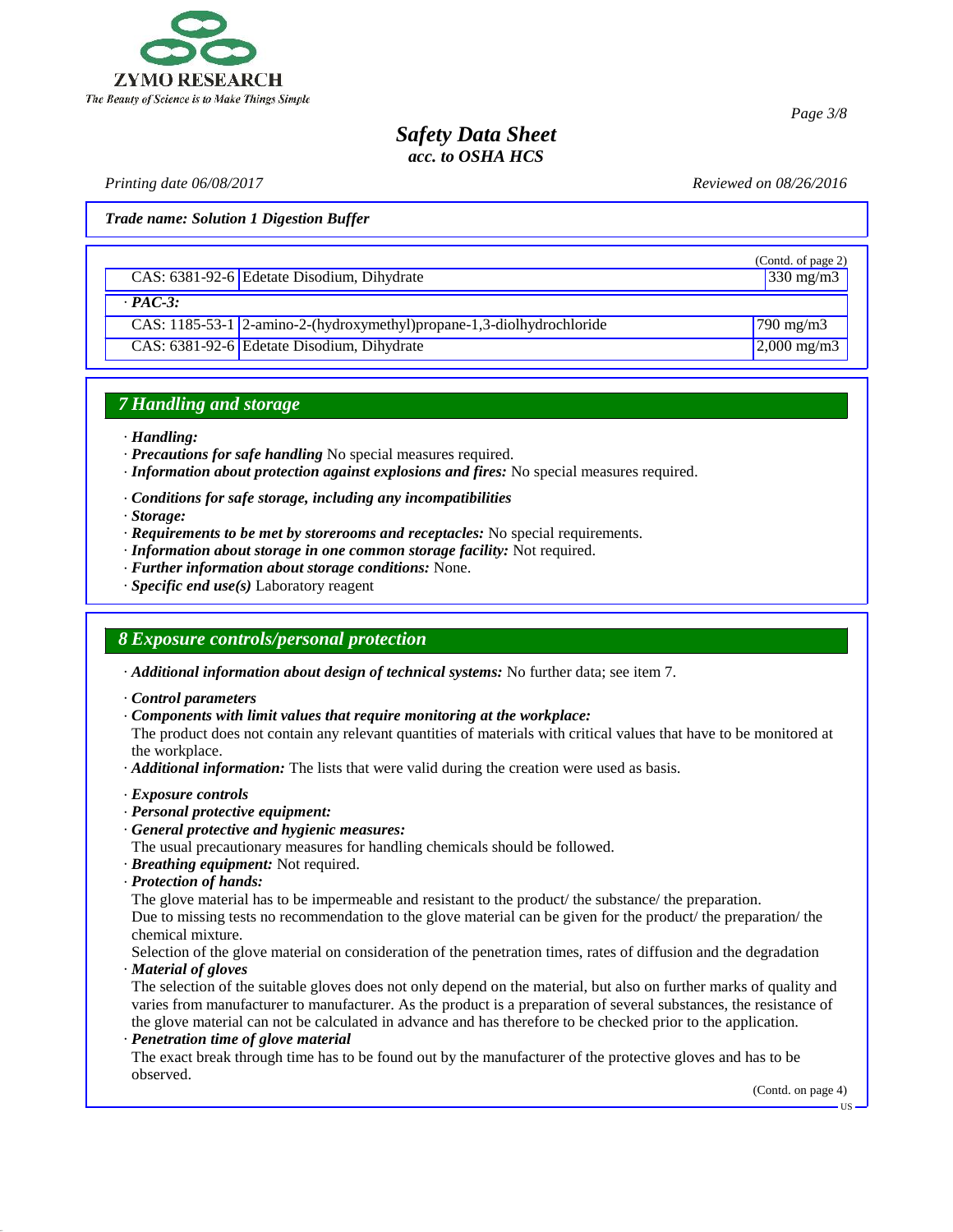

*Printing date 06/08/2017 Reviewed on 08/26/2016*

44.0

*Trade name: Solution 1 Digestion Buffer*

· *Eye protection:* Goggles recommended during refilling.

*9 Physical and chemical properties* · *Information on basic physical and chemical properties* · *General Information* · *Appearance:* **Form:**<br> **Color:**<br> **Clear** *Color:* Clear · *Odor:* Odorless · *Odor threshold:* Not determined. · *pH*-value: Not determined. · *Change in condition Melting point/Melting range:* Undetermined.  $B\text{oiling point}/B\text{oiling range:}$ · **Flash point:** Not applicable. · *Flammability (solid, gaseous):* Not applicable. · *Ignition temperature: Decomposition temperature:* Not determined. · *Auto igniting*: Product is not selfigniting. · *Danger of explosion:* Product does not present an explosion hazard. · *Explosion limits: Lower:* Not Applicable *Upper:* Not Applicable · *Vapor pressure:* Not determined. · *Density:* Not determined. · *Relative density* Not determined. · *Vapor density* Not determined. · *Evaporation rate* Not determined. · *Solubility in / Miscibility with* **Water:** Fully miscible. · *Partition coefficient (n-octanol/water):* Not determined. · *Viscosity: Dynamic:* Not determined. **Kinematic:** Not determined. · *Solvent content: Organic solvents:* 0.0 % *VOC content:* 0.0 g/l / 0.00 lb/gl (Contd. on page 5)

*Page 4/8*

(Contd. of page 3)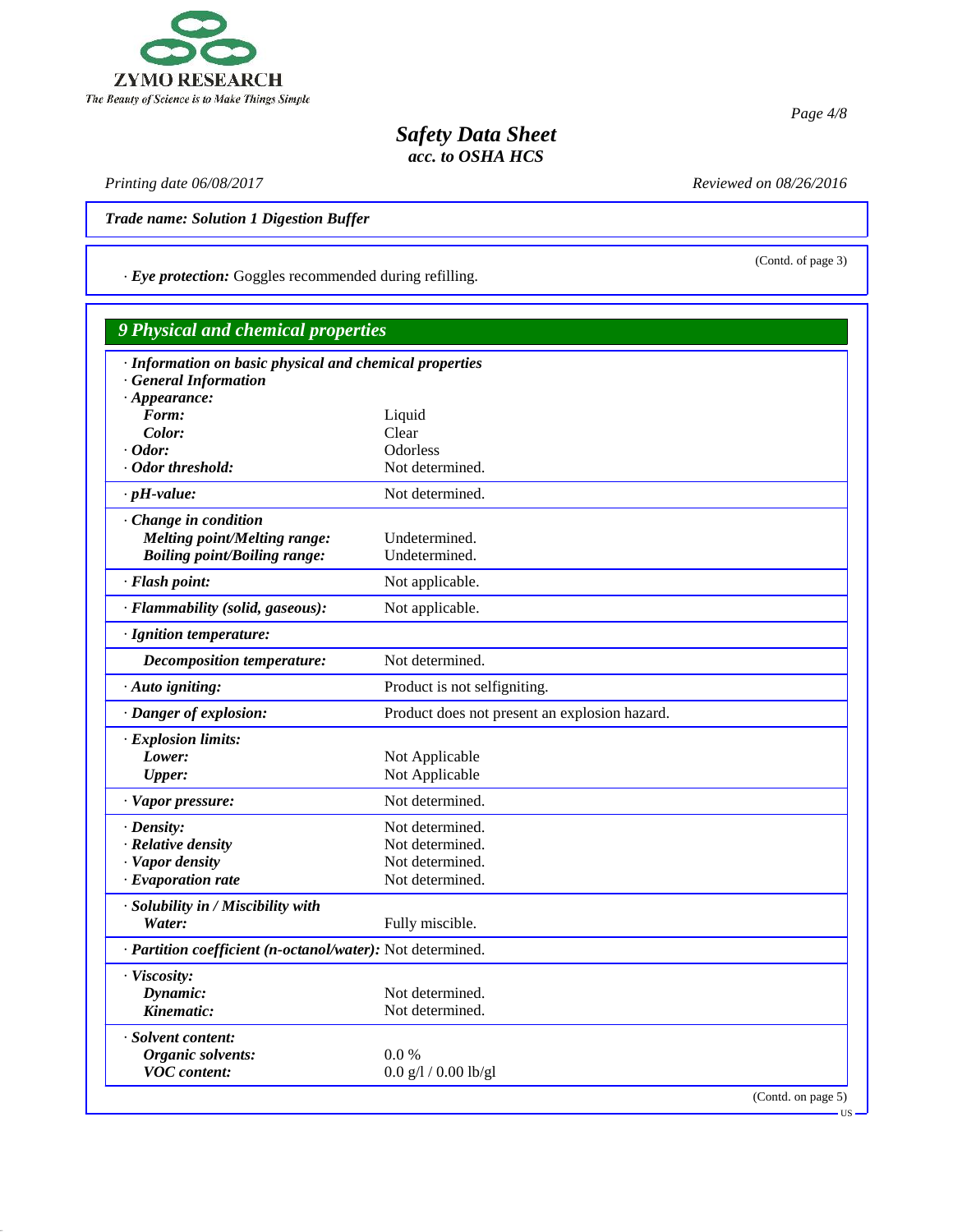

*Printing date 06/08/2017 Reviewed on 08/26/2016*

(Contd. of page 4)

*Trade name: Solution 1 Digestion Buffer*

*Solids content:* 2.0 %

• *Other information* No further relevant information available.

### *10 Stability and reactivity*

· *Reactivity* No further relevant information available.

· *Chemical stability*

· *Thermal decomposition / conditions to be avoided:* No decomposition if used according to specifications.

· *Possibility of hazardous reactions* No dangerous reactions known.

· *Conditions to avoid* No further relevant information available.

· *Incompatible materials:* No further relevant information available.

· *Hazardous decomposition products:* No dangerous decomposition products known.

### *11 Toxicological information*

· *Information on toxicological effects*

· *Acute toxicity:*

- · *Primary irritant effect:*
- · *on the skin:* No irritant effect.
- · *on the eye:* No irritating effect.
- · *Sensitization:* No sensitizing effects known.

· *Additional toxicological information:*

The product is not subject to classification according to internally approved calculation methods for preparations: When used and handled according to specifications, the product does not have any harmful effects according to our experience and the information provided to us.

· *Carcinogenic categories*

· *IARC (International Agency for Research on Cancer)*

None of the ingredients is listed.

## · *NTP (National Toxicology Program)*

None of the ingredients is listed.

· *OSHA-Ca (Occupational Safety & Health Administration)*

None of the ingredients is listed.

# *12 Ecological information*

· *Toxicity*

44.0

- · *Aquatic toxicity:* No further relevant information available.
- · *Persistence and degradability* No further relevant information available.
- · *Behavior in environmental systems:*
- · *Bioaccumulative potential* No further relevant information available.
- · *Mobility in soil* No further relevant information available.

(Contd. on page 6)

US

*Page 5/8*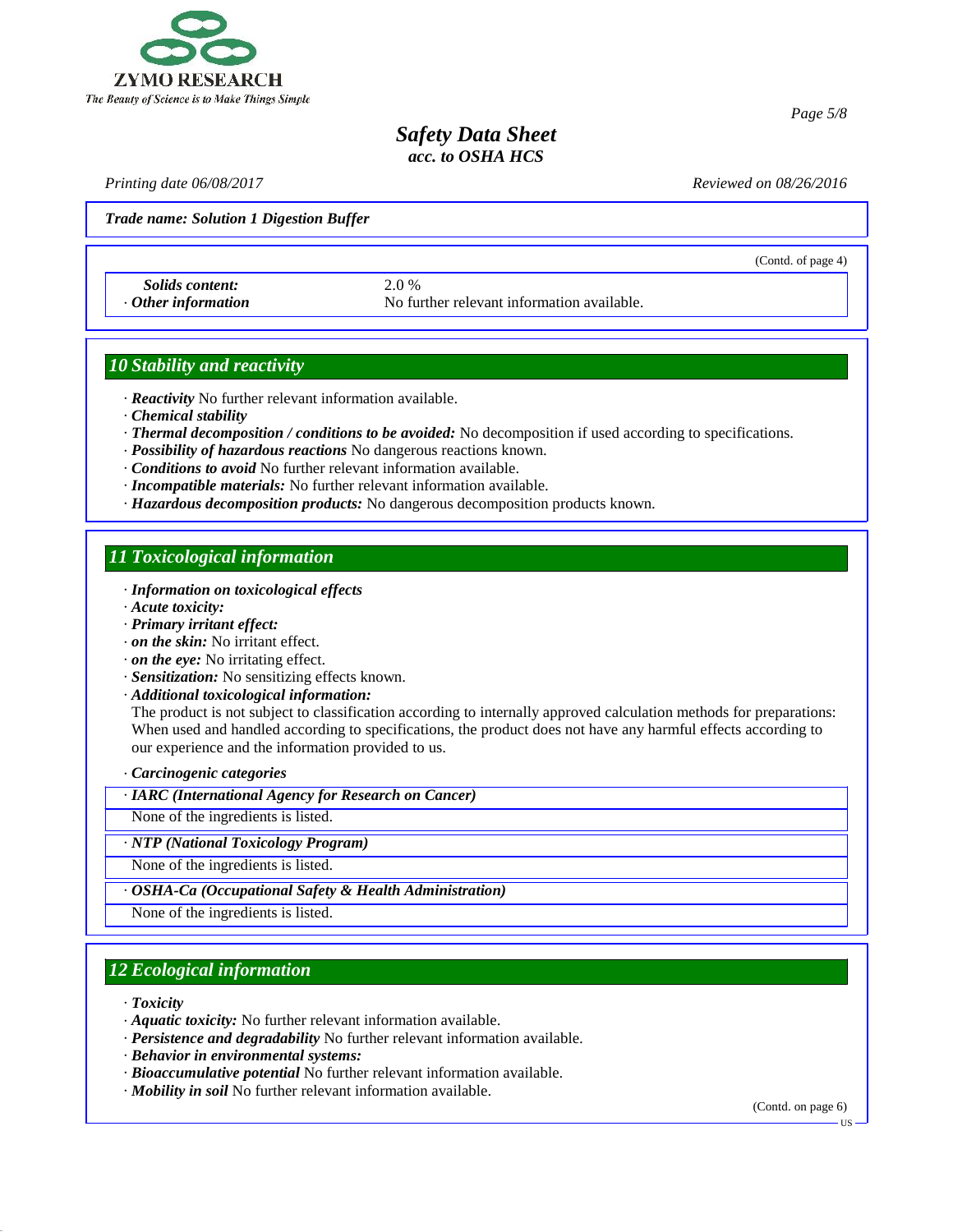

*Printing date 06/08/2017 Reviewed on 08/26/2016*

(Contd. of page 5)

*Trade name: Solution 1 Digestion Buffer*

· *Additional ecological information:*

· *General notes:* Generally not hazardous for water

· *Results of PBT and vPvB assessment*

· *PBT:* Not applicable.

· *vPvB:* Not applicable.

· *Other adverse effects* No further relevant information available.

*13 Disposal considerations*

· *Waste treatment methods*

· *Recommendation:* Smaller quantities can be disposed of with household waste.

· *Uncleaned packagings:*

· *Recommendation:*

- Dispose of container in acoordance with local/regional/national and international recommendations.
- · *Recommended cleansing agent:* Water, if necessary with cleansing agents.

| <b>14 Transport information</b>                                                     |                 |
|-------------------------------------------------------------------------------------|-----------------|
| $\cdot$ UN-Number<br>· DOT, ADN, IMDG, IATA                                         | not regulated   |
| $\cdot$ UN proper shipping name<br>· DOT, ADN, IMDG, IATA                           | not regulated   |
| $\cdot$ Transport hazard class(es)                                                  |                 |
| · DOT, ADN, IMDG, IATA<br>Class                                                     | not regulated   |
| · Packing group<br>· DOT, IMDG, IATA                                                | not regulated   |
| · Environmental hazards:                                                            | Not applicable. |
| · Special precautions for user                                                      | Not applicable. |
| · Transport in bulk according to Annex II of<br><b>MARPOL73/78 and the IBC Code</b> | Not applicable. |
| · UN "Model Regulation":                                                            | not regulated   |

# *15 Regulatory information*

44.0

· *Safety, health and environmental regulations/legislation specific for the substance or mixture* · *Sara*

· *Section 355 (extremely hazardous substances):*

None of the ingredients is listed.

(Contd. on page 7)

US

*Page 6/8*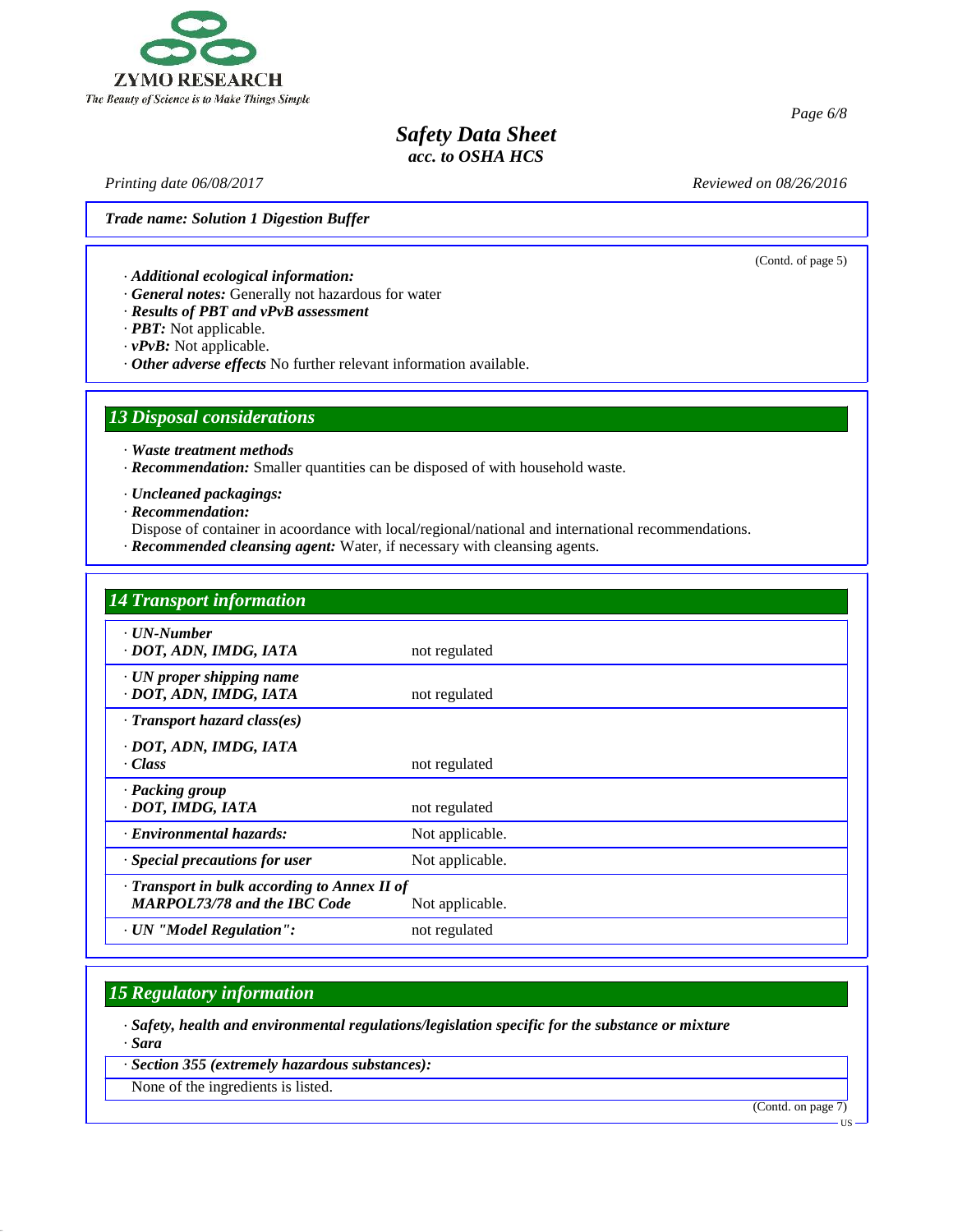

*Printing date 06/08/2017 Reviewed on 08/26/2016*

*Trade name: Solution 1 Digestion Buffer*

| (Contd. of page 6) |  |  |
|--------------------|--|--|

*Page 7/8*

· *Section 313 (Specific toxic chemical listings):*

None of the ingredients is listed.

· *TSCA (Toxic Substances Control Act):*

CAS: 1185-53-1 2-amino-2-(hydroxymethyl)propane-1,3-diolhydrochloride

· *Proposition 65*

· *Chemicals known to cause cancer:*

None of the ingredients is listed.

· *Chemicals known to cause reproductive toxicity for females:*

None of the ingredients is listed.

· *Chemicals known to cause reproductive toxicity for males:*

None of the ingredients is listed.

· *Chemicals known to cause developmental toxicity:*

None of the ingredients is listed.

· *Carcinogenic categories*

· *EPA (Environmental Protection Agency)*

None of the ingredients is listed.

· *TLV (Threshold Limit Value established by ACGIH)*

None of the ingredients is listed.

· *NIOSH-Ca (National Institute for Occupational Safety and Health)*

None of the ingredients is listed.

- · *GHS label elements* Void
- · *Hazard pictograms* Void
- · *Signal word* Void
- · *Hazard statements* Void
- · *Chemical safety assessment:* A Chemical Safety Assessment has not been carried out.

### *16 Other information*

44.0

This information is based on our present knowledge. However, this shall not constitute a guarantee for any specific product features and shall not establish a legally valid contractual relationship.

· *Department issuing SDS:* Zymo Research Corp. Safety Department 17062 Murphy Ave. Irvine, CA 92614 USA Phone: 1-949-679-1190 or 1-888-882-9682 · *Contact:* sds@zymoresearch.com · *Date of preparation / last revision* 06/08/2017 / - · *Abbreviations and acronyms:*

ADR: Accord européen sur le transport des marchandises dangereuses par Route (European Agreement concerning the International Carriage of Dangerous Goods by Road)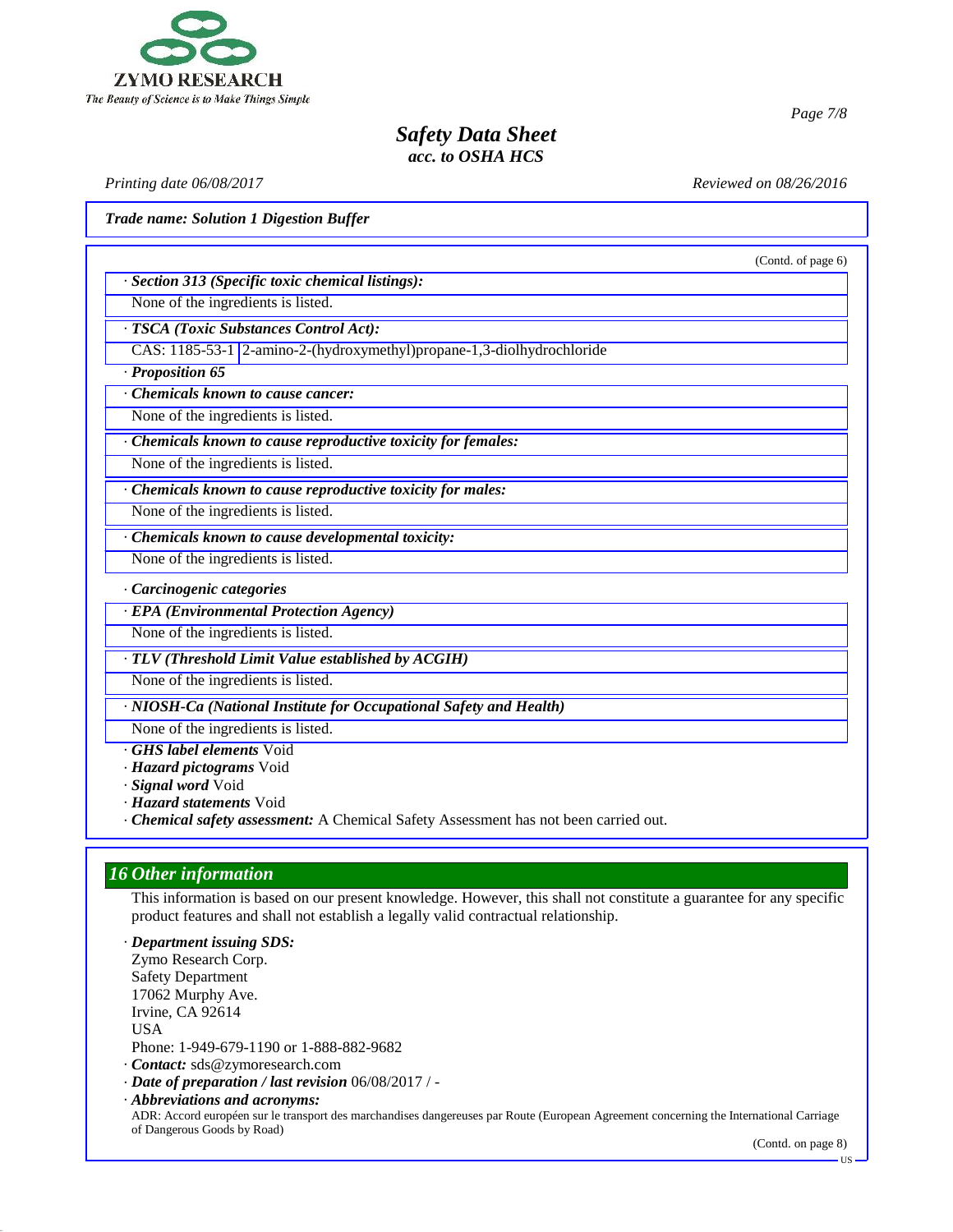

*Printing date 06/08/2017 Reviewed on 08/26/2016*

44.0

*Trade name: Solution 1 Digestion Buffer*

(Contd. of page 7)

US

*Page 8/8*

IMDG: International Maritime Code for Dangerous Goods DOT: US Department of Transportation IATA: International Air Transport Association ACGIH: American Conference of Governmental Industrial Hygienists EINECS: European Inventory of Existing Commercial Chemical Substances ELINCS: European List of Notified Chemical Substances CAS: Chemical Abstracts Service (division of the American Chemical Society) NFPA: National Fire Protection Association (USA) HMIS: Hazardous Materials Identification System (USA) VOC: Volatile Organic Compounds (USA, EU) PBT: Persistent, Bioaccumulative and Toxic vPvB: very Persistent and very Bioaccumulative NIOSH: National Institute for Occupational Safety OSHA: Occupational Safety & Health TLV: Threshold Limit Value PEL: Permissible Exposure Limit REL: Recommended Exposure Limit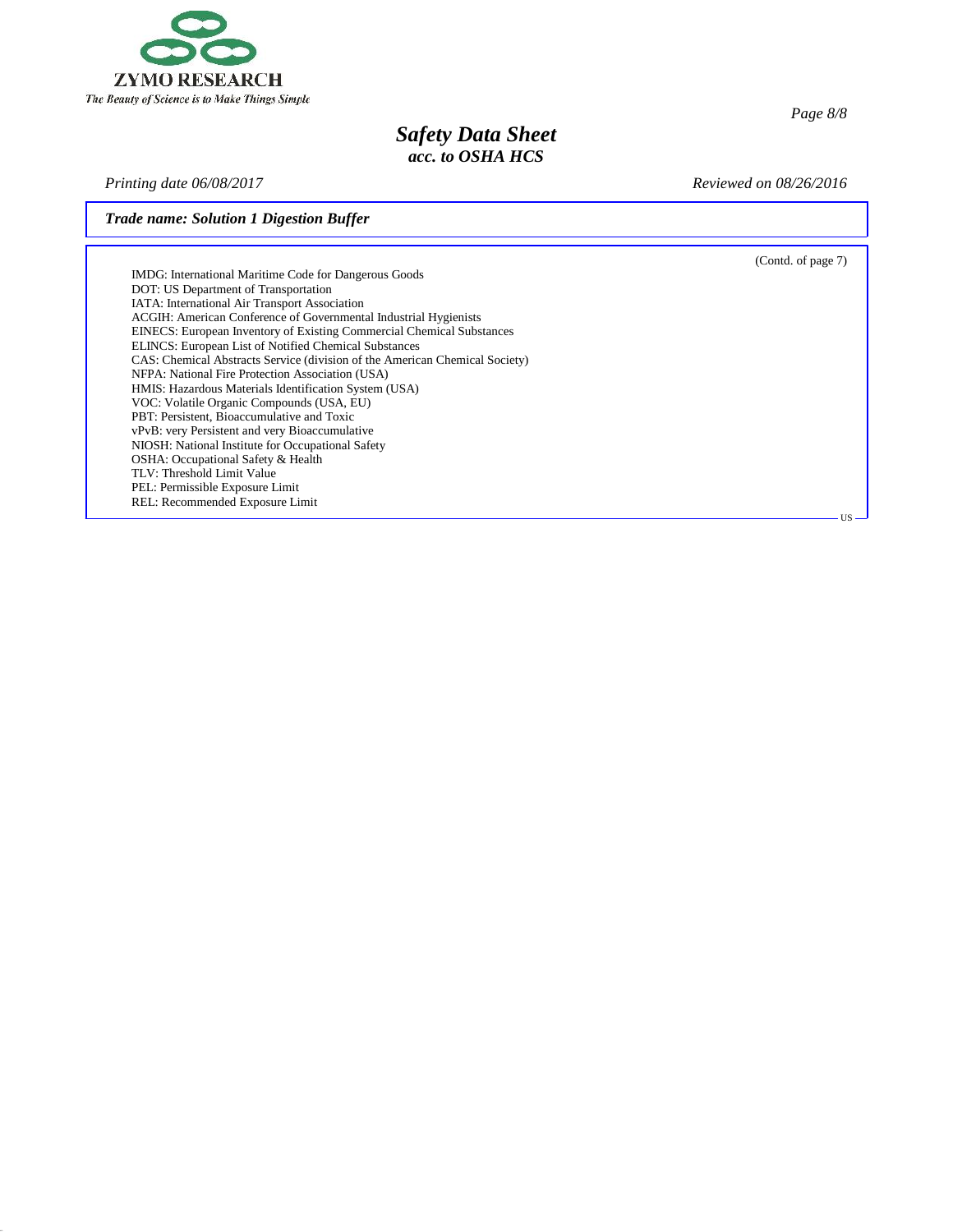

*Printing date 06/08/2017 Reviewed on 08/26/2016*

*1 Identification*

44.0

*Page 1/10*

## · *Product identifier* · *Trade name: Solution 2 (Green)* · *Article number:* D2004-2-10, D2004-2-45, D2004-2-90 · *Application of the substance / the mixture* Laboratory Reagent · *Details of the supplier of the safety data sheet* · *Manufacturer/Supplier:* Zymo Research Corp. 17062 Murphy Ave. Irvine, CA 92614 USA Phone: 1-949-679-1190 or 1-888-882-9682 sds@zymoresearch.com · *Information department:* Product safety department · *Emergency telephone number:* During normal business hours (8 am to 5 pm Pacific Standard Time): +1 (949) 679 1190 *2 Hazard(s) identification* · *Classification of the substance or mixture* GHS05 Corrosion Skin Corr. 1A H314 Causes severe skin burns and eye damage. Eye Dam. 1 H318 Causes serious eye damage. · *Label elements* · *GHS label elements* The product is classified and labeled according to the Globally Harmonized System (GHS). · *Hazard pictograms* GHS05 · *Signal word* Danger · *Hazard-determining components of labeling:* sodium hydroxide · *Hazard statements* Causes severe skin burns and eye damage. · *Precautionary statements* Do not breathe dusts or mists. Wear protective gloves/protective clothing/eye protection/face protection. Wash thoroughly after handling. If on skin (or hair): Take off immediately all contaminated clothing. Rinse skin with water/shower. If in eyes: Rinse cautiously with water for several minutes. Remove contact lenses, if present and easy to do. Continue rinsing. Immediately call a POISON CENTER/doctor. Specific treatment (see on this label). IF INHALED: Remove person to fresh air and keep comfortable for breathing. Wash contaminated clothing before reuse. If swallowed: Rinse mouth. Do NOT induce vomiting. Store locked up. (Contd. on page 2)US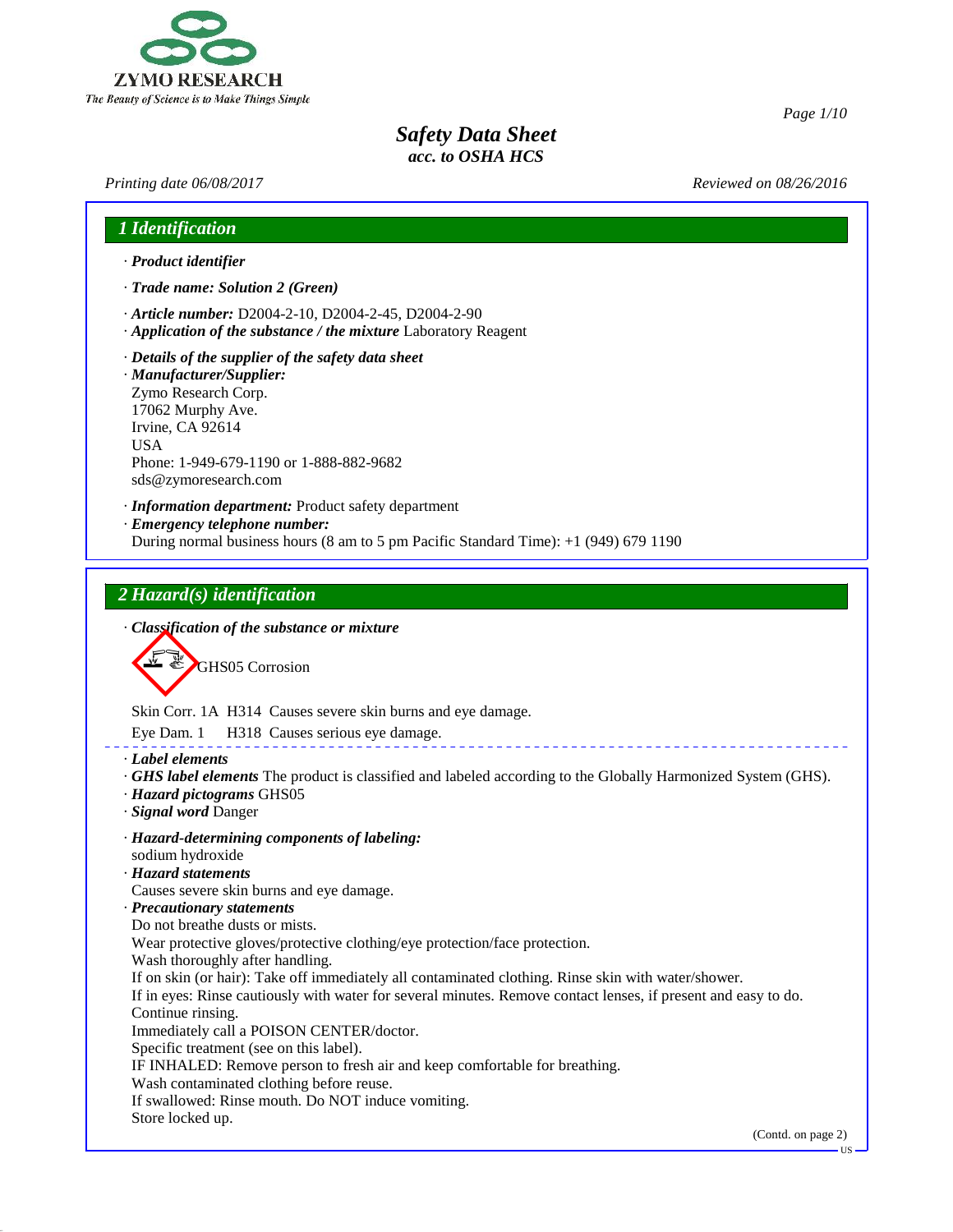

*Printing date 06/08/2017 Reviewed on 08/26/2016*

*Trade name: Solution 2 (Green)*

(Contd. of page 1) Dispose of contents/container in accordance with local/regional/national/international regulations. · *Classification system:* · *NFPA ratings (scale 0 - 4)*

 $3 \times 0$  Reactivity = 0 Fire  $= 0$  $Health = 3$ 



HEALTH<sub>4</sub> FIRE 0 **REACTIVITY** 0  $\frac{4}{ }$  Health = 4  $\bullet$  Fire = 0  $\overline{0}$  Reactivity = 0

· *Other hazards*

· *Results of PBT and vPvB assessment*

· *PBT:* Not applicable.

· *vPvB:* Not applicable.

### *3 Composition/information on ingredients*

· *Chemical characterization: Mixtures*

· *Description:* Mixture of the substances listed below with nonhazardous additions.

· *Dangerous components:*

 $\text{CAS: } 1310-73-2 \text{ sodium hydroxide}$   $\leq 10\%$ 

CAS:  $151-21-3$  sodium dodecyl sulphate  $\leq 2.5\%$ 

### *4 First-aid measures*

- · *Description of first aid measures*
- · *General information:* Immediately remove any clothing soiled by the product.
- · *After inhalation:* In case of unconsciousness place patient stably in side position for transportation.
- · *After skin contact:* Immediately wash with water and soap and rinse thoroughly.
- · *After eye contact:* Rinse opened eye for several minutes under running water. Then consult a doctor.
- · *After swallowing:* Do not induce vomiting; immediately call for medical help.
- · *Information for doctor:*
- · *Most important symptoms and effects, both acute and delayed* No further relevant information available.
- · *Indication of any immediate medical attention and special treatment needed*
- No further relevant information available.

### *5 Fire-fighting measures*

· *Extinguishing media*

44.0

· *Suitable extinguishing agents:*

CO2, extinguishing powder or water spray. Fight larger fires with water spray or alcohol resistant foam.

(Contd. on page 3)

#### *Page 2/10*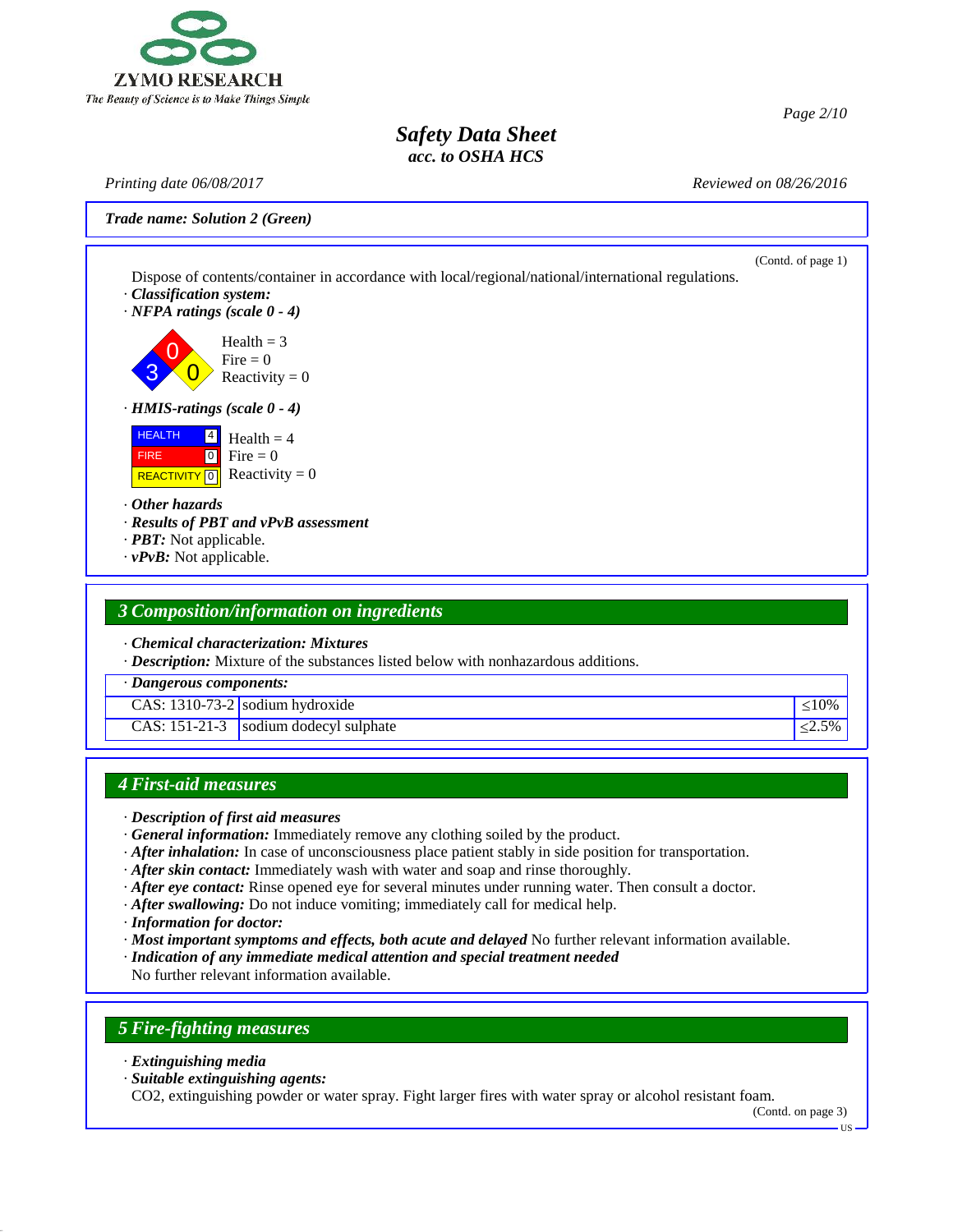

*Printing date 06/08/2017 Reviewed on 08/26/2016*

*Page 3/10*

(Contd. of page 2)

*Trade name: Solution 2 (Green)*

· *Special hazards arising from the substance or mixture*

Products of thermal decomposition of this material would include caustic vapors as well as sodium and sulfur compounds.

- · *Advice for firefighters*
- · *Protective equipment:*

Wear protective clothing, including self-contained breathing apparatus, for fighting fires involving this material.

#### *6 Accidental release measures*

- · *Personal precautions, protective equipment and emergency procedures* Wear protective equipment. Keep unprotected persons away.
- · *Environmental precautions:* Dilute with plenty of water.
- · *Methods and material for containment and cleaning up:* Absorb with liquid-binding material (sand, diatomite, acid binders, universal binders, sawdust).
- Use neutralizing agent.

Dispose contaminated material as waste according to item 13.

- Ensure adequate ventilation.
- · *Reference to other sections*
- See Section 7 for information on safe handling.

See Section 8 for information on personal protection equipment.

See Section 13 for disposal information.

· *Protective Action Criteria for Chemicals*

| $0.5 \text{ mg/m}$                                                                                                                                                                                                        |
|---------------------------------------------------------------------------------------------------------------------------------------------------------------------------------------------------------------------------|
| $\sqrt{3.9}$ mg/m3                                                                                                                                                                                                        |
|                                                                                                                                                                                                                           |
| $5 \text{ mg/m}$                                                                                                                                                                                                          |
| $\sqrt{43}$ mg/m3                                                                                                                                                                                                         |
|                                                                                                                                                                                                                           |
| $50 \text{ mg/m}$                                                                                                                                                                                                         |
| $260$ mg/m3                                                                                                                                                                                                               |
| CAS: $1310-73-2$ sodium hydroxide<br>CAS: 151-21-3 sodium dodecyl sulphate<br>CAS: $1310-73-2$ sodium hydroxide<br>sodium dodecyl sulphate<br>CAS: 151-21-3<br>CAS: 1310-73-2 sodium hydroxide<br>sodium dodecyl sulphate |

## *7 Handling and storage*

· *Handling:*

- · *Precautions for safe handling* Ensure good ventilation/exhaustion at the workplace. Prevent formation of aerosols.
- · *Information about protection against explosions and fires:* No special measures required.
- · *Conditions for safe storage, including any incompatibilities*
- · *Storage:*

44.0

· *Requirements to be met by storerooms and receptacles:* Store in cool, dry place. Store in well-ventilated location.

(Contd. on page 4)

US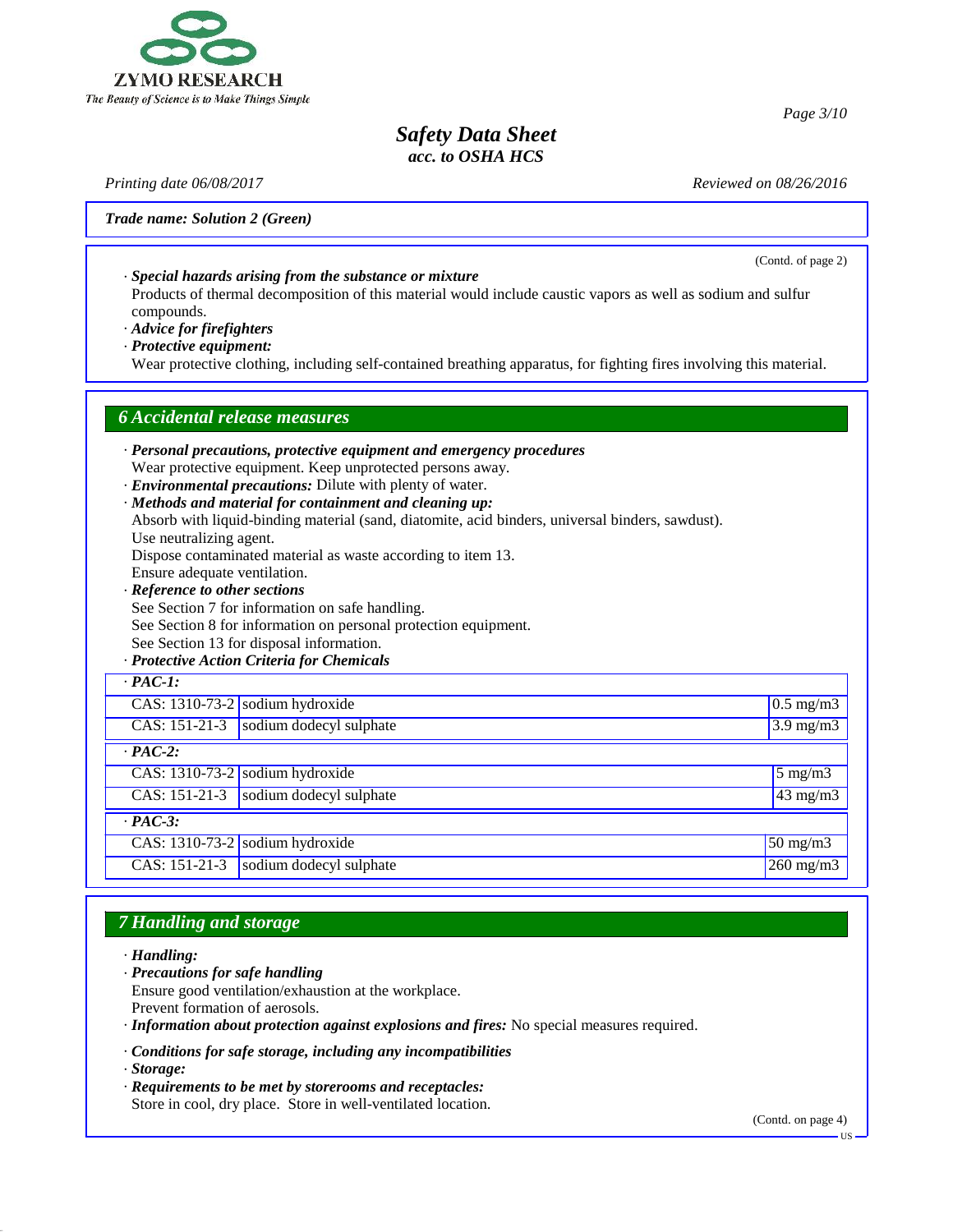

*Printing date 06/08/2017 Reviewed on 08/26/2016*

*Trade name: Solution 2 (Green)*

· *Information about storage in one common storage facility:*

Do not store together with acids, chlorinated solvents, and reactive metals (e.g. aluminum, phosphorous, tin/tin oxides, zinc).

- · *Further information about storage conditions:* Keep receptacle tightly sealed.
- · *Specific end use(s)* Laboratory reagent

#### *8 Exposure controls/personal protection*

- · *Additional information about design of technical systems:* No further data; see item 7.
- · *Control parameters*

Work under a chemical fume hood when using this product. Ensure eyewash station and safety showers are readily accessible.

· *Components with limit values that require monitoring at the workplace:*

The following constituent is the only constituent of the product which has a PEL, TLV or other recommended exposure limit.

At this time, the remaining constituent has no known exposure limits.

**CAS: 1310-73-2 sodium hydroxide**

PEL Long-term value: 2 mg/m<sup>3</sup>

REL Ceiling limit value: 2 mg/m<sup>3</sup>

TLV Ceiling limit value: 2 mg/m<sup>3</sup>

· *Additional information:* The lists that were valid during the creation were used as basis.

- · *Exposure controls*
- · *Personal protective equipment:*
- · *General protective and hygienic measures:*

Keep away from foodstuffs, beverages and feed.

Immediately remove all soiled and contaminated clothing.

Wash hands before breaks and at the end of work.

Avoid contact with the eyes and skin.

· *Breathing equipment:*

In case of brief exposure or low pollution use respiratory filter device. In case of intensive or longer exposure use respiratory protective device that is independent of circulating air.

· *Protection of hands:*

44.0



The glove material has to be impermeable and resistant to the product/ the substance/ the preparation. Due to missing tests no recommendation to the glove material can be given for the product/ the preparation/ the chemical mixture.

Selection of the glove material on consideration of the penetration times, rates of diffusion and the degradation · *Material of gloves*

The selection of the suitable gloves does not only depend on the material, but also on further marks of quality and varies from manufacturer to manufacturer. As the product is a preparation of several substances, the resistance of the glove material can not be calculated in advance and has therefore to be checked prior to the application.

(Contd. on page 5)

US

(Contd. of page 3)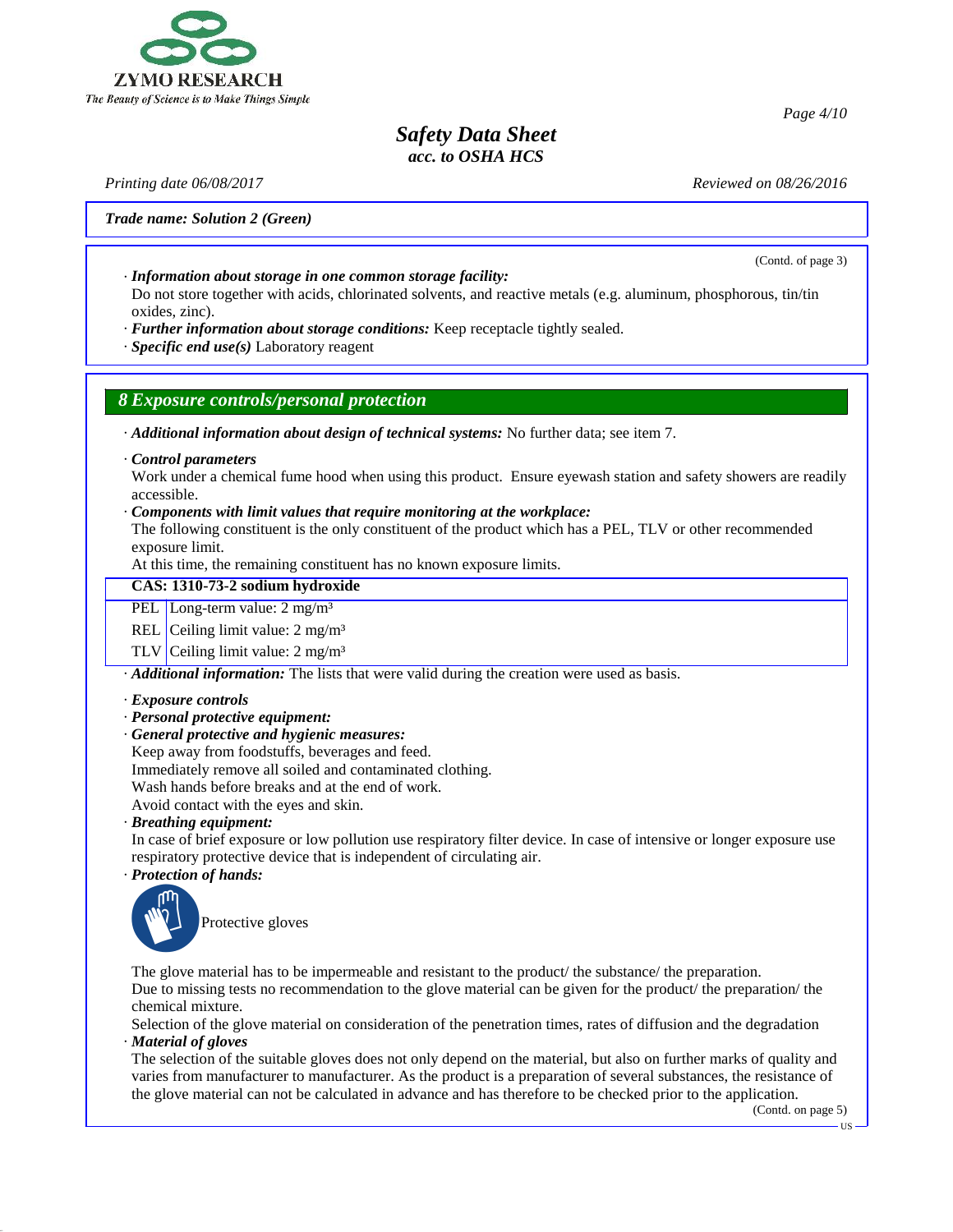

*Printing date 06/08/2017 Reviewed on 08/26/2016*

*Trade name: Solution 2 (Green)*

· *Penetration time of glove material*

The exact break through time has to be found out by the manufacturer of the protective gloves and has to be observed.

· *Eye protection:*

44.0

Tightly sealed goggles

# *9 Physical and chemical properties*

| · Information on basic physical and chemical properties    |                                               |
|------------------------------------------------------------|-----------------------------------------------|
| · General Information                                      |                                               |
| $\cdot$ Appearance:                                        |                                               |
| Form:                                                      | Liquid                                        |
| Color:                                                     | Light green                                   |
| $\cdot$ Odor:                                              | Nearly odorless                               |
| · Odor threshold:                                          | Not determined.                               |
| $\cdot$ pH-value:                                          | Not determined.                               |
| · Change in condition                                      |                                               |
| <b>Melting point/Melting range:</b>                        | Undetermined.                                 |
| <b>Boiling point/Boiling range:</b>                        | Undetermined.                                 |
| · Flash point:                                             | Not applicable.                               |
| · Flammability (solid, gaseous):                           | Not applicable.                               |
| · Ignition temperature:                                    |                                               |
| <b>Decomposition temperature:</b>                          | Not determined.                               |
| $\cdot$ Auto igniting:                                     | Product is not selfigniting.                  |
| · Danger of explosion:                                     | Product does not present an explosion hazard. |
| · Explosion limits:                                        |                                               |
| Lower:                                                     | Not Applicable                                |
| <b>Upper:</b>                                              | Not Applicable                                |
| · Vapor pressure:                                          | Not determined.                               |
| $\cdot$ Density:                                           | Not determined.                               |
| · Relative density                                         | Not determined.                               |
| · Vapor density                                            | Not determined.                               |
| · Evaporation rate                                         | Not determined.                               |
| · Solubility in / Miscibility with                         |                                               |
| Water:                                                     | Fully miscible.                               |
| - Partition coefficient (n-octanol/water): Not determined. |                                               |
|                                                            | (Contd. on page 6)                            |

*Page 5/10*

(Contd. of page 4)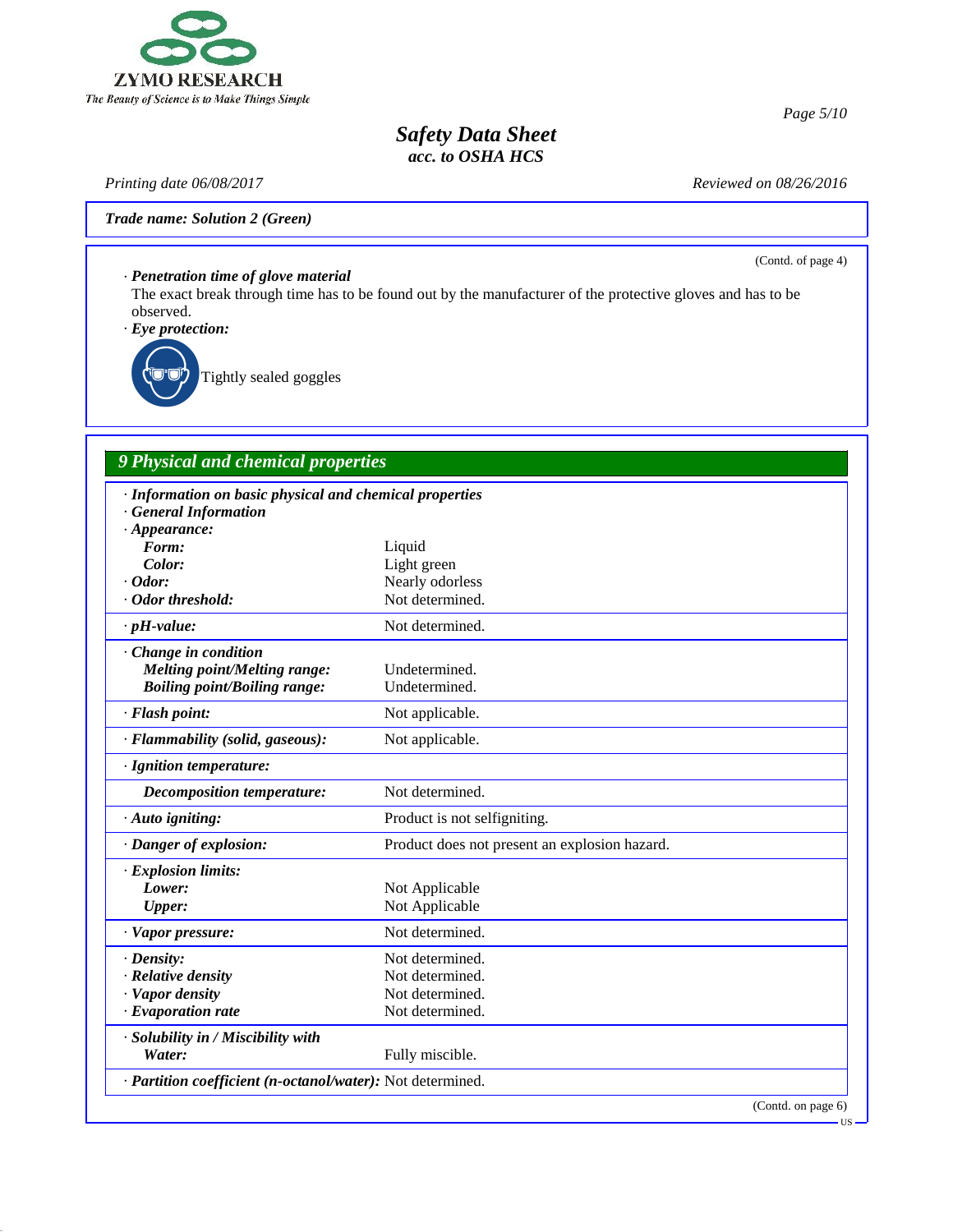

*Printing date 06/08/2017 Reviewed on 08/26/2016*

*Trade name: Solution 2 (Green)*

|                           |                                            | (Contd. of page 5) |
|---------------------------|--------------------------------------------|--------------------|
| $\cdot$ Viscosity:        |                                            |                    |
| Dynamic:                  | Not determined.                            |                    |
| Kinematic:                | Not determined.                            |                    |
| · Solvent content:        |                                            |                    |
| Organic solvents:         | $0.0\%$                                    |                    |
| <b>VOC</b> content:       | $0.0$ g/l / $0.00$ lb/gl                   |                    |
| <i>Solids content:</i>    | $1.0\%$                                    |                    |
| $\cdot$ Other information | No further relevant information available. |                    |

### *10 Stability and reactivity*

- · *Reactivity* No further relevant information available.
- · *Chemical stability*
- · *Thermal decomposition / conditions to be avoided:* No decomposition if used according to specifications.
- · *Possibility of hazardous reactions* No dangerous reactions known.
- · *Conditions to avoid* No further relevant information available.
- · *Incompatible materials:* No further relevant information available.
- · *Hazardous decomposition products:* No dangerous decomposition products known.

#### *11 Toxicological information*

· *Information on toxicological effects*

· *Acute toxicity:*

· *LD/LC50 values that are relevant for classification:*

#### **CAS: 1310-73-2 sodium hydroxide**

Oral LD50 2000 mg/kg (rat)

- · *Primary irritant effect:*
- · *on the skin:* Strong caustic effect on skin and mucous membranes.
- · *on the eye:* Strong caustic effect.
- · *Sensitization:* No sensitizing effects known.
- · *Additional toxicological information:*

The product shows the following dangers according to internally approved calculation methods for preparations: Corrosive

Swallowing will lead to a strong caustic effect on mouth and throat and to the danger of perforation of esophagus and stomach.

· *Carcinogenic categories*

44.0

· *IARC (International Agency for Research on Cancer)*

None of the ingredients is listed.

· *NTP (National Toxicology Program)*

None of the ingredients is listed.

(Contd. on page 7)

US

*Page 6/10*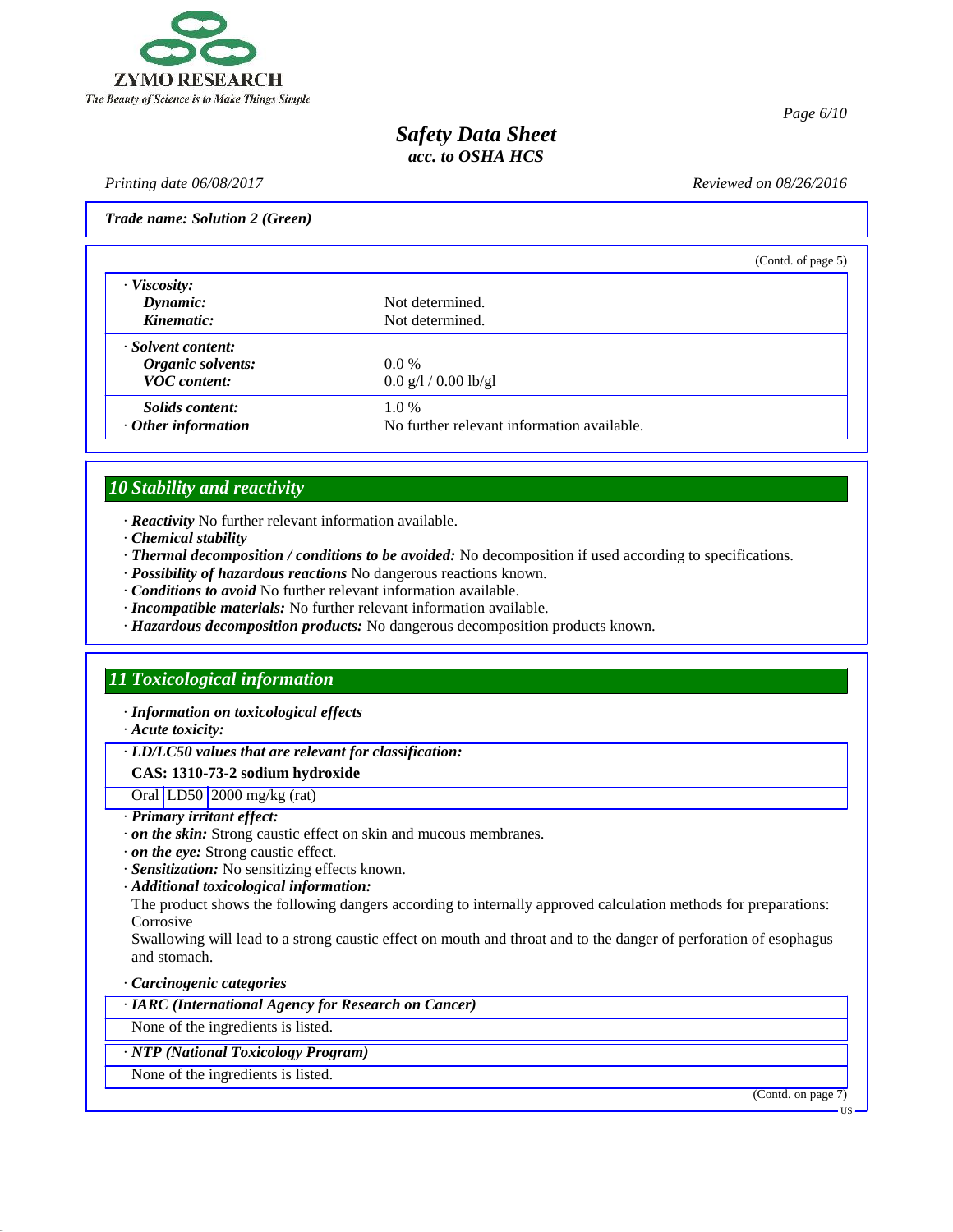

*Printing date 06/08/2017 Reviewed on 08/26/2016*

*Trade name: Solution 2 (Green)*

#### · *OSHA-Ca (Occupational Safety & Health Administration)*

None of the ingredients is listed.

### *12 Ecological information*

#### · *Toxicity*

- · *Aquatic toxicity:* No further relevant information available.
- · *Persistence and degradability* No further relevant information available.
- · *Behavior in environmental systems:*
- · *Bioaccumulative potential* No further relevant information available.
- · *Mobility in soil* No further relevant information available.
- · *Additional ecological information:*

· *General notes:*

Generally not hazardous for water

Must not reach bodies of water or drainage ditch undiluted or unneutralized.

- · *Results of PBT and vPvB assessment*
- · *PBT:* Not applicable.
- · *vPvB:* Not applicable.
- · *Other adverse effects* No further relevant information available.

### *13 Disposal considerations*

· *Waste treatment methods*

· *Recommendation:*

Dispose of contents in accordance with local/regional/national, and international recommendations.

- · *Uncleaned packagings:*
- · *Recommendation:*

44.0

Dispose of container in acoordance with local/regional/national and international recommendations.

· *Recommended cleansing agent:* Water, if necessary with cleansing agents.

| UN1760                                       |
|----------------------------------------------|
|                                              |
| Corrosive liquids, n.o.s. (Sodium hydroxide) |
| CORROSIVE LIQUID, N.O.S. (SODIUM HYDROXIDE)  |
|                                              |

(Contd. of page 6)

*Page 7/10*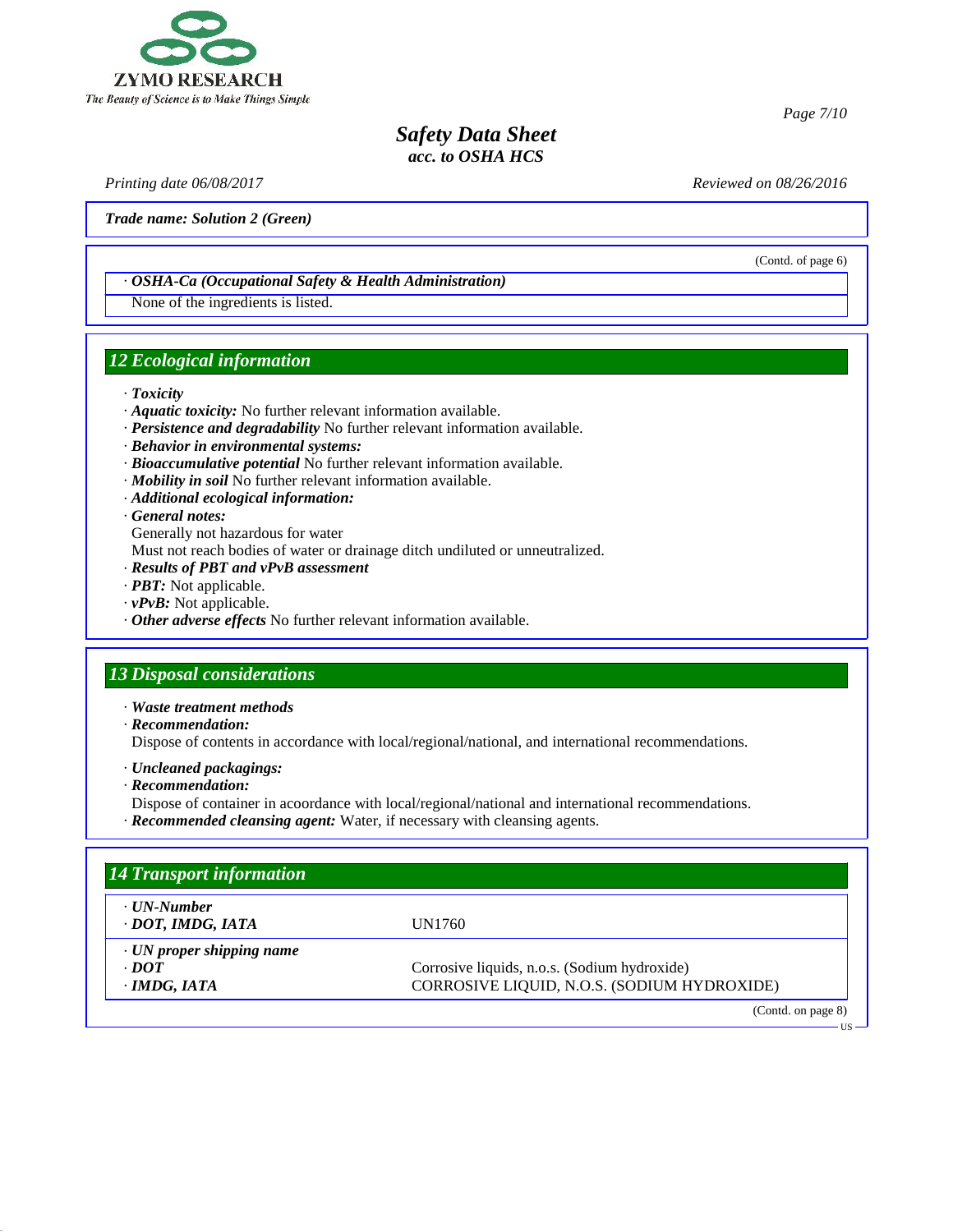

44.0

*Printing date 06/08/2017 Reviewed on 08/26/2016*

|                                              |                                                  | (Contd. of page 7) |
|----------------------------------------------|--------------------------------------------------|--------------------|
| · Transport hazard class(es)                 |                                                  |                    |
| $\cdot$ <i>DOT</i>                           |                                                  |                    |
| <b>DRROSI</b>                                |                                                  |                    |
|                                              |                                                  |                    |
| . Class                                      | 8 Corrosive substances                           |                    |
| $-Label$                                     | 8<br>_____________________                       |                    |
| · IMDG, IATA                                 |                                                  |                    |
|                                              |                                                  |                    |
|                                              |                                                  |                    |
|                                              |                                                  |                    |
| · Class                                      | 8 Corrosive substances                           |                    |
| · Label                                      | 8                                                |                    |
| · Packing group                              |                                                  |                    |
| · DOT, IMDG, IATA                            | $\mathbf{I}$                                     |                    |
| · Environmental hazards:                     | Not applicable.                                  |                    |
| · Special precautions for user               | Warning: Corrosive substances                    |                    |
| · Danger code (Kemler):                      | 80                                               |                    |
| · EMS Number:                                | $F-A, S-B$                                       |                    |
| · Segregation groups                         | Alkalis                                          |                    |
| · Stowage Category                           | B                                                |                    |
| · Stowage Code                               | SW2 Clear of living quarters.                    |                    |
| · Transport in bulk according to Annex II of |                                                  |                    |
| <b>MARPOL73/78 and the IBC Code</b>          | Not applicable.                                  |                    |
| · Transport/Additional information:          |                                                  |                    |
| $\cdot$ <i>DOT</i>                           |                                                  |                    |
| · Quantity limitations                       | On passenger aircraft/rail: 1 L                  |                    |
|                                              | On cargo aircraft only: 30 L                     |                    |
| $\cdot$ IMDG                                 |                                                  |                    |
| $\cdot$ Limited quantities (LQ)              | 1L                                               |                    |
| $\cdot$ Excepted quantities (EQ)             | Code: E2                                         |                    |
|                                              | Maximum net quantity per inner packaging: 30 ml  |                    |
|                                              | Maximum net quantity per outer packaging: 500 ml |                    |
| · UN "Model Regulation":                     | UN 1760 CORROSIVE LIQUIDS, N.O.S. (SODIUM        |                    |

(Contd. on page 9)

*Page 8/10*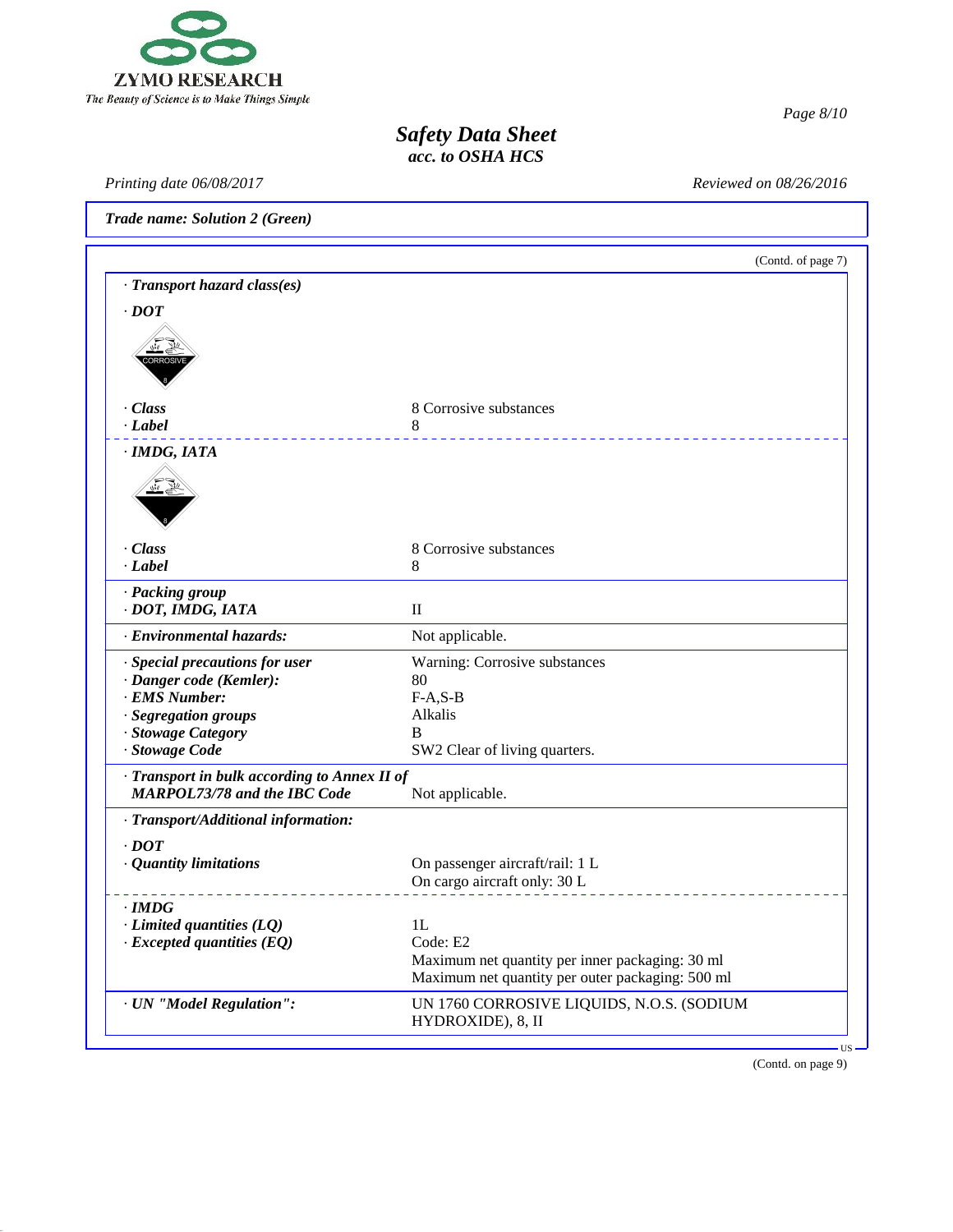

*Printing date 06/08/2017 Reviewed on 08/26/2016*

*Trade name: Solution 2 (Green)*

(Contd. of page 8)

*Page 9/10*

### *15 Regulatory information*

· *Safety, health and environmental regulations/legislation specific for the substance or mixture* · *Sara*

· *Section 355 (extremely hazardous substances):*

None of the ingredients is listed.

· *Section 313 (Specific toxic chemical listings):*

None of the ingredients is listed.

· *TSCA (Toxic Substances Control Act):*

All ingredients are listed.

· *Proposition 65*

· *Chemicals known to cause cancer:*

None of the ingredients is listed.

· *Chemicals known to cause reproductive toxicity for females:*

None of the ingredients is listed.

· *Chemicals known to cause reproductive toxicity for males:*

None of the ingredients is listed.

· *Chemicals known to cause developmental toxicity:*

None of the ingredients is listed.

#### · *Carcinogenic categories*

· *EPA (Environmental Protection Agency)*

None of the ingredients is listed.

· *TLV (Threshold Limit Value established by ACGIH)*

None of the ingredients is listed.

· *NIOSH-Ca (National Institute for Occupational Safety and Health)*

None of the ingredients is listed.

· *GHS label elements* The product is classified and labeled according to the Globally Harmonized System (GHS). · *Hazard pictograms* GHS05

· *Signal word* Danger

· *Hazard-determining components of labeling:* sodium hydroxide

· *Hazard statements*

44.0

Causes severe skin burns and eye damage.

· *Precautionary statements*

Do not breathe dusts or mists.

Wear protective gloves/protective clothing/eye protection/face protection.

Wash thoroughly after handling.

If on skin (or hair): Take off immediately all contaminated clothing. Rinse skin with water/shower.

If in eyes: Rinse cautiously with water for several minutes. Remove contact lenses, if present and easy to do. Continue rinsing.

Immediately call a POISON CENTER/doctor.

(Contd. on page 10)

US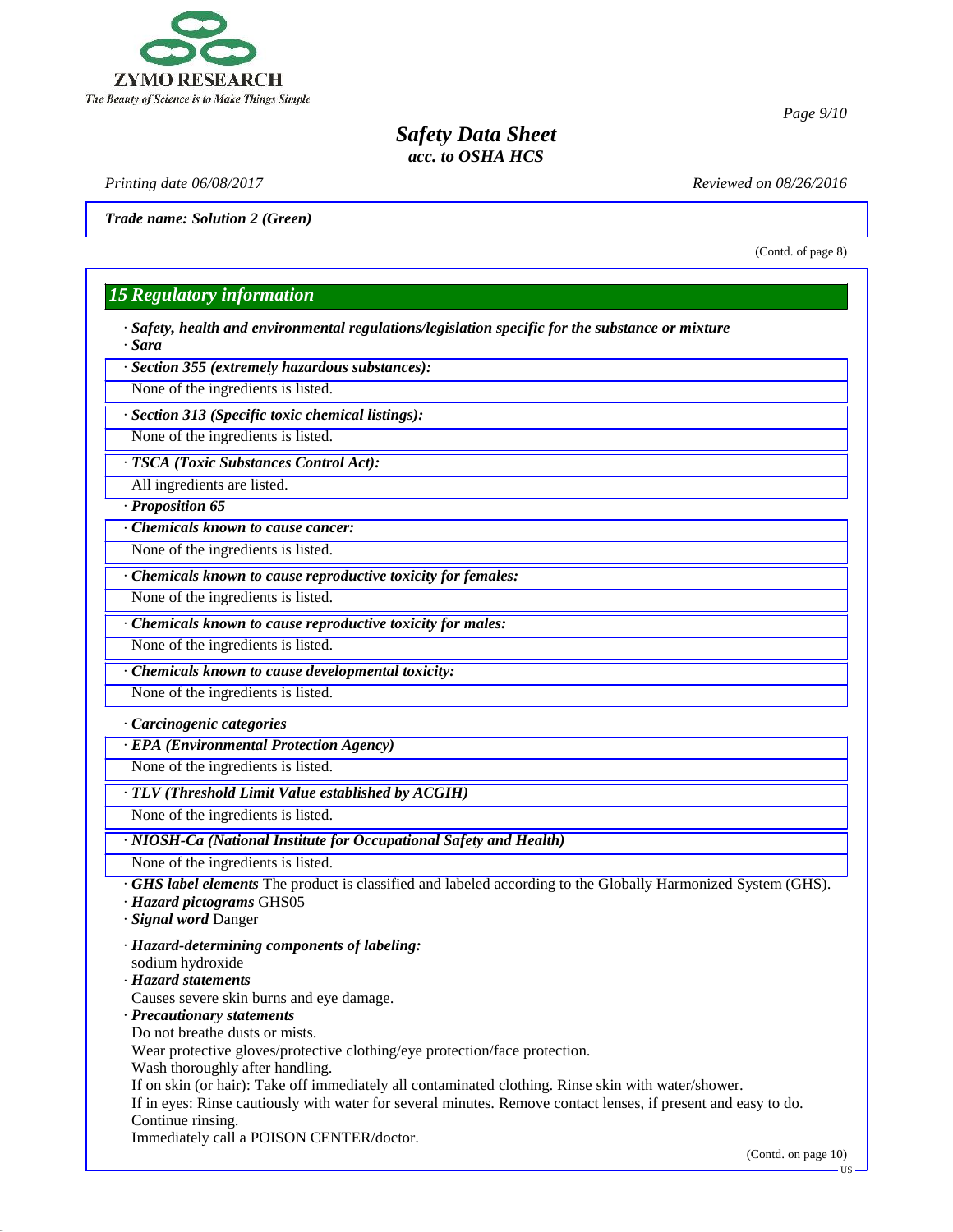

*Printing date 06/08/2017 Reviewed on 08/26/2016*

*Trade name: Solution 2 (Green)*

Specific treatment (see on this label).

IF INHALED: Remove person to fresh air and keep comfortable for breathing.

Wash contaminated clothing before reuse.

If swallowed: Rinse mouth. Do NOT induce vomiting.

Store locked up.

Dispose of contents/container in accordance with local/regional/national/international regulations.

· *Chemical safety assessment:* A Chemical Safety Assessment has not been carried out.

### *16 Other information*

44.0

This information is based on our present knowledge. However, this shall not constitute a guarantee for any specific product features and shall not establish a legally valid contractual relationship.

· *Department issuing SDS:*

Zymo Research Corp. Safety Department 17062 Murphy Ave. Irvine, CA 92614 USA Phone: 1-949-679-1190 or 1-888-882-9682 · *Contact:* sds@zymoresearch.com · *Date of preparation / last revision* 06/08/2017 / - · *Abbreviations and acronyms:* ADR: Accord européen sur le transport des marchandises dangereuses par Route (European Agreement concerning the International Carriage of Dangerous Goods by Road) IMDG: International Maritime Code for Dangerous Goods DOT: US Department of Transportation IATA: International Air Transport Association ACGIH: American Conference of Governmental Industrial Hygienists EINECS: European Inventory of Existing Commercial Chemical Substances ELINCS: European List of Notified Chemical Substances CAS: Chemical Abstracts Service (division of the American Chemical Society) NFPA: National Fire Protection Association (USA) HMIS: Hazardous Materials Identification System (USA) VOC: Volatile Organic Compounds (USA, EU) LC50: Lethal concentration, 50 percent LD50: Lethal dose, 50 percent PBT: Persistent, Bioaccumulative and Toxic vPvB: very Persistent and very Bioaccumulative NIOSH: National Institute for Occupational Safety OSHA: Occupational Safety & Health TLV: Threshold Limit Value PEL: Permissible Exposure Limit REL: Recommended Exposure Limit Skin Corr. 1A: Skin corrosion/irritation – Category 1A Eye Dam. 1: Serious eye damage/eye irritation – Category 1

US

*Page 10/10*

(Contd. of page 9)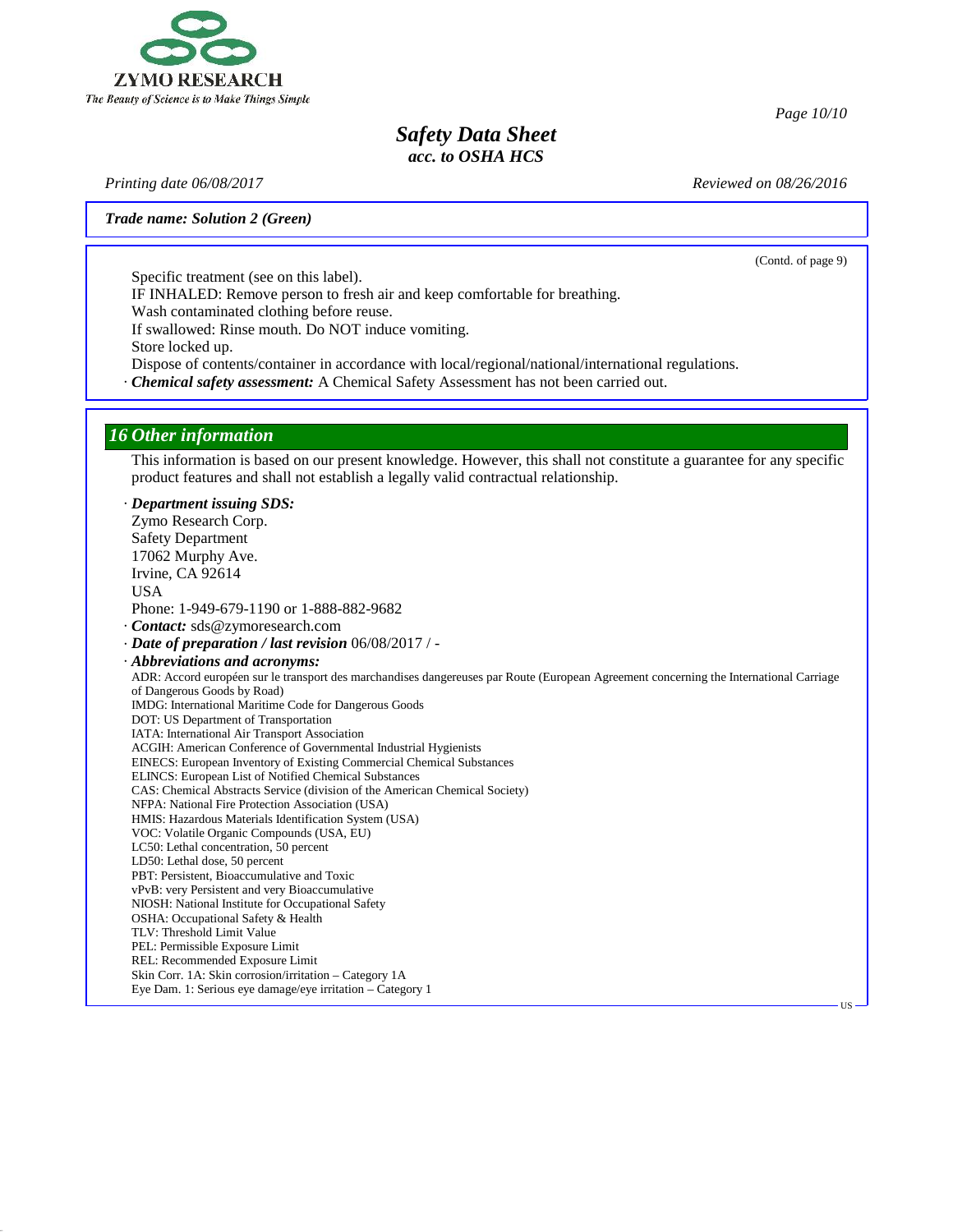

*Printing date 06/08/2017 Reviewed on 08/26/2016*

44.0

*Page 1/10*

# *1 Identification* · *Product identifier* · *Trade name: Solution 3 (Yellow)* · *Article number:* D2004-3-20, D2004-3-90, D2004-3-180 · *Application of the substance / the mixture* Laboratory Reagent · *Details of the supplier of the safety data sheet* · *Manufacturer/Supplier:* Zymo Research Corp. 17062 Murphy Ave. Irvine, CA 92614 USA Phone: 1-949-679-1190 or 1-888-882-9682 sds@zymoresearch.com · *Information department:* Product safety department · *Emergency telephone number:* During normal business hours (8 am to 5 pm Pacific Standard Time): +1 (949) 679 1190 *2 Hazard(s) identification* · *Classification of the substance or mixture* GHS07 Acute Tox. 4 H302 Harmful if swallowed. Skin Irrit. 2 H315 Causes skin irritation. Eye Irrit. 2A H319 Causes serious eye irritation. · *Label elements* · *GHS label elements* The product is classified and labeled according to the Globally Harmonized System (GHS). · *Hazard pictograms* GHS07 · *Signal word* Warning · *Hazard-determining components of labeling:* guanidinium chloride · *Hazard statements* Harmful if swallowed. Causes skin irritation. Causes serious eye irritation. · *Precautionary statements* Wear protective gloves / eye protection / face protection. Wash thoroughly after handling. Do not eat, drink or smoke when using this product. If in eyes: Rinse cautiously with water for several minutes. Remove contact lenses, if present and easy to do. Continue rinsing. Specific treatment (see on this label). IF SWALLOWED: Call a POISON CENTER/doctor if you feel unwell. If skin irritation occurs: Get medical advice/attention. (Contd. on page 2)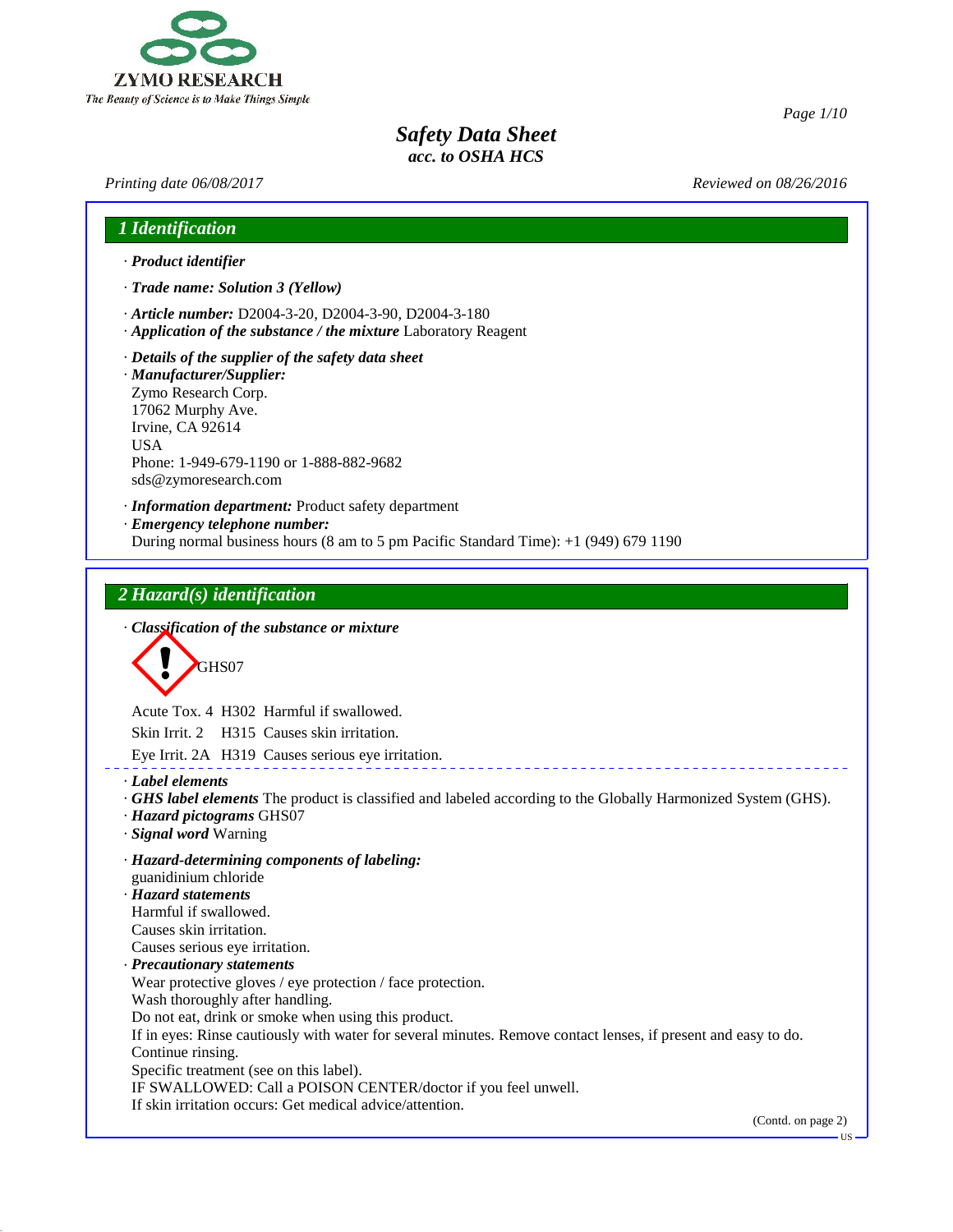

*Printing date 06/08/2017 Reviewed on 08/26/2016*

*Trade name: Solution 3 (Yellow)*

(Contd. of page 1) If eye irritation persists: Get medical advice/attention. Rinse mouth. IF ON SKIN: Wash with plenty of water. Take off contaminated clothing and wash it before reuse. Dispose of contents/container in accordance with local/regional/national/international regulations. · *Classification system:* · *NFPA ratings (scale 0 - 4)*  $2 \times 0$  Reactivity = 0 Fire  $= 0$  $Health = 2$ · *HMIS-ratings (scale 0 - 4)* HEALTH<sub>2</sub> FIRE 0 REACTIVITY  $\boxed{0}$  Reactivity = 0  $\angle$  Health = 2  $\bullet$  Fire = 0 · *Other hazards* · *Results of PBT and vPvB assessment* · *PBT:* Not applicable. · *vPvB:* Not applicable.

### *3 Composition/information on ingredients*

· *Chemical characterization: Mixtures*

· *Description:* Mixture of the substances listed below with nonhazardous additions.

· *Dangerous components:*

CAS: 50-01-1 guanidinium chloride 30%

*4 First-aid measures*

· *Description of first aid measures*

· *General information:*

Symptoms of poisoning may even occur after several hours; therefore medical observation for at least 48 hours after the accident.

· *After inhalation:* In case of unconsciousness place patient stably in side position for transportation.

- · *After skin contact:* Immediately wash with water and soap and rinse thoroughly.
- · *After eye contact:*

44.0

Rinse opened eye for several minutes under running water. If symptoms persist, consult a doctor.

- · *After swallowing:* Do not induce vomiting; immediately callfor medical help.
- · *Information for doctor:*

· *Most important symptoms and effects, both acute and delayed* No further relevant information available.

(Contd. on page 3)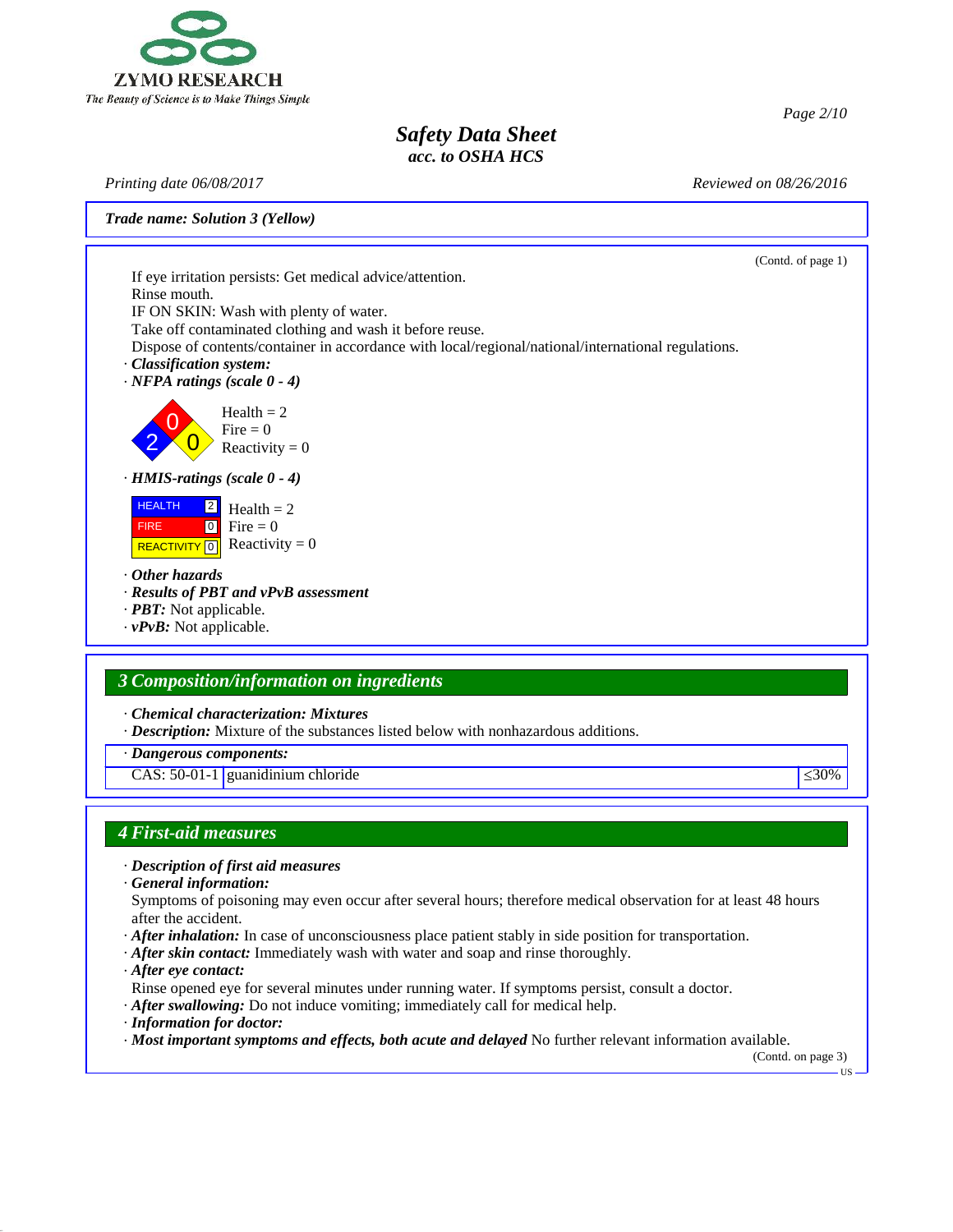

*Printing date 06/08/2017 Reviewed on 08/26/2016*

*Page 3/10*

(Contd. of page 2)

*Trade name: Solution 3 (Yellow)*

· *Indication of any immediate medical attention and special treatment needed* No further relevant information available.

*5 Fire-fighting measures*

- · *Extinguishing media*
- · *Suitable extinguishing agents:*
- CO2, extinguishing powder or water spray. Fight larger fires with water spray or alcohol resistant foam.
- · *Advice for firefighters*
- · *Protective equipment:* Wear protective clothing.

### *6 Accidental release measures*

- · *Personal precautions, protective equipment and emergency procedures* Wear protective clothing.
- · *Environmental precautions:*
- Dilute with plenty of water.
- Do not allow to enter sewers/ surface or ground water.
- · *Methods and material for containment and cleaning up:*
- Absorb with liquid-binding material (sand, diatomite, acid binders, universal binders, sawdust).

Dispose contaminated material as waste according to item 13.

- Ensure adequate ventilation.
- · *Reference to other sections*
- See Section 7 for information on safe handling.
- See Section 8 for information on personal protection equipment.
- See Section 13 for disposal information.
- · *Protective Action Criteria for Chemicals*

| $\cdot$ PAC-1:                      |                      |
|-------------------------------------|----------------------|
| $CAS: 50-01-1$ guanidinium chloride | $1.4 \text{ mg/m}$ 3 |
| $\cdot$ PAC-2:                      |                      |
| $CAS: 50-01-1$ guanidinium chloride | $16 \text{ mg/m}$    |
| $\cdot$ PAC-3:                      |                      |
| $CAS: 50-01-1$ guanidinium chloride | 94 mg/m $3$          |

# *7 Handling and storage*

· *Handling:*

- · *Precautions for safe handling*
- Ensure good ventilation/exhaustion at the workplace.
- Prevent formation of aerosols.
- · *Information about protection against explosions and fires:* No special measures required.
- · *Conditions for safe storage, including any incompatibilities*
- · *Storage:*

44.0

· *Requirements to be met by storerooms and receptacles:* No special requirements.

(Contd. on page 4)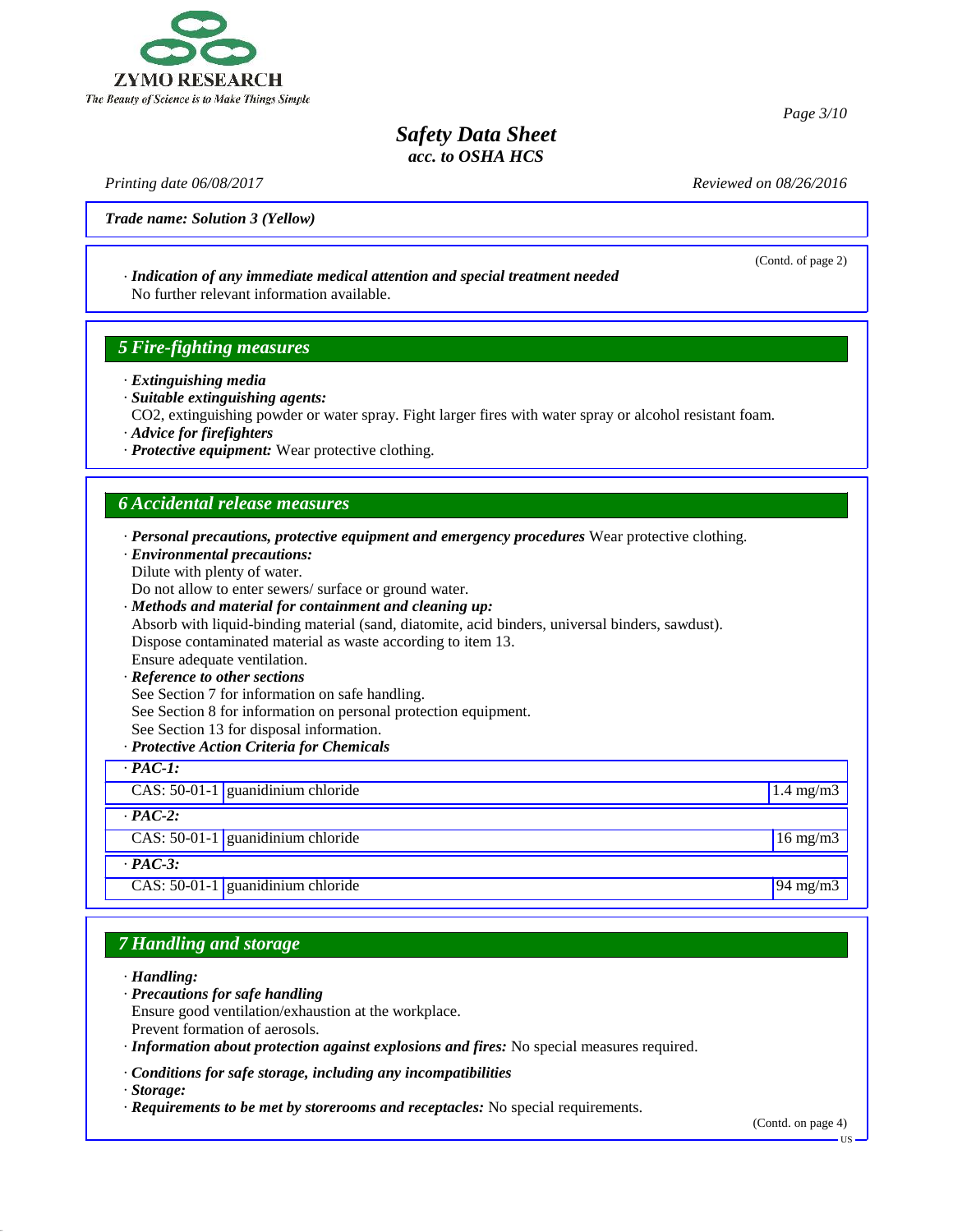

*Printing date 06/08/2017 Reviewed on 08/26/2016*

*Page 4/10*

(Contd. of page 3)

*Trade name: Solution 3 (Yellow)*

- · *Information about storage in one common storage facility:* Not required.
- · *Further information about storage conditions:* Keep receptacle tightly sealed.
- · *Specific end use(s)* Laboratory reagent

#### *8 Exposure controls/personal protection*

- · *Additional information about design of technical systems:* No further data; see item 7.
- · *Control parameters*
- · *Components with limit values that require monitoring at the workplace:*

The product does not contain any relevant quantities of materials with critical values that have to be monitored at the workplace.

- · *Additional information:* The lists that were valid during the creation were used as basis.
- · *Exposure controls*
- · *Personal protective equipment:*
- · *General protective and hygienic measures:*
- Keep away from foodstuffs, beverages and feed.

Immediately remove all soiled and contaminated clothing.

Wash hands before breaks and at the end of work.

Avoid contact with the eyes and skin.

· *Breathing equipment:*

In case of brief exposure or low pollution use respiratory filter device. In case of intensive or longer exposure use respiratory protective device that is independent of circulating air.

· *Protection of hands:*



44.0

The glove material has to be impermeable and resistant to the product/ the substance/ the preparation.

Due to missing tests no recommendation to the glove material can be given for the product/ the preparation/ the chemical mixture.

Selection of the glove material on consideration of the penetration times, rates of diffusion and the degradation · *Material of gloves*

The selection of the suitable gloves does not only depend on the material, but also on further marks of quality and varies from manufacturer to manufacturer. As the product is a preparation of several substances, the resistance of the glove material can not be calculated in advance and has therefore to be checked prior to the application.

#### · *Penetration time of glove material*

The exact break through time has to be found out by the manufacturer of the protective gloves and has to be observed.

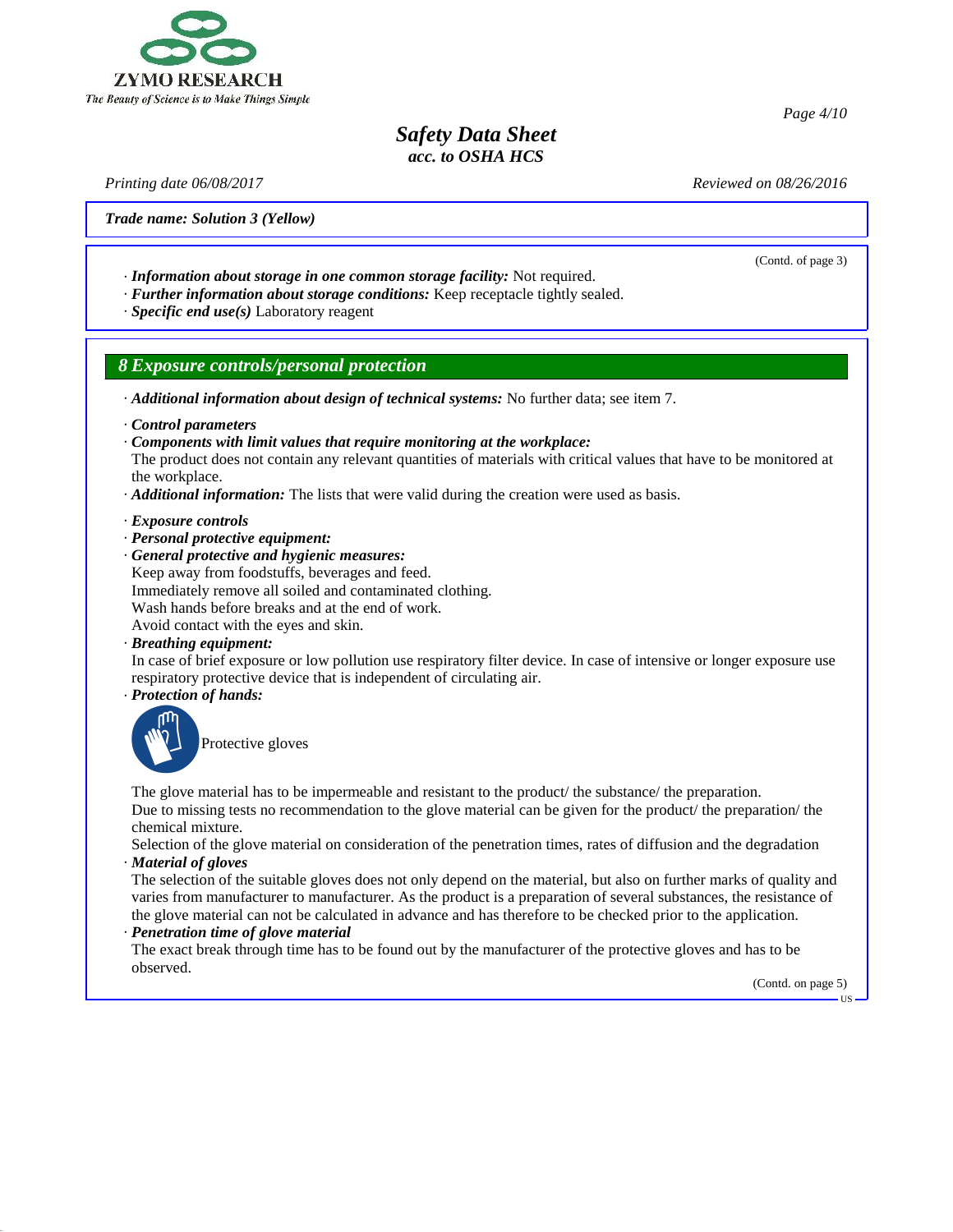

*Printing date 06/08/2017 Reviewed on 08/26/2016*

*Trade name: Solution 3 (Yellow)*

· *Eye protection:*

44.0

Tightly sealed goggles

| · Information on basic physical and chemical properties    |                                               |  |
|------------------------------------------------------------|-----------------------------------------------|--|
| <b>General Information</b>                                 |                                               |  |
| $\cdot$ Appearance:                                        |                                               |  |
| Form:                                                      | Liquid                                        |  |
| Color:                                                     | Yellow                                        |  |
| $\cdot$ Odor:                                              | Nearly odorless                               |  |
| · Odor threshold:                                          | Not determined.                               |  |
| $\cdot$ pH-value:                                          | Not determined.                               |  |
| Change in condition                                        |                                               |  |
| Melting point/Melting range:                               | Undetermined.                                 |  |
| <b>Boiling point/Boiling range:</b>                        | Undetermined.                                 |  |
| · Flash point:                                             | Not applicable.                               |  |
| · Flammability (solid, gaseous):                           | Not applicable.                               |  |
| · Ignition temperature:                                    | 485 °C (905 °F)                               |  |
| · Decomposition temperature:                               | Not determined.                               |  |
| · Auto igniting:                                           | Product is not selfigniting.                  |  |
| Danger of explosion:                                       | Product does not present an explosion hazard. |  |
| · Explosion limits:                                        |                                               |  |
| Lower:                                                     | Not Applicable                                |  |
| <b>Upper:</b>                                              | Not Applicable                                |  |
| · Vapor pressure:                                          | Not determined.                               |  |
| $\cdot$ Density:                                           | Not determined.                               |  |
| · Relative density                                         | Not determined.                               |  |
| · Vapor density                                            | Not determined.                               |  |
| $\cdot$ Evaporation rate                                   | Not determined.                               |  |
| · Solubility in / Miscibility with                         |                                               |  |
| Water:                                                     | Fully miscible.                               |  |
| · Partition coefficient (n-octanol/water): Not determined. |                                               |  |
| · Viscosity:                                               |                                               |  |
| Dynamic:                                                   | Not determined.                               |  |

(Contd. of page 4)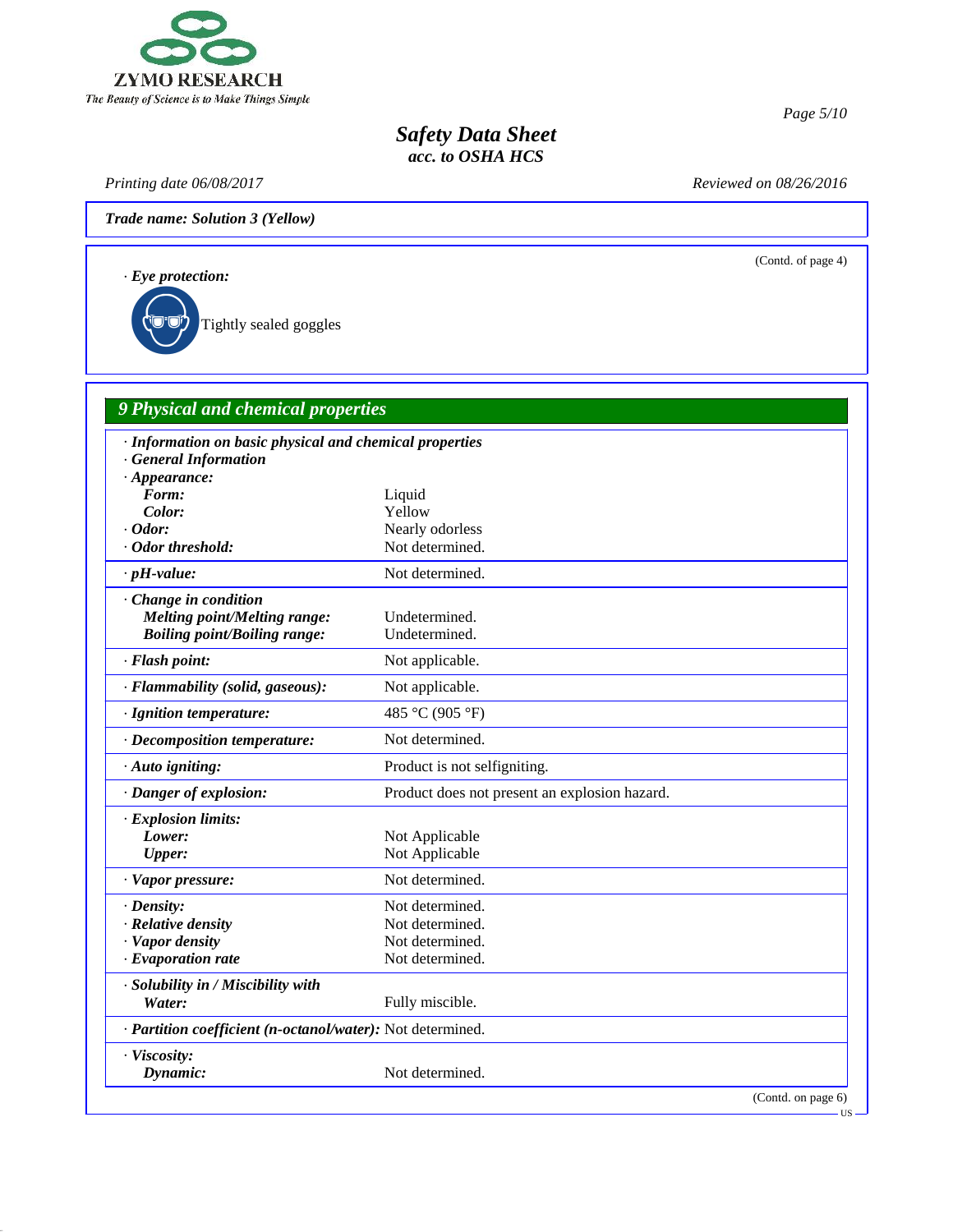

*Printing date 06/08/2017 Reviewed on 08/26/2016*

#### *Trade name: Solution 3 (Yellow)*

|                                                                | (Contd. of page 5)                                   |  |
|----------------------------------------------------------------|------------------------------------------------------|--|
| Kinematic:                                                     | Not determined.                                      |  |
| · Solvent content:<br>Organic solvents:<br><b>VOC</b> content: | $0.0\%$<br>$0.0$ g/l / $0.00$ lb/gl                  |  |
| <i>Solids content:</i><br>$\cdot$ Other information            | 23.0 %<br>No further relevant information available. |  |

### *10 Stability and reactivity*

· *Reactivity* No further relevant information available.

- · *Chemical stability*
- · *Thermal decomposition / conditions to be avoided:* No decomposition if used according to specifications.
- · *Possibility of hazardous reactions* No dangerous reactions known.
- · *Conditions to avoid* No further relevant information available.
- · *Incompatible materials:* No further relevant information available.
- · *Hazardous decomposition products:* No dangerous decomposition products known.

### *11 Toxicological information*

· *Information on toxicological effects*

· *Acute toxicity:*

· *LD/LC50 values that are relevant for classification:*

**CAS: 50-01-1 guanidinium chloride**

Oral LD50 475 mg/kg (rat)

· *Primary irritant effect:*

- · *on the skin:* Irritant to skin and mucous membranes.
- · *on the eye:* Irritating effect.
- · *Sensitization:* No sensitizing effects known.
- · *Additional toxicological information:*

The product shows the following dangers according to internally approved calculation methods for preparations: Harmful

Irritant

44.0

· *Carcinogenic categories*

· *IARC (International Agency for Research on Cancer)*

None of the ingredients is listed.

· *NTP (National Toxicology Program)*

None of the ingredients is listed.

· *OSHA-Ca (Occupational Safety & Health Administration)*

None of the ingredients is listed.

(Contd. on page 7)

 $\overline{US}$   $\longrightarrow$ 

*Page 6/10*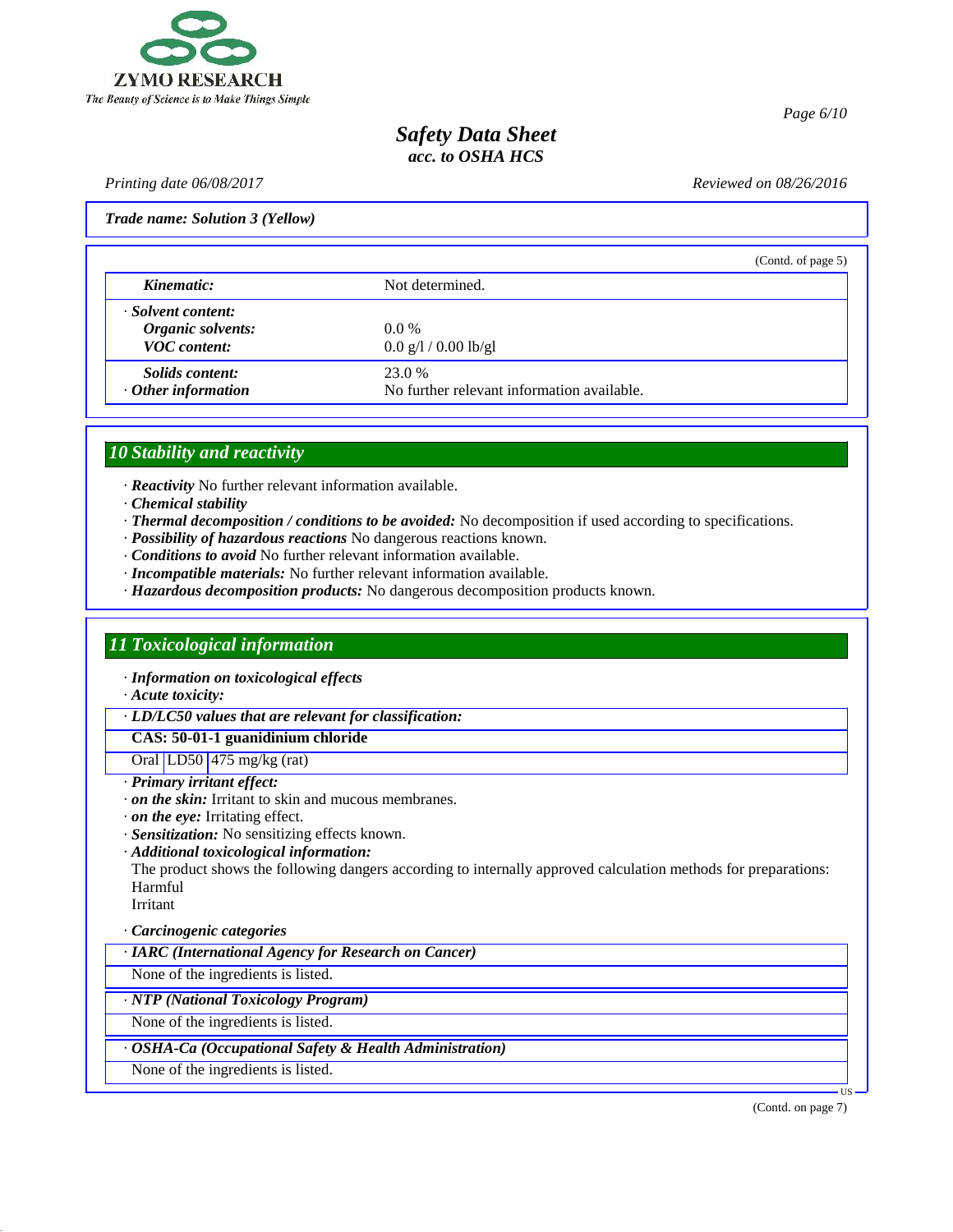

*Printing date 06/08/2017 Reviewed on 08/26/2016*

*Trade name: Solution 3 (Yellow)*

#### (Contd. of page 6)

*Page 7/10*

## *12 Ecological information*

- · *Toxicity*
- · *Aquatic toxicity:* No further relevant information available.
- · *Persistence and degradability* No further relevant information available.
- · *Behavior in environmental systems:*
- · *Bioaccumulative potential* No further relevant information available.
- · *Mobility in soil* No further relevant information available.
- · *Additional ecological information:*
- · *General notes:*

Water hazard class 1 (Self-assessment): slightly hazardous for water

Do not allow undiluted product or large quantities of it to reach ground water, water course or sewage system.

- · *Results of PBT and vPvB assessment*
- · *PBT:* Not applicable.
- · *vPvB:* Not applicable.
- · *Other adverse effects* No further relevant information available.

### *13 Disposal considerations*

- · *Waste treatment methods*
- · *Recommendation:*

Dispose of contents in accordance with local/regional/national, and international recommendations.

- · *Uncleaned packagings:*
- · *Recommendation:*

44.0

- Dispose of container in acoordance with local/regional/national and international recommendations.
- · *Recommended cleansing agent:* Water, if necessary with cleansing agents.

# *14 Transport information*

| $\cdot$ UN-Number<br>· DOT, ADN, IMDG, IATA               | not regulated   |                    |
|-----------------------------------------------------------|-----------------|--------------------|
| $\cdot$ UN proper shipping name<br>· DOT, ADN, IMDG, IATA | not regulated   |                    |
| $\cdot$ Transport hazard class(es)                        |                 |                    |
| · DOT, ADN, IMDG, IATA                                    |                 |                    |
| · Class                                                   | not regulated   |                    |
| · Packing group                                           |                 |                    |
| · DOT, IMDG, IATA                                         | not regulated   |                    |
| · Environmental hazards:                                  | Not applicable. |                    |
| · Special precautions for user                            | Not applicable. |                    |
|                                                           |                 | (Contd. on page 8) |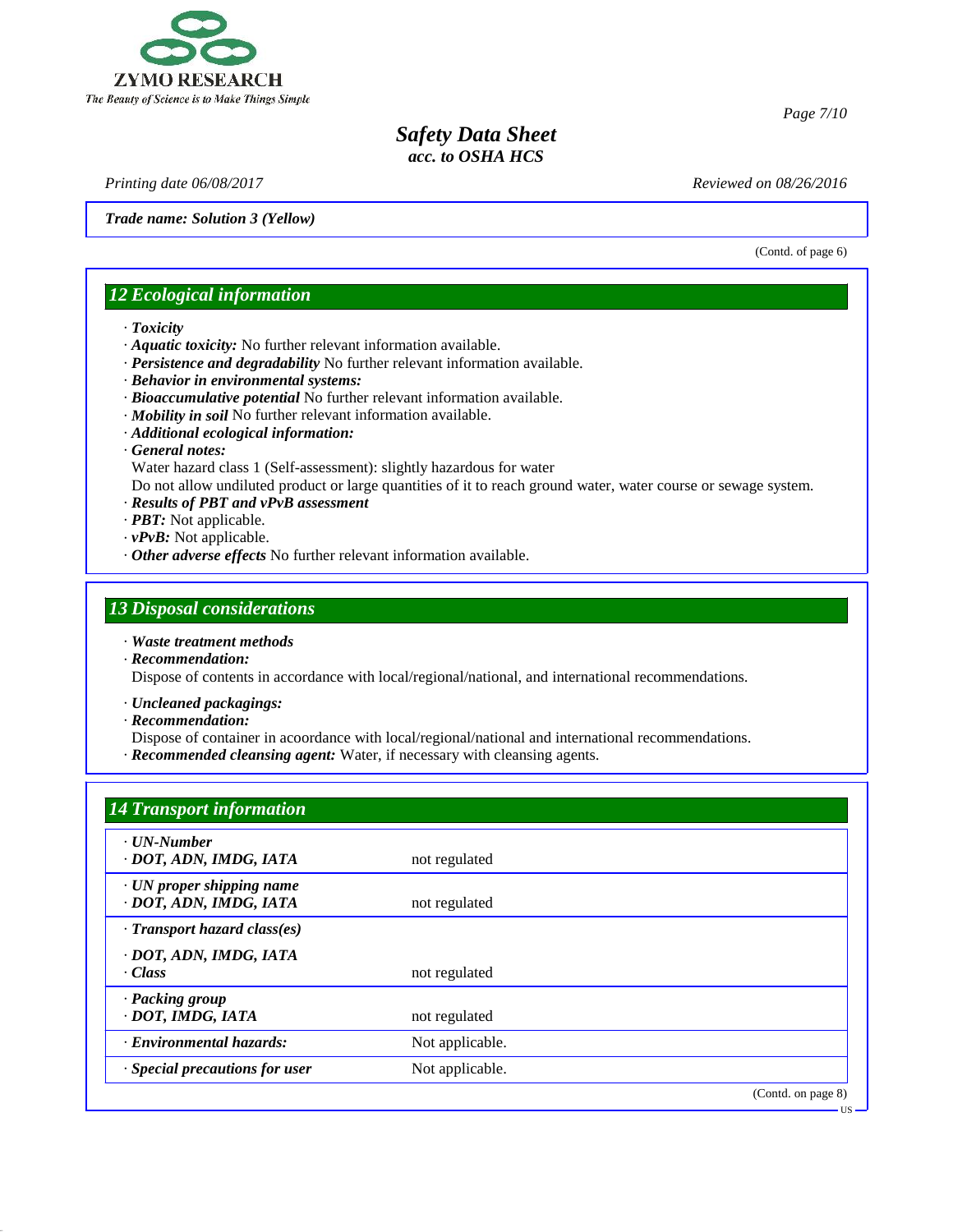

*Printing date 06/08/2017 Reviewed on 08/26/2016*

*Trade name: Solution 3 (Yellow)*

· *Transport in bulk according to Annex II of*

*MARPOL73/78 and the IBC Code* Not applicable.

· *UN "Model Regulation":* not regulated

#### *15 Regulatory information*

· *Safety, health and environmental regulations/legislation specific for the substance or mixture* · *Sara*

· *Section 355 (extremely hazardous substances):*

None of the ingredients is listed.

· *Section 313 (Specific toxic chemical listings):*

None of the ingredients is listed.

· *TSCA (Toxic Substances Control Act):* All ingredients are listed.

· *Proposition 65*

· *Chemicals known to cause cancer:*

None of the ingredients is listed.

· *Chemicals known to cause reproductive toxicity for females:*

None of the ingredients is listed.

· *Chemicals known to cause reproductive toxicity for males:*

None of the ingredients is listed.

· *Chemicals known to cause developmental toxicity:*

None of the ingredients is listed.

· *Carcinogenic categories*

· *EPA (Environmental Protection Agency)*

None of the ingredients is listed.

· *TLV (Threshold Limit Value established by ACGIH)*

None of the ingredients is listed.

· *NIOSH-Ca (National Institute for Occupational Safety and Health)*

None of the ingredients is listed.

· *GHS label elements* The product is classified and labeled according to the Globally Harmonized System (GHS).

· *Hazard pictograms* GHS07

· *Signal word* Warning

· *Hazard-determining components of labeling:*

guanidinium chloride

· *Hazard statements*

44.0

Harmful if swallowed. Causes skin irritation.

Causes serious eye irritation.

(Contd. of page 7)

*Page 8/10*

(Contd. on page 9)

**TIS**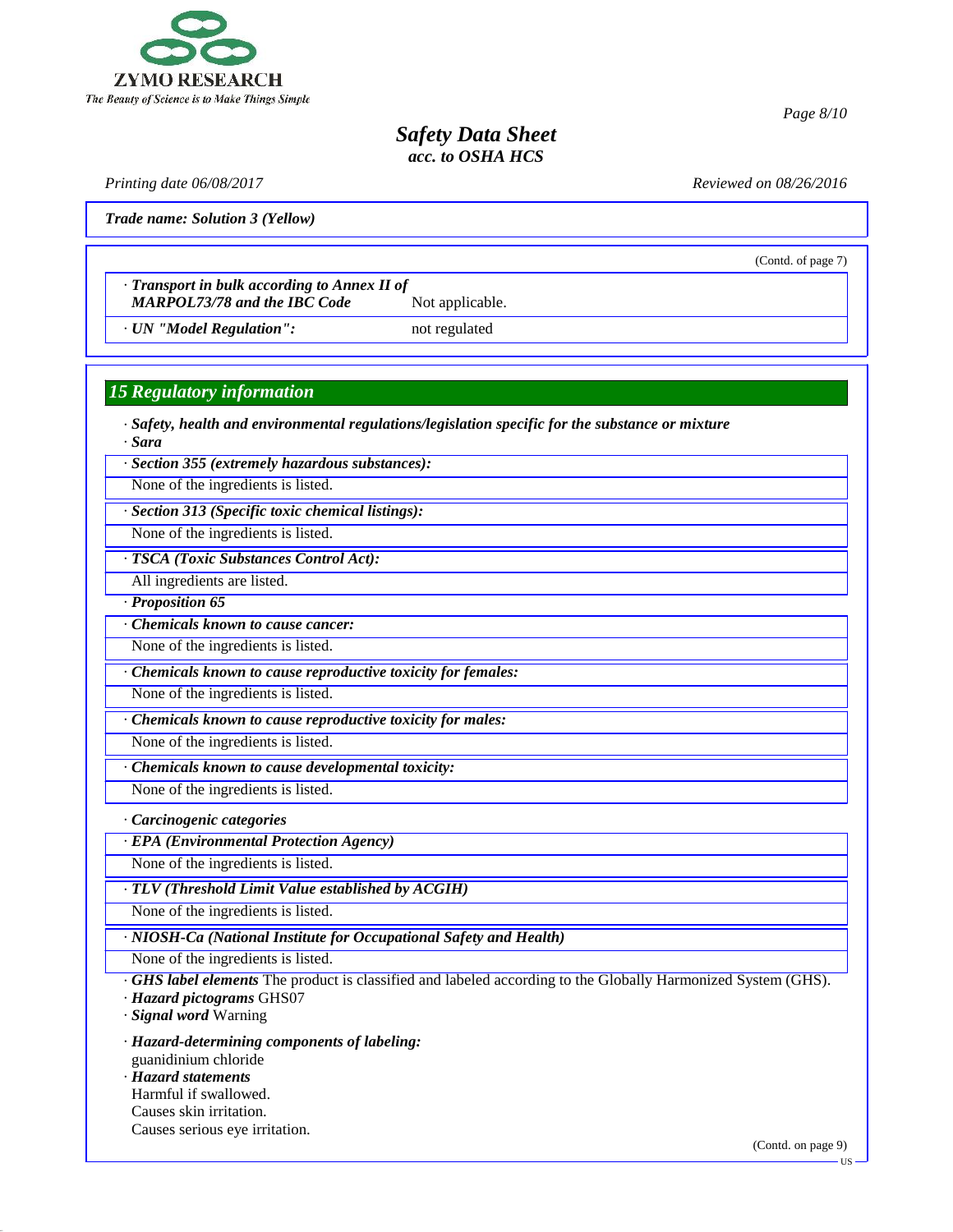

*Printing date 06/08/2017 Reviewed on 08/26/2016*

*Page 9/10*

(Contd. of page 8)

## *Trade name: Solution 3 (Yellow)*

#### · *Precautionary statements*

Wear protective gloves / eye protection / face protection.

Wash thoroughly after handling.

Do not eat, drink or smoke when using this product.

If in eyes: Rinse cautiously with water for several minutes. Remove contact lenses, if present and easy to do. Continue rinsing.

Specific treatment (see on this label).

IF SWALLOWED: Call a POISON CENTER/doctor if you feel unwell.

If skin irritation occurs: Get medical advice/attention.

If eye irritation persists: Get medical advice/attention.

Rinse mouth.

IF ON SKIN: Wash with plenty of water.

Take off contaminated clothing and wash it before reuse.

Dispose of contents/container in accordance with local/regional/national/international regulations.

· *Chemical safety assessment:* A Chemical Safety Assessment has not been carried out.

### *16 Other information*

· *Department issuing SDS:*

44.0

This information is based on our present knowledge. However, this shall not constitute a guarantee for any specific product features and shall not establish a legally valid contractual relationship.

#### Zymo Research Corp. Safety Department 17062 Murphy Ave. Irvine, CA 92614 **USA** Phone: 1-949-679-1190 or 1-888-882-9682 · *Contact:* sds@zymoresearch.com · *Date of preparation / last revision* 06/08/2017 / - · *Abbreviations and acronyms:* ADR: Accord européen sur le transport des marchandises dangereuses par Route (European Agreement concerning the International Carriage of Dangerous Goods by Road) IMDG: International Maritime Code for Dangerous Goods DOT: US Department of Transportation IATA: International Air Transport Association ACGIH: American Conference of Governmental Industrial Hygienists EINECS: European Inventory of Existing Commercial Chemical Substances ELINCS: European List of Notified Chemical Substances CAS: Chemical Abstracts Service (division of the American Chemical Society) NFPA: National Fire Protection Association (USA) HMIS: Hazardous Materials Identification System (USA) VOC: Volatile Organic Compounds (USA, EU) LC50: Lethal concentration, 50 percent LD50: Lethal dose, 50 percent PBT: Persistent, Bioaccumulative and Toxic vPvB: very Persistent and very Bioaccumulative NIOSH: National Institute for Occupational Safety OSHA: Occupational Safety & Health TLV: Threshold Limit Value PEL: Permissible Exposure Limit REL: Recommended Exposure Limit Acute Tox. 4: Acute toxicity – Category 4 (Contd. on page 10)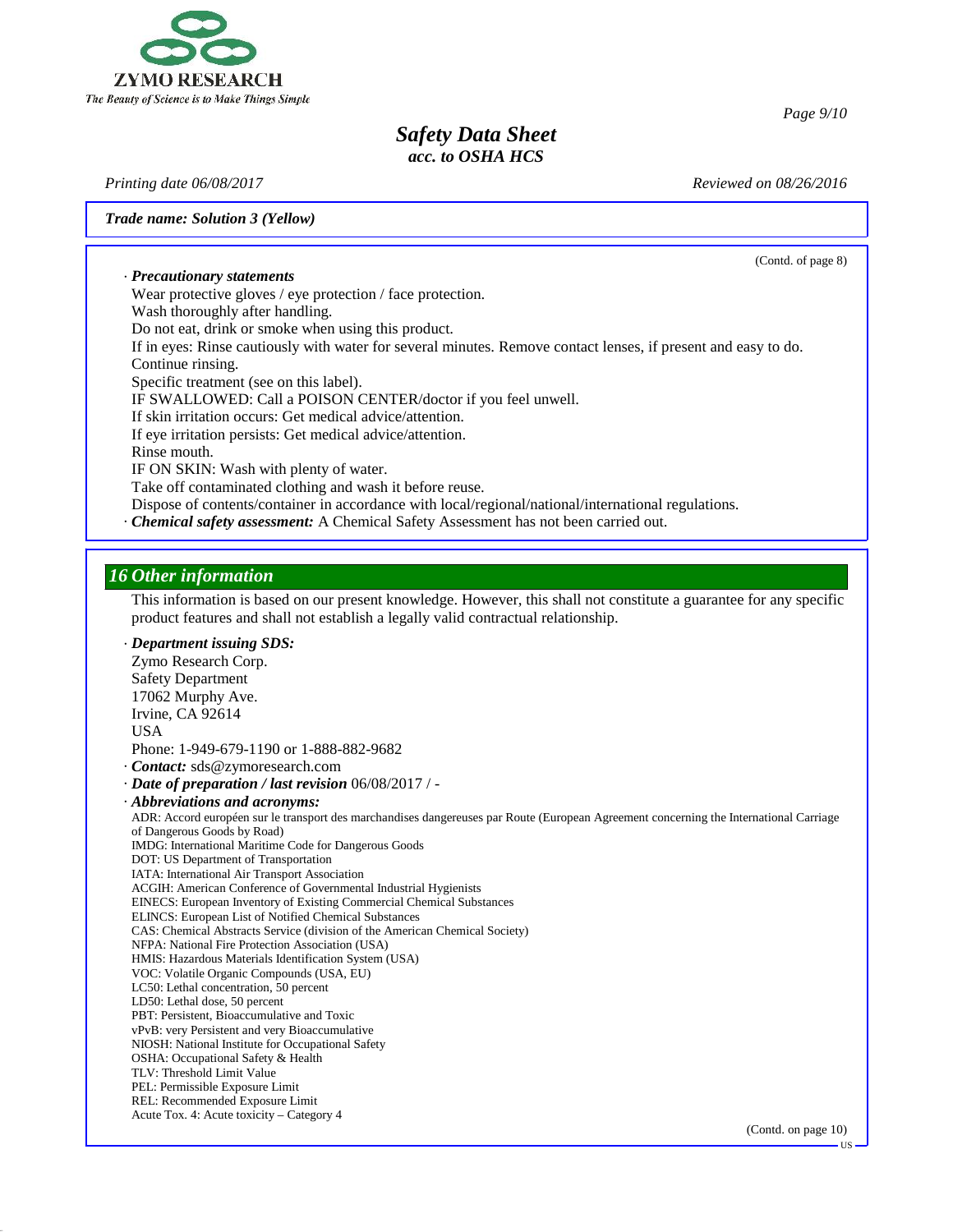

*Page 10/10*

# *Safety Data Sheet acc. to OSHA HCS*

*Printing date 06/08/2017 Reviewed on 08/26/2016*

44.0

#### *Trade name: Solution 3 (Yellow)*

Skin Irrit. 2: Skin corrosion/irritation – Category 2 Eye Irrit. 2A: Serious eye damage/eye irritation – Category 2A

(Contd. of page 9)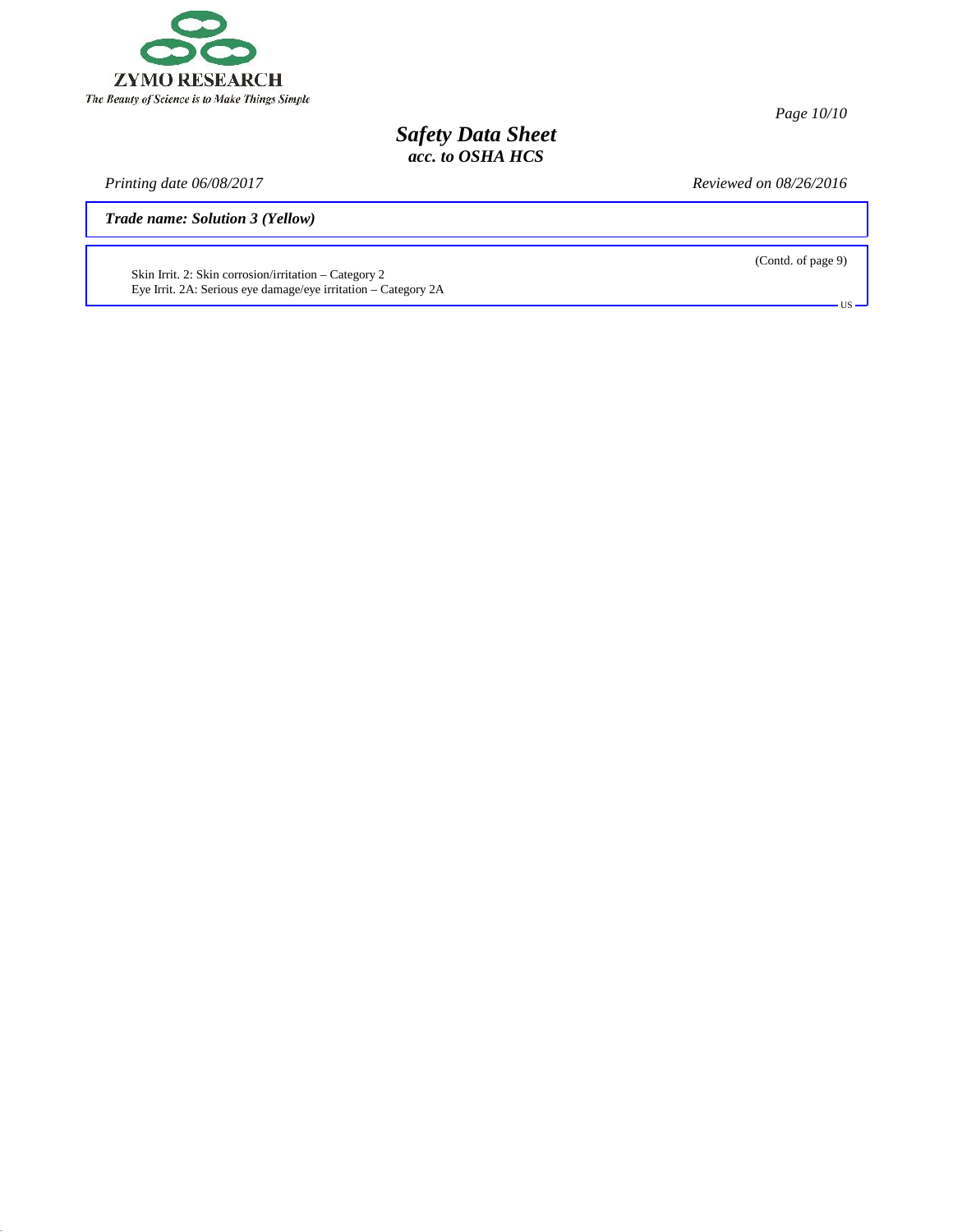

44.0

*Page 1/8*

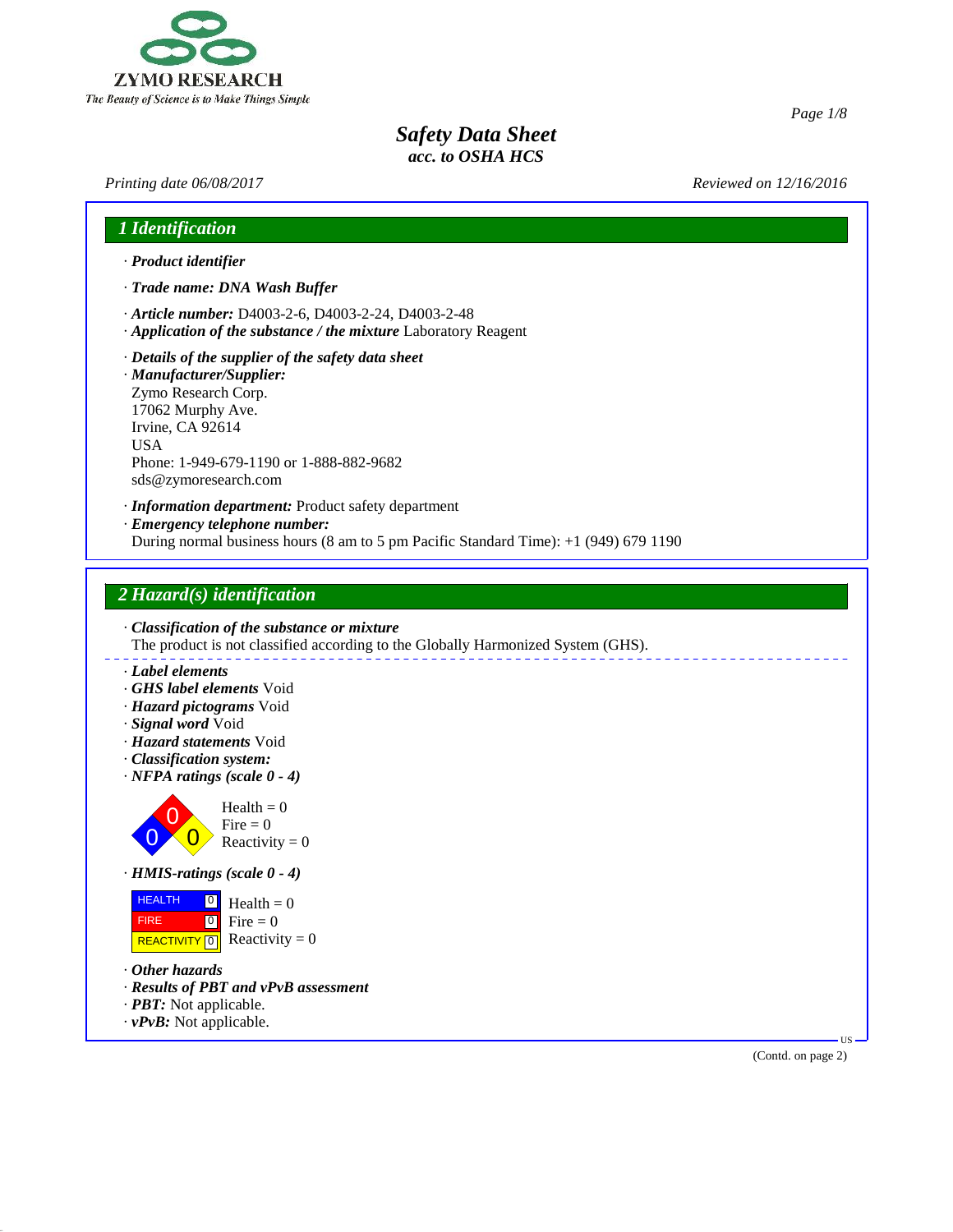

*Printing date 06/08/2017 Reviewed on 12/16/2016*

*Trade name: DNA Wash Buffer*

(Contd. of page 1)

*Page 2/8*

### *3 Composition/information on ingredients*

- · *Chemical characterization: Mixtures*
- · *Description:* Mixture of the substances listed below with nonhazardous additions.
- · *Dangerous components:* Void

#### *4 First-aid measures*

- · *Description of first aid measures*
- · *General information:* No special measures required.
- · *After inhalation:* Supply fresh air; consult doctor in case of complaints.
- · *After skin contact:* Generally the product does not irritate the skin.
- · *After eye contact:* Rinse opened eye for several minutes under running water. Then consult a doctor.
- · *After swallowing:* Do not induce vomiting; immediately call for medical help.
- · *Information for doctor:*
- · *Most important symptoms and effects, both acute and delayed* No further relevant information available.
- · *Indication of any immediate medical attention and special treatment needed*
- No further relevant information available.

### *5 Fire-fighting measures*

- · *Extinguishing media*
- · *Suitable extinguishing agents:*
- CO2, extinguishing powder or water spray. Fight larger fires with water spray or alcohol resistant foam.
- · *Advice for firefighters*
- · *Protective equipment:* Wear protective clothing.

### *6 Accidental release measures*

- · *Personal precautions, protective equipment and emergency procedures* Wear protective clothing.
- · *Environmental precautions:* Dilute with plenty of water.
- · *Methods and material for containment and cleaning up:*
- Absorb with liquid-binding material (sand, diatomite, acid binders, universal binders, sawdust).
- · *Reference to other sections*

44.0

- See Section 7 for information on safe handling.
- See Section 8 for information on personal protection equipment.
- See Section 13 for disposal information.
- · *Protective Action Criteria for Chemicals*

| $-$ PAC-1:     |                                                                       |                    |
|----------------|-----------------------------------------------------------------------|--------------------|
|                | CAS: 1185-53-1 2-amino-2-(hydroxymethyl)propane-1,3-diolhydrochloride | $12 \text{ mg/m}$  |
|                | CAS: 6381-92-6 Edetate Disodium, Dihydrate                            | $30 \text{ mg/m}$  |
| $\cdot$ PAC-2: |                                                                       |                    |
|                | CAS: 1185-53-1 2-amino-2-(hydroxymethyl)propane-1,3-diolhydrochloride | $130 \text{ mg/m}$ |
|                |                                                                       | (Contd. on page 3) |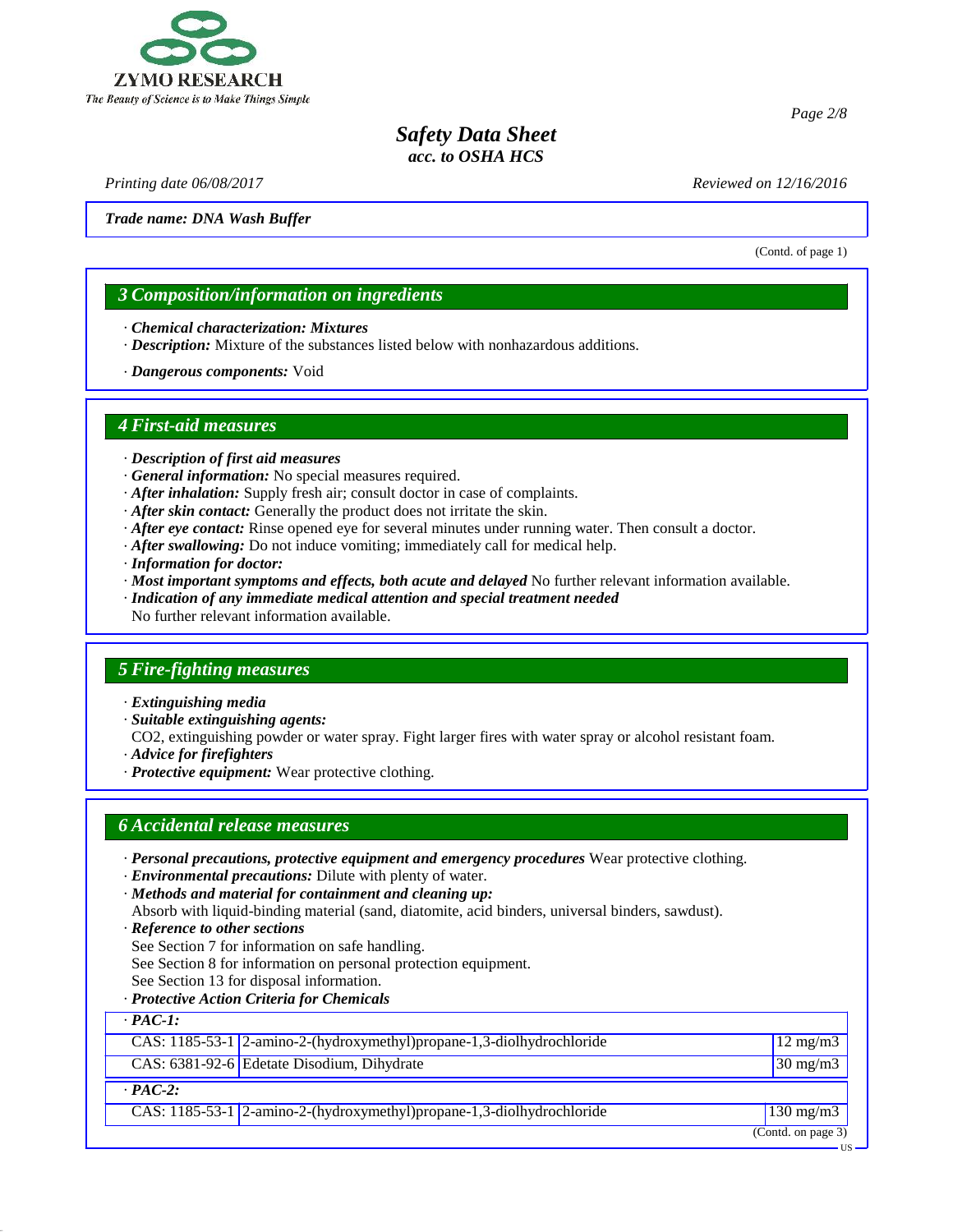

*Printing date 06/08/2017 Reviewed on 12/16/2016*

*Page 3/8*

*Trade name: DNA Wash Buffer*

|            | CAS: 6381-92-6 Edetate Disodium, Dihydrate                             | (Contd. of page 2)<br>$330 \text{ mg/m}$ |
|------------|------------------------------------------------------------------------|------------------------------------------|
| $-$ PAC-3: |                                                                        |                                          |
|            | CAS: 1185-53-1 2-amino-2-(hydroxymethyl) propane-1,3-diolhydrochloride | $1790 \text{ mg/m}$                      |
|            | CAS: 6381-92-6 Edetate Disodium, Dihydrate                             | $2,000 \text{ mg/m}$                     |

### *7 Handling and storage*

- · *Handling:*
- · *Precautions for safe handling* No special measures required.
- · *Information about protection against explosions and fires:* No special measures required.
- · *Conditions for safe storage, including any incompatibilities*
- · *Storage:*
- · *Requirements to be met by storerooms and receptacles:* No special requirements.
- · *Information about storage in one common storage facility:* Not required.
- · *Further information about storage conditions:* None.
- · *Specific end use(s)* Laboratory reagent

### *8 Exposure controls/personal protection*

· *Additional information about design of technical systems:* No further data; see item 7.

- · *Control parameters*
- · *Components with limit values that require monitoring at the workplace:*

The product does not contain any relevant quantities of materials with critical values that have to be monitored at the workplace.

- · *Additional information:* The lists that were valid during the creation were used as basis.
- · *Exposure controls*
- · *Personal protective equipment:*
- · *General protective and hygienic measures:*
- The usual precautionary measures for handling chemicals should be followed.
- · *Breathing equipment:* Not required.
- · *Protection of hands:*

44.0

The glove material has to be impermeable and resistant to the product/ the substance/ the preparation. Due to missing tests no recommendation to the glove material can be given for the product/ the preparation/ the chemical mixture.

Selection of the glove material on consideration of the penetration times, rates of diffusion and the degradation · *Material of gloves*

The selection of the suitable gloves does not only depend on the material, but also on further marks of quality and varies from manufacturer to manufacturer. As the product is a preparation of several substances, the resistance of the glove material can not be calculated in advance and has therefore to be checked prior to the application.

· *Penetration time of glove material*

The exact break through time has to be found out by the manufacturer of the protective gloves and has to be observed.

(Contd. on page 4)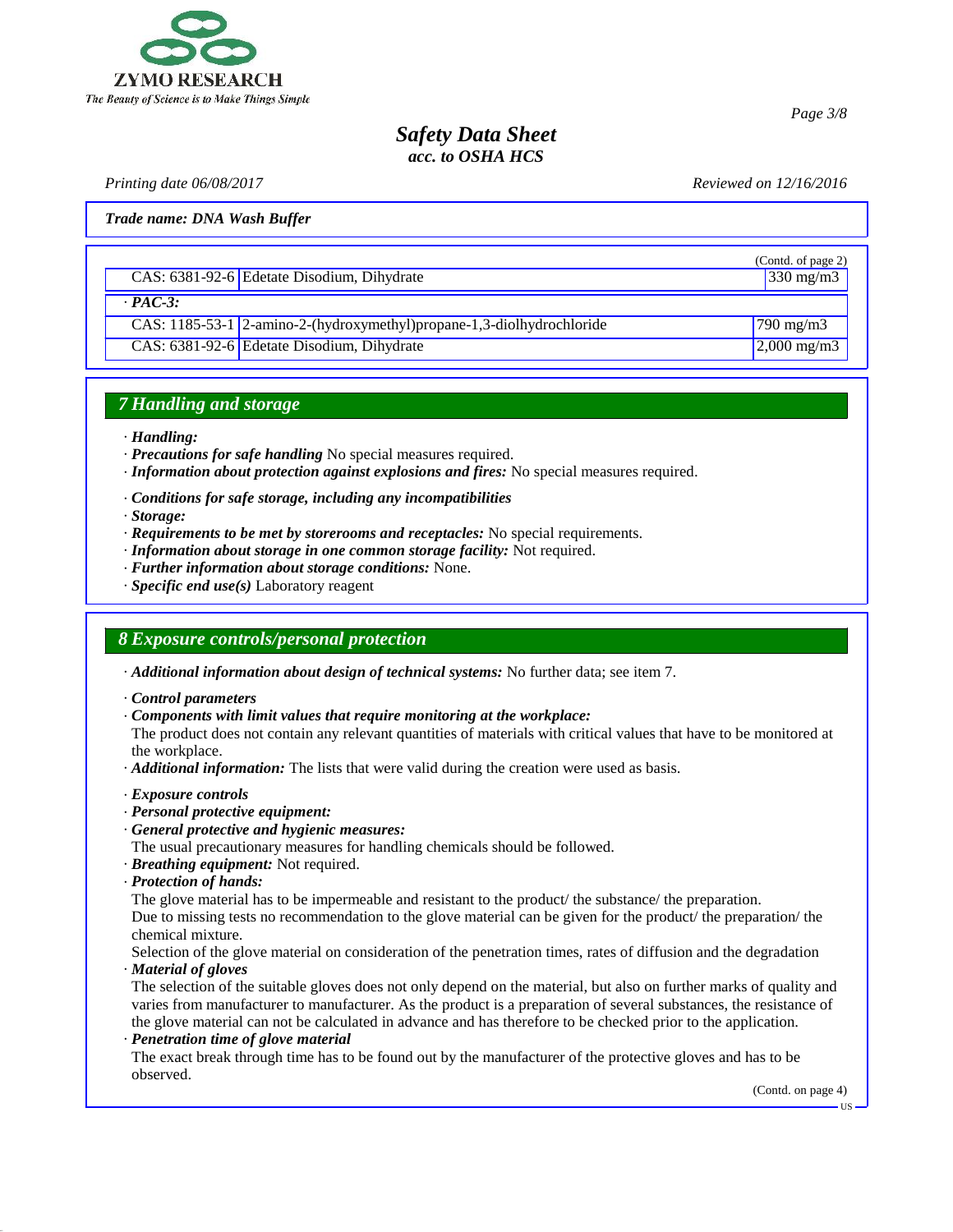

*Printing date 06/08/2017 Reviewed on 12/16/2016*

44.0

*Trade name: DNA Wash Buffer*

· *Eye protection:* Goggles recommended during refilling.

*9 Physical and chemical properties* · *Information on basic physical and chemical properties* · *General Information* · *Appearance:* **Form:**<br> **Color:**<br> **Clear** *Color:* Clear · *Odor:* Odorless · *Odor threshold:* Not determined. · *pH*-value: Not determined. · *Change in condition Melting point/Melting range:* Undetermined.  $B\text{oiling point}/B\text{oiling range:}$ · **Flash point:** Not applicable. · *Flammability (solid, gaseous):* Not applicable. · *Ignition temperature: Decomposition temperature:* Not determined. · *Auto igniting*: Product is not selfigniting. · *Danger of explosion:* Product does not present an explosion hazard. · *Explosion limits: Lower:* Not Applicable *Upper:* Not Applicable · *Vapor pressure:* Not determined. · *Density:* Not determined. · *Relative density* Not determined. · *Vapor density* Not determined. · *Evaporation rate* Not determined. · *Solubility in / Miscibility with* **Water:** Fully miscible. · *Partition coefficient (n-octanol/water):* Not determined. · *Viscosity: Dynamic:* Not determined. **Kinematic:** Not determined. · *Solvent content: Organic solvents:* 0.0 % *VOC content:* 0.0 g/l / 0.00 lb/gl (Contd. on page 5)

*Page 4/8*

(Contd. of page 3)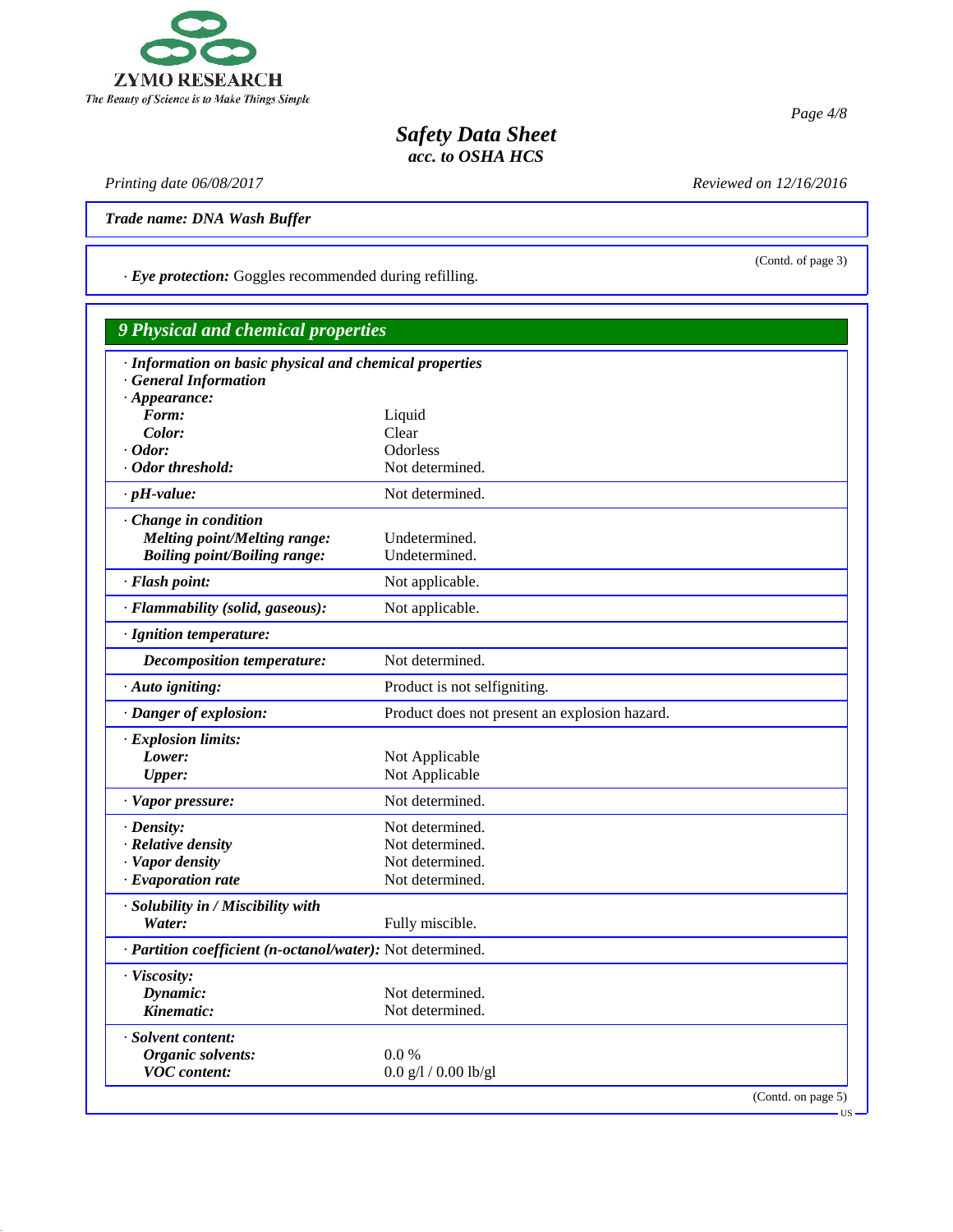

*Printing date 06/08/2017 Reviewed on 12/16/2016*

(Contd. of page 4)

*Trade name: DNA Wash Buffer*

*Solids content:* 1.0 %

• *Other information* No further relevant information available.

### *10 Stability and reactivity*

· *Reactivity* No further relevant information available.

- · *Chemical stability*
- · *Thermal decomposition / conditions to be avoided:* No decomposition if used according to specifications.
- · *Possibility of hazardous reactions* No dangerous reactions known.
- · *Conditions to avoid* No further relevant information available.
- · *Incompatible materials:* No further relevant information available.
- · *Hazardous decomposition products:* No dangerous decomposition products known.

### *11 Toxicological information*

- · *Information on toxicological effects*
- · *Acute toxicity:*
- · *Primary irritant effect:*
- · *on the skin:* No irritant effect.
- · *on the eye:* No irritating effect.
- · *Sensitization:* No sensitizing effects known.
- · *Additional toxicological information:*

The product is not subject to classification according to internally approved calculation methods for preparations: When used and handled according to specifications, the product does not have any harmful effects according to our experience and the information provided to us.

· *Carcinogenic categories*

#### · *IARC (International Agency for Research on Cancer)*

None of the ingredients is listed.

### · *NTP (National Toxicology Program)*

None of the ingredients is listed.

· *OSHA-Ca (Occupational Safety & Health Administration)*

None of the ingredients is listed.

### *12 Ecological information*

· *Toxicity*

44.0

- · *Aquatic toxicity:* No further relevant information available.
- · *Persistence and degradability* No further relevant information available.
- · *Behavior in environmental systems:*
- · *Bioaccumulative potential* No further relevant information available.
- · *Mobility in soil* No further relevant information available.

(Contd. on page 6)

US

*Page 5/8*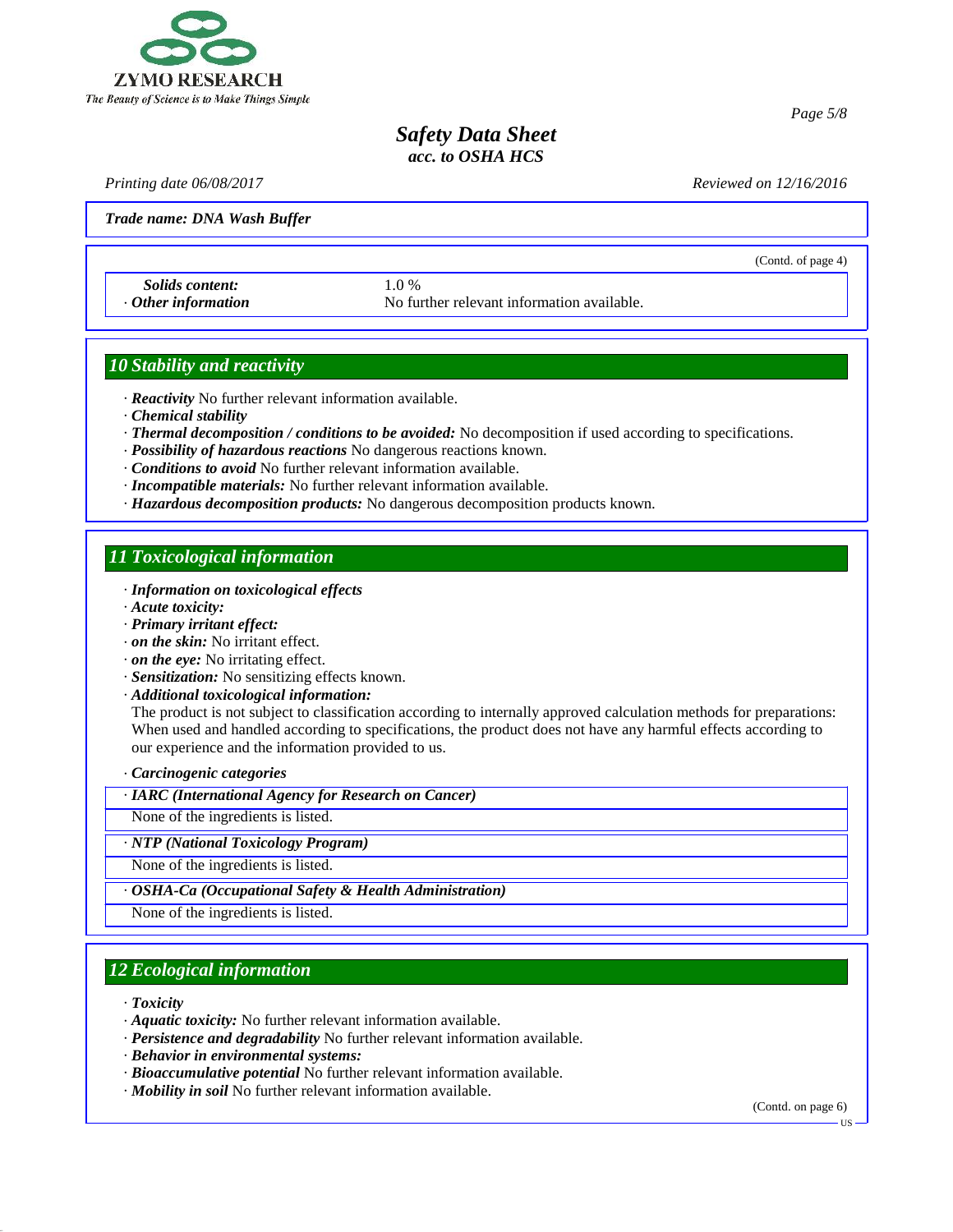

*Printing date 06/08/2017 Reviewed on 12/16/2016*

(Contd. of page 5)

*Trade name: DNA Wash Buffer*

· *Additional ecological information:*

· *General notes:* Generally not hazardous for water

· *Results of PBT and vPvB assessment*

· *PBT:* Not applicable.

· *vPvB:* Not applicable.

· *Other adverse effects* No further relevant information available.

*13 Disposal considerations*

· *Waste treatment methods*

· *Recommendation:* Smaller quantities can be disposed of with household waste.

· *Uncleaned packagings:*

· *Recommendation:*

Dispose of container in acoordance with local/regional/national and international recommendations.

· *Recommended cleansing agent:* Water, if necessary with cleansing agents.

| <b>14 Transport information</b>                                                     |                 |
|-------------------------------------------------------------------------------------|-----------------|
| · UN-Number<br>· DOT, ADN, IMDG, IATA                                               | not regulated   |
| $\cdot$ UN proper shipping name<br>· DOT, ADN, IMDG, IATA                           | not regulated   |
| $\cdot$ Transport hazard class(es)                                                  |                 |
| · DOT, ADN, IMDG, IATA<br>- Class                                                   | not regulated   |
| · Packing group<br>· DOT, IMDG, IATA                                                | not regulated   |
| · Environmental hazards:                                                            | Not applicable. |
| · Special precautions for user                                                      | Not applicable. |
| · Transport in bulk according to Annex II of<br><b>MARPOL73/78 and the IBC Code</b> | Not applicable. |
| · UN "Model Regulation":                                                            | not regulated   |

# *15 Regulatory information*

44.0

· *Safety, health and environmental regulations/legislation specific for the substance or mixture* · *Sara*

· *Section 355 (extremely hazardous substances):*

None of the ingredients is listed.

(Contd. on page 7)

US

*Page 6/8*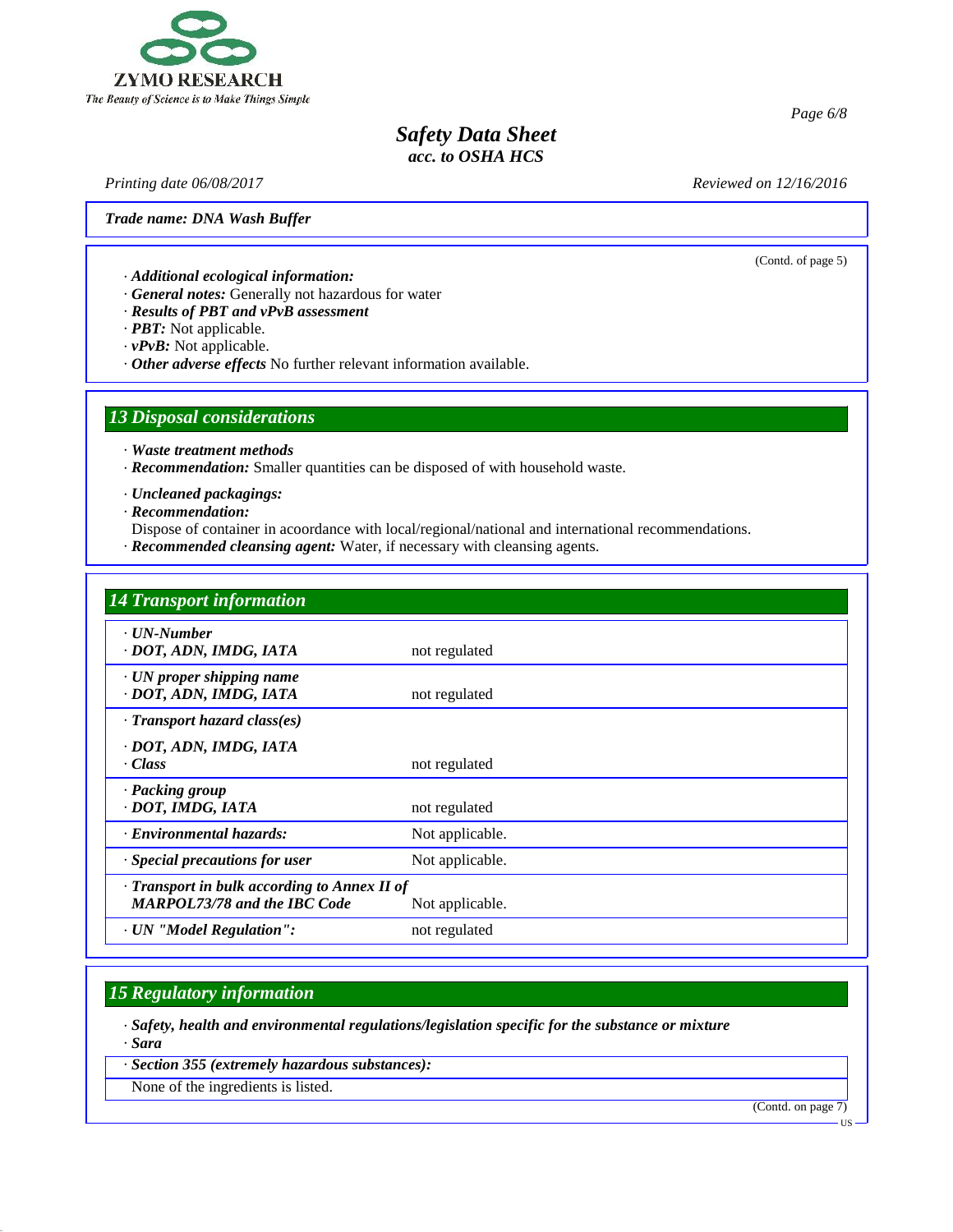

*Printing date 06/08/2017 Reviewed on 12/16/2016*

(Contd. of page 6)

*Page 7/8*

*Trade name: DNA Wash Buffer*

| · Section 313 (Specific toxic chemical listings): |  |
|---------------------------------------------------|--|

None of the ingredients is listed.

· *TSCA (Toxic Substances Control Act):*

CAS: 1185-53-1 2-amino-2-(hydroxymethyl)propane-1,3-diolhydrochloride

· *Proposition 65*

· *Chemicals known to cause cancer:*

None of the ingredients is listed.

· *Chemicals known to cause reproductive toxicity for females:*

None of the ingredients is listed.

· *Chemicals known to cause reproductive toxicity for males:*

None of the ingredients is listed.

· *Chemicals known to cause developmental toxicity:*

None of the ingredients is listed.

· *Carcinogenic categories*

· *EPA (Environmental Protection Agency)*

None of the ingredients is listed.

· *TLV (Threshold Limit Value established by ACGIH)*

None of the ingredients is listed.

· *NIOSH-Ca (National Institute for Occupational Safety and Health)*

None of the ingredients is listed.

- · *GHS label elements* Void
- · *Hazard pictograms* Void
- · *Signal word* Void
- · *Hazard statements* Void
- · *Chemical safety assessment:* A Chemical Safety Assessment has not been carried out.

### *16 Other information*

44.0

This information is based on our present knowledge. However, this shall not constitute a guarantee for any specific product features and shall not establish a legally valid contractual relationship.

· *Department issuing SDS:* Zymo Research Corp. Safety Department 17062 Murphy Ave. Irvine, CA 92614 USA Phone: 1-949-679-1190 or 1-888-882-9682 · *Contact:* sds@zymoresearch.com · *Date of preparation / last revision* 06/08/2017 / - · *Abbreviations and acronyms:* ADR: Accord européen sur le transport des marchandises dangereuses par Route (European Agreement concerning the International Carriage of Dangerous Goods by Road)

US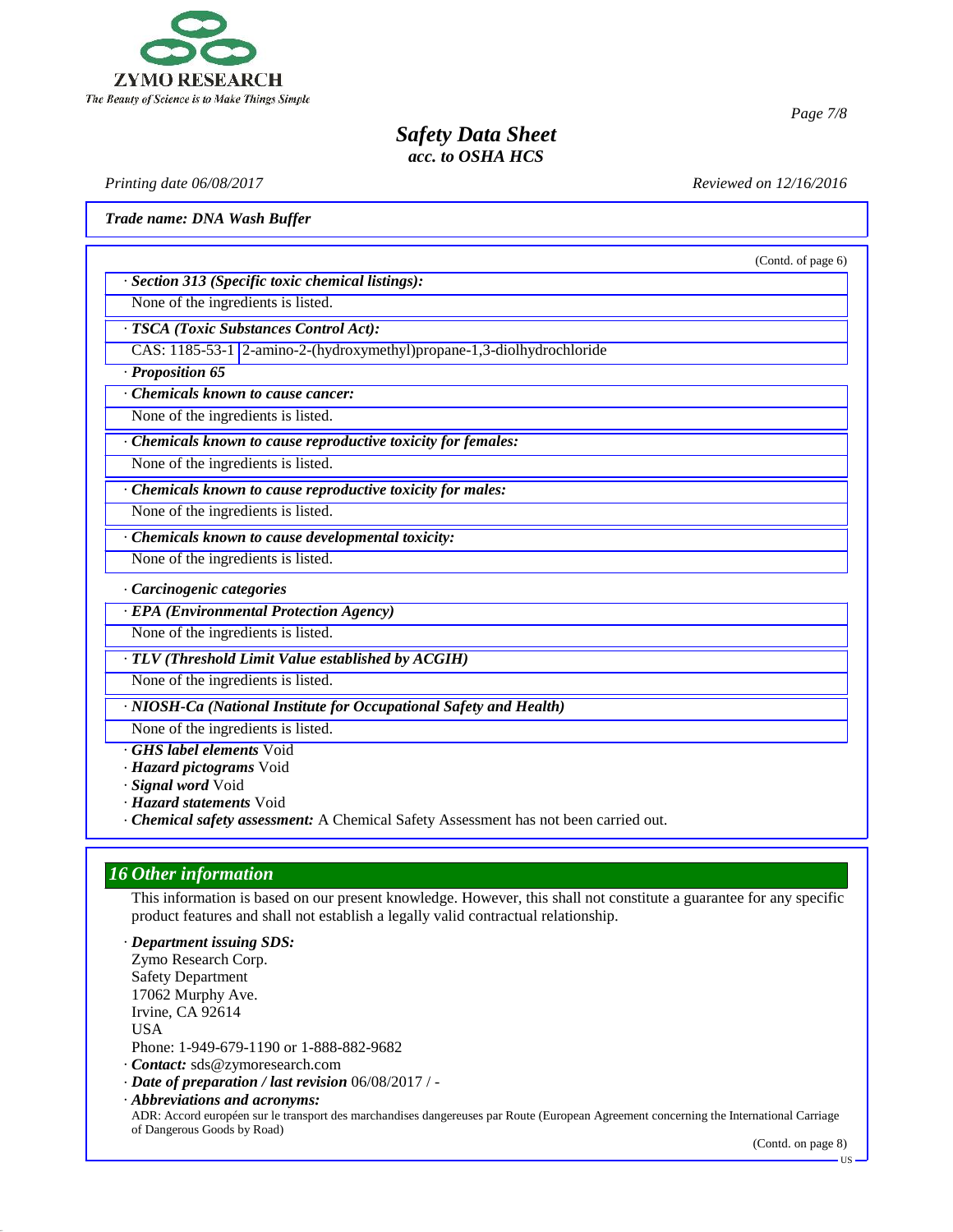

*Printing date 06/08/2017 Reviewed on 12/16/2016*

44.0

#### *Trade name: DNA Wash Buffer*

IMDG: International Maritime Code for Dangerous Goods DOT: US Department of Transportation IATA: International Air Transport Association ACGIH: American Conference of Governmental Industrial Hygienists EINECS: European Inventory of Existing Commercial Chemical Substances ELINCS: European List of Notified Chemical Substances CAS: Chemical Abstracts Service (division of the American Chemical Society) NFPA: National Fire Protection Association (USA) HMIS: Hazardous Materials Identification System (USA) VOC: Volatile Organic Compounds (USA, EU) PBT: Persistent, Bioaccumulative and Toxic vPvB: very Persistent and very Bioaccumulative NIOSH: National Institute for Occupational Safety OSHA: Occupational Safety & Health TLV: Threshold Limit Value PEL: Permissible Exposure Limit REL: Recommended Exposure Limit

(Contd. of page 7)

US

*Page 8/8*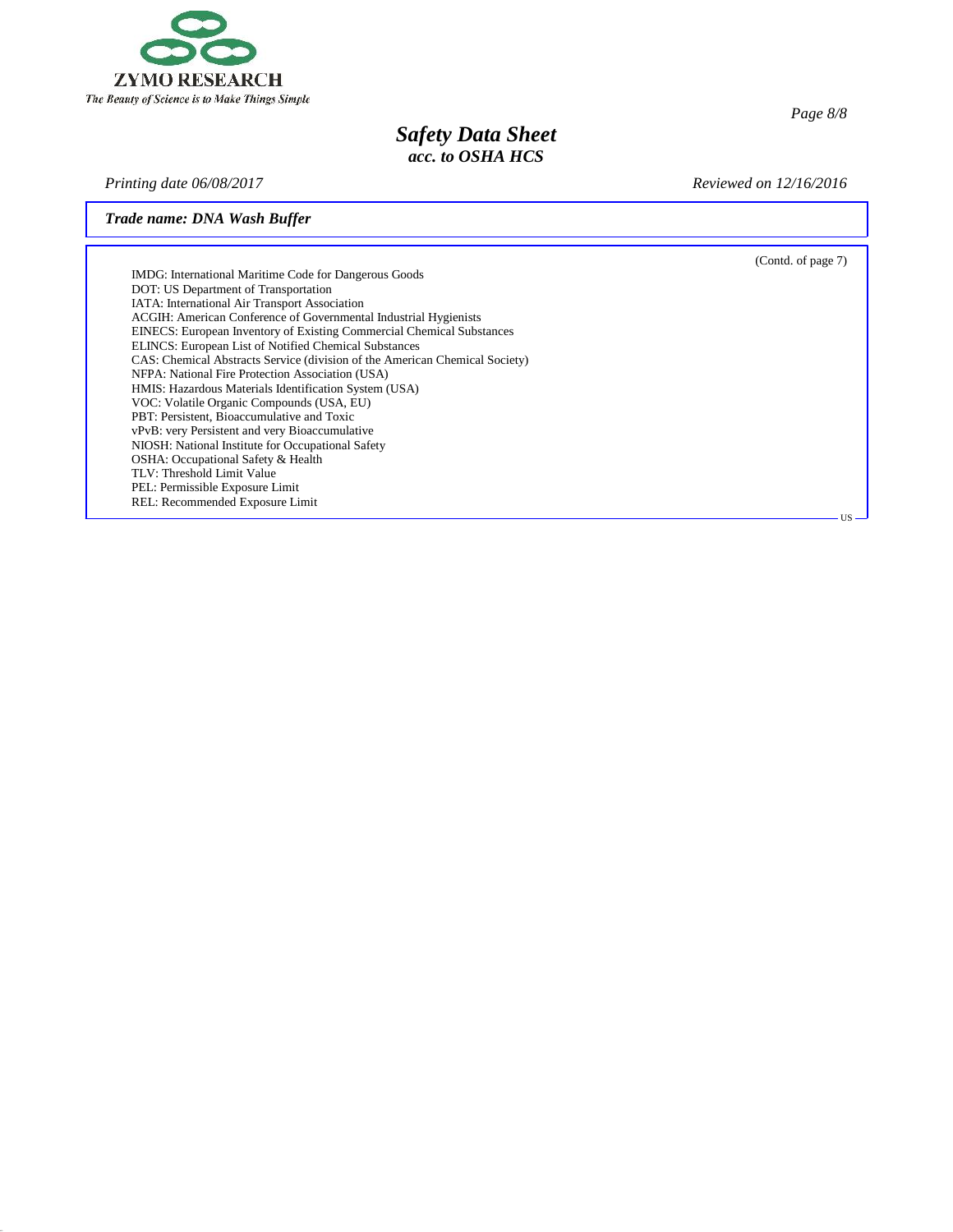

44.0

*Page 1/8*

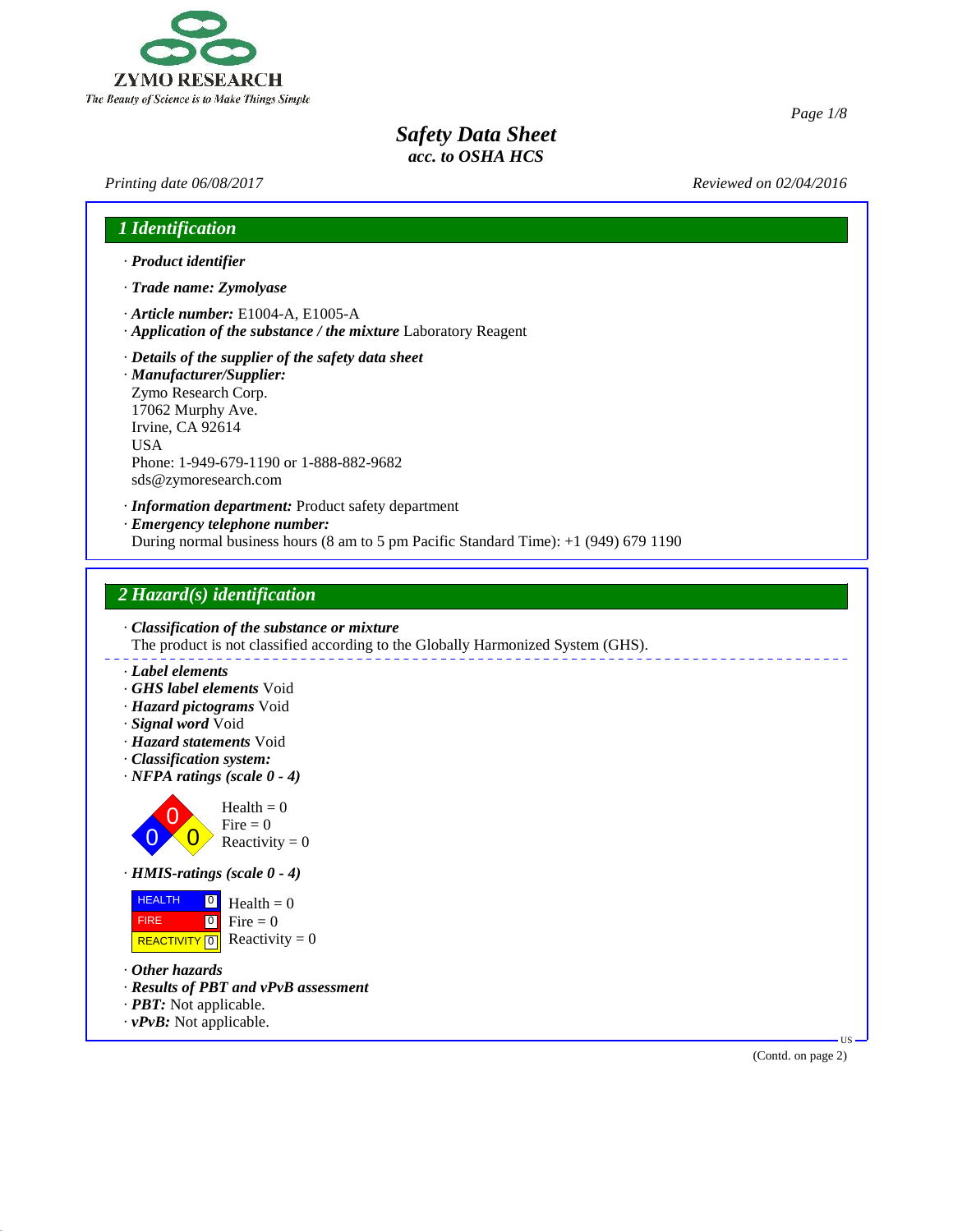

*Printing date 06/08/2017 Reviewed on 02/04/2016*

*Trade name: Zymolyase*

(Contd. of page 1)

*Page 2/8*

### *3 Composition/information on ingredients*

- · *Chemical characterization: Mixtures*
- · *Description:* Mixture of the substances listed below with nonhazardous additions.
- · *Dangerous components:* Void

#### *4 First-aid measures*

- · *Description of first aid measures*
- · *General information:* No special measures required.
- · *After inhalation:* Supply fresh air; consult doctor in case of complaints.
- · *After skin contact:* Generally the product does not irritate the skin.
- · *After eye contact:* Rinse opened eye for several minutes under running water. Then consult a doctor.
- · *After swallowing:* Do not induce vomiting; immediately call for medical help.
- · *Information for doctor:*
- · *Most important symptoms and effects, both acute and delayed* No further relevant information available.
- · *Indication of any immediate medical attention and special treatment needed*
- No further relevant information available.

### *5 Fire-fighting measures*

- · *Extinguishing media*
- · *Suitable extinguishing agents:*
- CO2, extinguishing powder or water spray. Fight larger fires with water spray or alcohol resistant foam.
- · *Advice for firefighters*
- · *Protective equipment:* Wear protective clothing.

### *6 Accidental release measures*

- · *Personal precautions, protective equipment and emergency procedures* Wear protective clothing.
- · *Environmental precautions:* Dilute with plenty of water.
- · *Methods and material for containment and cleaning up:*
- Absorb with liquid-binding material (sand, diatomite, acid binders, universal binders, sawdust).
- · *Reference to other sections*
- See Section 7 for information on safe handling.
- See Section 8 for information on personal protection equipment.
- See Section 13 for disposal information.
- · *Protective Action Criteria for Chemicals*

· *PAC-1:*

None of the ingredients is listed.

· *PAC-2:*

44.0

None of the ingredients is listed.

(Contd. on page 3)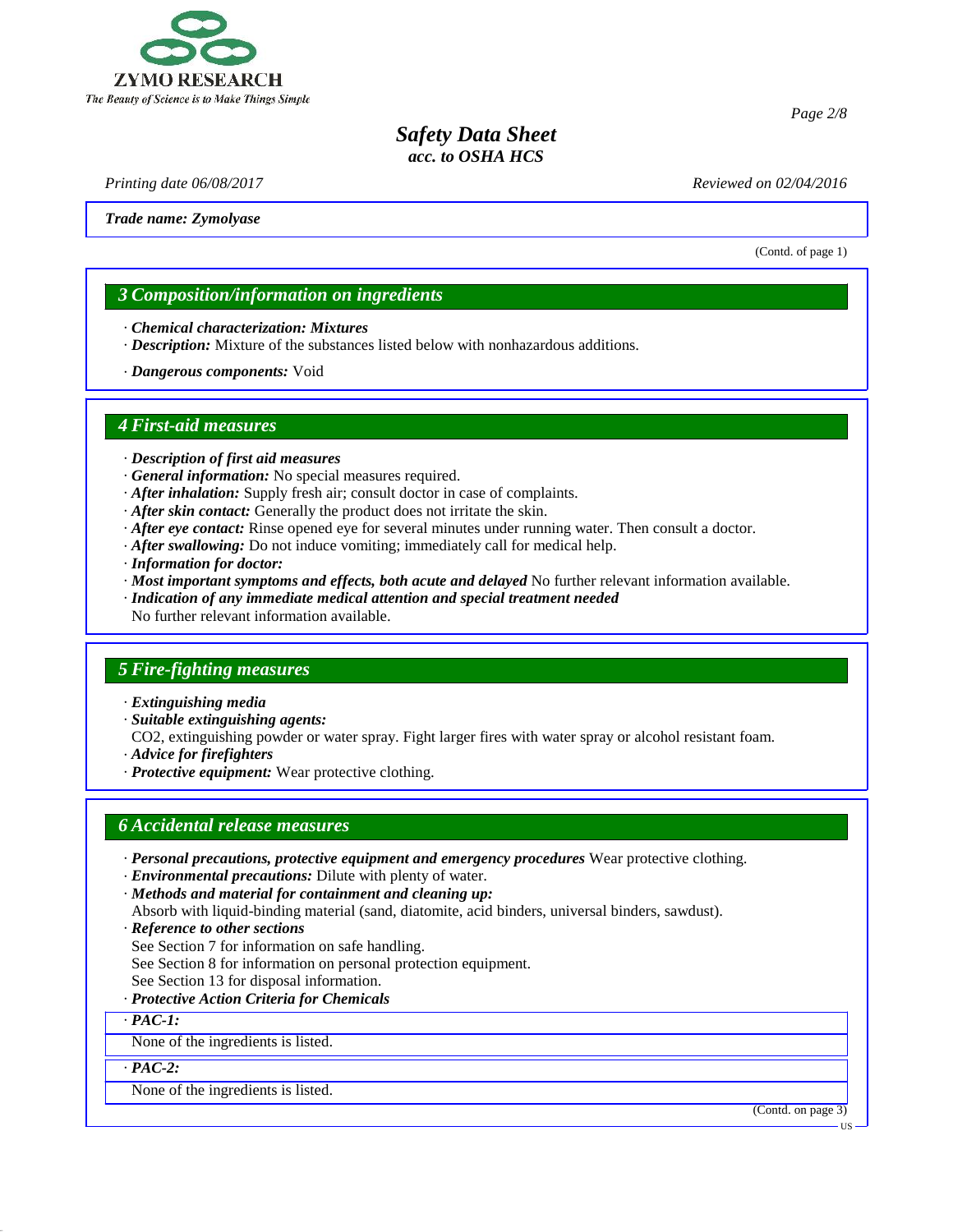

*Printing date 06/08/2017 Reviewed on 02/04/2016*

(Contd. of page 2)

#### *Trade name: Zymolyase*

#### · *PAC-3:*

None of the ingredients is listed.

### *7 Handling and storage*

#### · *Handling:*

- · *Precautions for safe handling* No special measures required.
- · *Information about protection against explosions and fires:* No special measures required.
- · *Conditions for safe storage, including any incompatibilities*

· *Storage:*

- · *Requirements to be met by storerooms and receptacles:* No special requirements.
- · *Information about storage in one common storage facility:* Not required.
- · *Further information about storage conditions:* None.
- · *Specific end use(s)* Laboratory reagent

### *8 Exposure controls/personal protection*

· *Additional information about design of technical systems:* No further data; see item 7.

- · *Control parameters*
- · *Components with limit values that require monitoring at the workplace:*

The product does not contain any relevant quantities of materials with critical values that have to be monitored at the workplace.

- · *Additional information:* The lists that were valid during the creation were used as basis.
- · *Exposure controls*
- · *Personal protective equipment:*
- · *General protective and hygienic measures:*

The usual precautionary measures for handling chemicals should be followed.

- · *Breathing equipment:* Not required.
- · *Protection of hands:*

44.0

The glove material has to be impermeable and resistant to the product/ the substance/ the preparation. Due to missing tests no recommendation to the glove material can be given for the product/ the preparation/ the chemical mixture.

Selection of the glove material on consideration of the penetration times, rates of diffusion and the degradation · *Material of gloves*

The selection of the suitable gloves does not only depend on the material, but also on further marks of quality and varies from manufacturer to manufacturer. As the product is a preparation of several substances, the resistance of the glove material can not be calculated in advance and has therefore to be checked prior to the application.

· *Penetration time of glove material*

The exact break through time has to be found out by the manufacturer of the protective gloves and has to be observed.

· *Eye protection:* Goggles recommended during refilling.

(Contd. on page 4)

 $\overline{\mathbf{u}}$   $\overline{\mathbf{v}}$ 

*Page 3/8*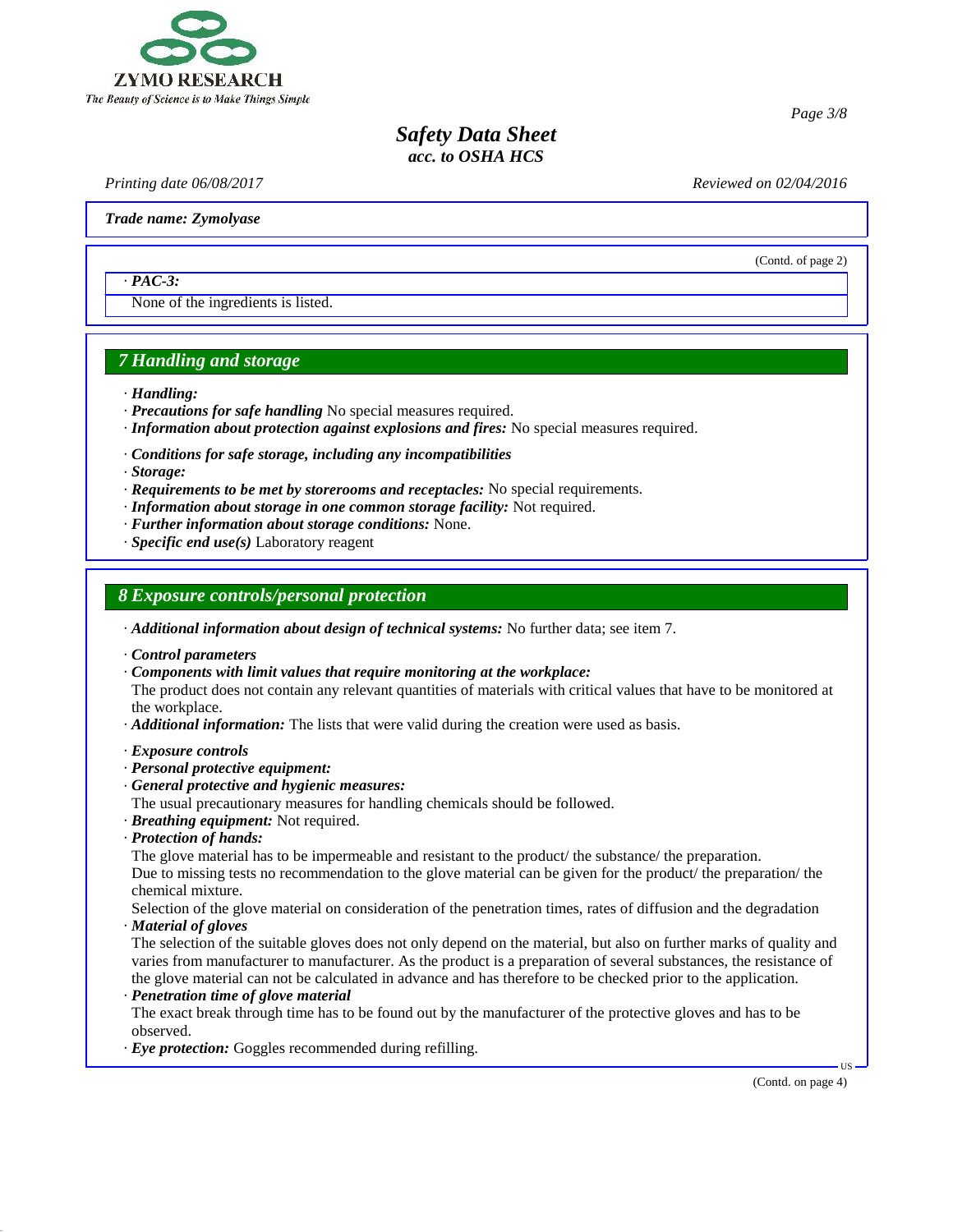

*Trade name: Zymolyase*

44.0

*Printing date 06/08/2017 Reviewed on 02/04/2016*

(Contd. of page 3)

| 9 Physical and chemical properties                                                                           |                                               |
|--------------------------------------------------------------------------------------------------------------|-----------------------------------------------|
| · Information on basic physical and chemical properties<br><b>General Information</b><br>$\cdot$ Appearance: |                                               |
| Form:                                                                                                        | Powder                                        |
| Color:                                                                                                       | Light brown                                   |
| $\cdot$ Odor:                                                                                                | Odorless                                      |
| · Odor threshold:                                                                                            | Not determined.                               |
|                                                                                                              |                                               |
| $\cdot$ pH-value:                                                                                            | Not determined.                               |
| Change in condition<br><b>Melting point/Melting range:</b><br><b>Boiling point/Boiling range:</b>            | Undetermined.<br>Undetermined.                |
| · Flash point:                                                                                               | Not applicable.                               |
| · Flammability (solid, gaseous):                                                                             | Not applicable.                               |
| · Ignition temperature:                                                                                      |                                               |
| <b>Decomposition temperature:</b>                                                                            | Not determined.                               |
| · Auto igniting:                                                                                             | Product is not selfigniting.                  |
| · Danger of explosion:                                                                                       | Product does not present an explosion hazard. |
| · Explosion limits:                                                                                          |                                               |
| Lower:                                                                                                       | Not Applicable                                |
| <b>Upper:</b>                                                                                                | Not Applicable                                |
| · Vapor pressure:                                                                                            | Not determined.                               |
| · Density:                                                                                                   | Not determined.                               |
| · Relative density                                                                                           | Not determined.                               |
| · Vapor density                                                                                              | Not determined.                               |
| $\cdot$ Evaporation rate                                                                                     | Not determined.                               |
| · Solubility in / Miscibility with<br>Water:                                                                 | Fully miscible.                               |
| · Partition coefficient (n-octanol/water): Not determined.                                                   |                                               |
| · Viscosity:                                                                                                 |                                               |
| Dynamic:                                                                                                     | Not determined.                               |
| Kinematic:                                                                                                   | Not determined.                               |
| · Solvent content:                                                                                           |                                               |
| Organic solvents:                                                                                            | $0.0\%$                                       |
| <b>VOC</b> content:                                                                                          | $0.0$ g/l / $0.00$ lb/gl                      |
| Other information                                                                                            | No further relevant information available.    |
|                                                                                                              |                                               |

*Page 4/8*

(Contd. on page 5)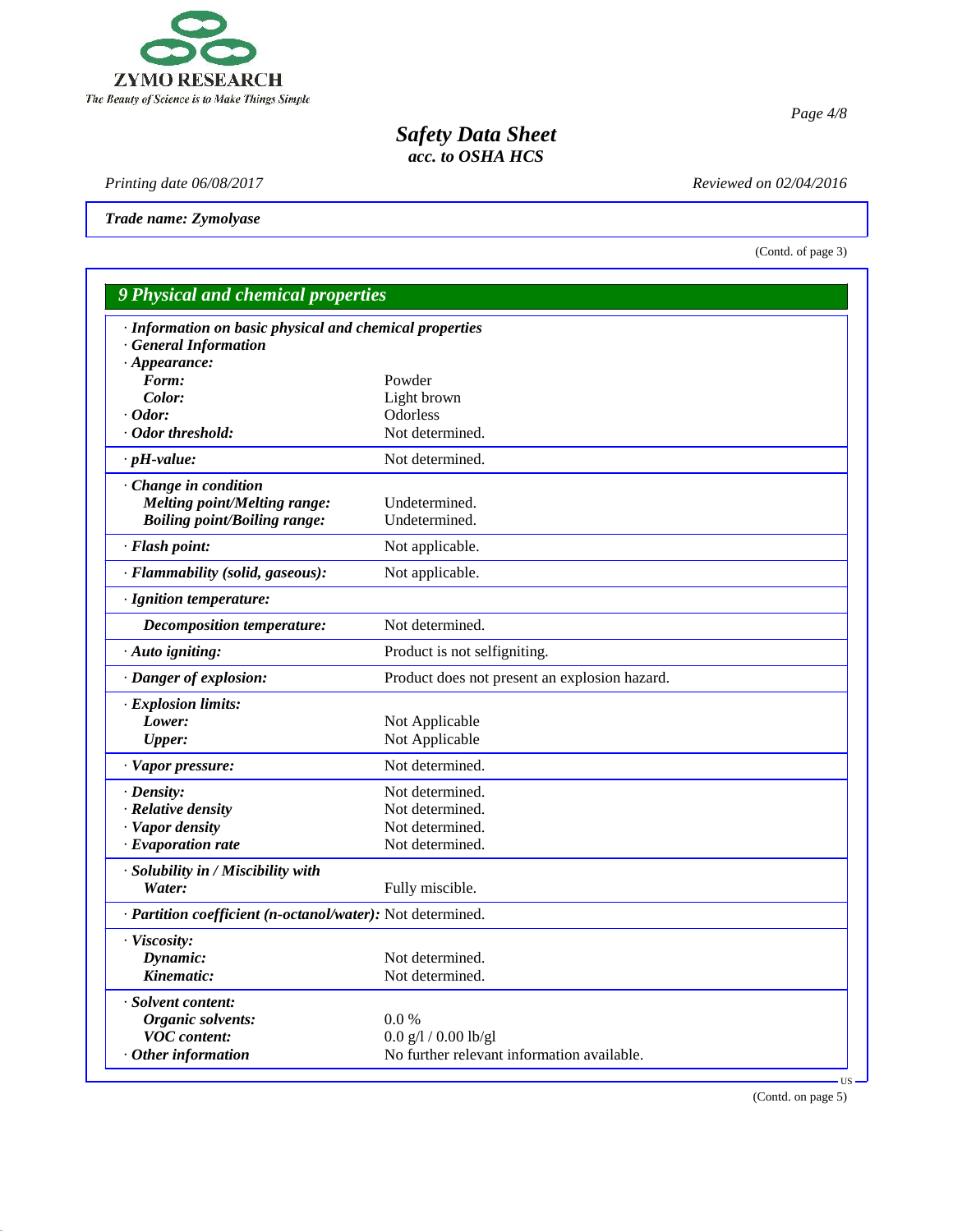

*Printing date 06/08/2017 Reviewed on 02/04/2016*

(Contd. of page 4)

*Page 5/8*

#### *Trade name: Zymolyase*

#### *10 Stability and reactivity*

- · *Reactivity* No further relevant information available.
- · *Chemical stability*
- · *Thermal decomposition / conditions to be avoided:* No decomposition if used according to specifications.
- · *Possibility of hazardous reactions* No dangerous reactions known.
- · *Conditions to avoid* No further relevant information available.
- · *Incompatible materials:* No further relevant information available.
- · *Hazardous decomposition products:* No dangerous decomposition products known.

## *11 Toxicological information*

- · *Information on toxicological effects*
- · *Acute toxicity:*
- · *Primary irritant effect:*
- · *on the skin:* No irritant effect.
- · *on the eye:* No irritating effect.
- · *Sensitization:* No sensitizing effects known.
- · *Additional toxicological information:*

The product is not subject to classification according to internally approved calculation methods for preparations: When used and handled according to specifications, the product does not have any harmful effects according to our experience and the information provided to us.

#### · *Carcinogenic categories*

· *IARC (International Agency for Research on Cancer)*

None of the ingredients is listed.

· *NTP (National Toxicology Program)*

None of the ingredients is listed.

· *OSHA-Ca (Occupational Safety & Health Administration)*

None of the ingredients is listed.

### *12 Ecological information*

· *Toxicity*

44.0

- · *Aquatic toxicity:* No further relevant information available.
- · *Persistence and degradability* No further relevant information available.
- · *Behavior in environmental systems:*
- · *Bioaccumulative potential* No further relevant information available.
- · *Mobility in soil* No further relevant information available.
- · *Additional ecological information:*
- · *General notes:* Generally not hazardous for water
- · *Results of PBT and vPvB assessment*
- · *PBT:* Not applicable.
- · *vPvB:* Not applicable.

(Contd. on page 6)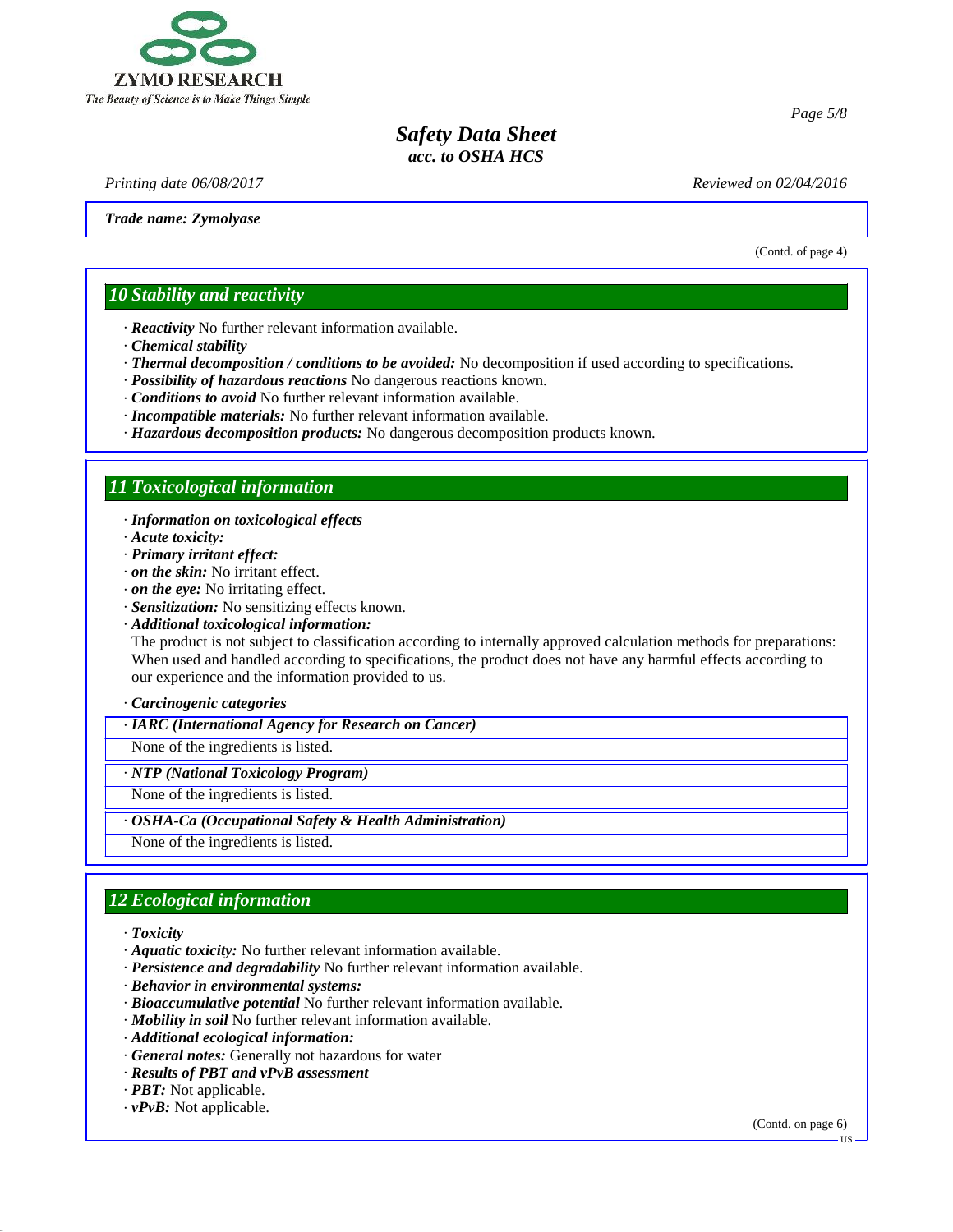

*Printing date 06/08/2017 Reviewed on 02/04/2016*

(Contd. of page 5)

*Page 6/8*

*Trade name: Zymolyase*

· *Other adverse effects* No further relevant information available.

### *13 Disposal considerations*

- · *Waste treatment methods*
- · *Recommendation:* Smaller quantities can be disposed of with household waste.

· *Uncleaned packagings:*

· *Recommendation:*

Dispose of container in acoordance with local/regional/national and international recommendations.

· *Recommended cleansing agent:* Water, if necessary with cleansing agents.

| <b>14 Transport information</b>                                                           |                 |
|-------------------------------------------------------------------------------------------|-----------------|
| . <i>UN-Number</i><br>· DOT, ADN, IMDG, IATA                                              | not regulated   |
| $\cdot$ UN proper shipping name<br>· DOT, ADN, IMDG, IATA                                 | not regulated   |
| $\cdot$ Transport hazard class(es)                                                        |                 |
| · DOT, ADN, IMDG, IATA<br>· Class                                                         | not regulated   |
| · Packing group<br>· DOT, IMDG, IATA                                                      | not regulated   |
| · Environmental hazards:                                                                  | Not applicable. |
| Special precautions for user                                                              | Not applicable. |
| $\cdot$ Transport in bulk according to Annex II of<br><b>MARPOL73/78 and the IBC Code</b> | Not applicable. |
| · UN "Model Regulation":                                                                  | not regulated   |

## *15 Regulatory information*

· *Safety, health and environmental regulations/legislation specific for the substance or mixture* · *Sara*

· *Section 355 (extremely hazardous substances):*

None of the ingredients is listed.

· *Section 313 (Specific toxic chemical listings):*

None of the ingredients is listed.

44.0

· *TSCA (Toxic Substances Control Act):* None of the ingredients is listed.

(Contd. on page 7)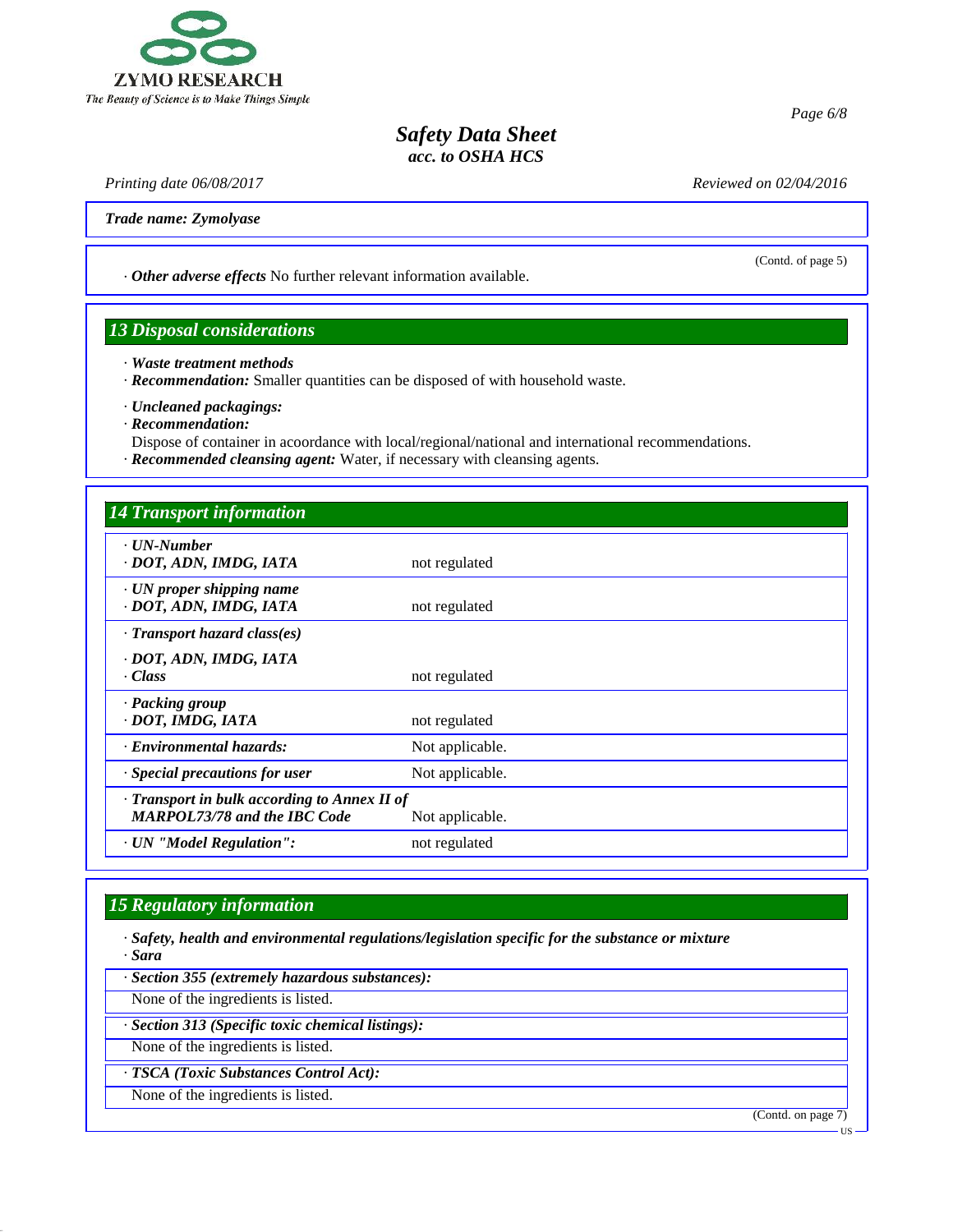

*Printing date 06/08/2017 Reviewed on 02/04/2016*

*Trade name: Zymolyase*

· *Proposition 65*

(Contd. of page 6)

*Page 7/8*

· *Chemicals known to cause cancer:*

None of the ingredients is listed.

· *Chemicals known to cause reproductive toxicity for females:*

None of the ingredients is listed.

· *Chemicals known to cause reproductive toxicity for males:*

None of the ingredients is listed.

· *Chemicals known to cause developmental toxicity:*

None of the ingredients is listed.

· *Carcinogenic categories*

· *EPA (Environmental Protection Agency)*

None of the ingredients is listed.

· *TLV (Threshold Limit Value established by ACGIH)*

None of the ingredients is listed.

· *NIOSH-Ca (National Institute for Occupational Safety and Health)*

None of the ingredients is listed.

· *GHS label elements* Void

· *Hazard pictograms* Void

· *Signal word* Void

· *Hazard statements* Void

· *Chemical safety assessment:* A Chemical Safety Assessment has not been carried out.

#### *16 Other information*

44.0

This information is based on our present knowledge. However, this shall not constitute a guarantee for any specific product features and shall not establish a legally valid contractual relationship.

#### · *Department issuing SDS:*

Zymo Research Corp. Safety Department 17062 Murphy Ave. Irvine, CA 92614 USA Phone: 1-949-679-1190 or 1-888-882-9682 · *Contact:* sds@zymoresearch.com · *Date of preparation / last revision* 06/08/2017 / - · *Abbreviations and acronyms:* ADR: Accord européen sur le transport des marchandises dangereuses par Route (European Agreement concerning the International Carriage of Dangerous Goods by Road) IMDG: International Maritime Code for Dangerous Goods DOT: US Department of Transportation IATA: International Air Transport Association ACGIH: American Conference of Governmental Industrial Hygienists EINECS: European Inventory of Existing Commercial Chemical Substances ELINCS: European List of Notified Chemical Substances CAS: Chemical Abstracts Service (division of the American Chemical Society)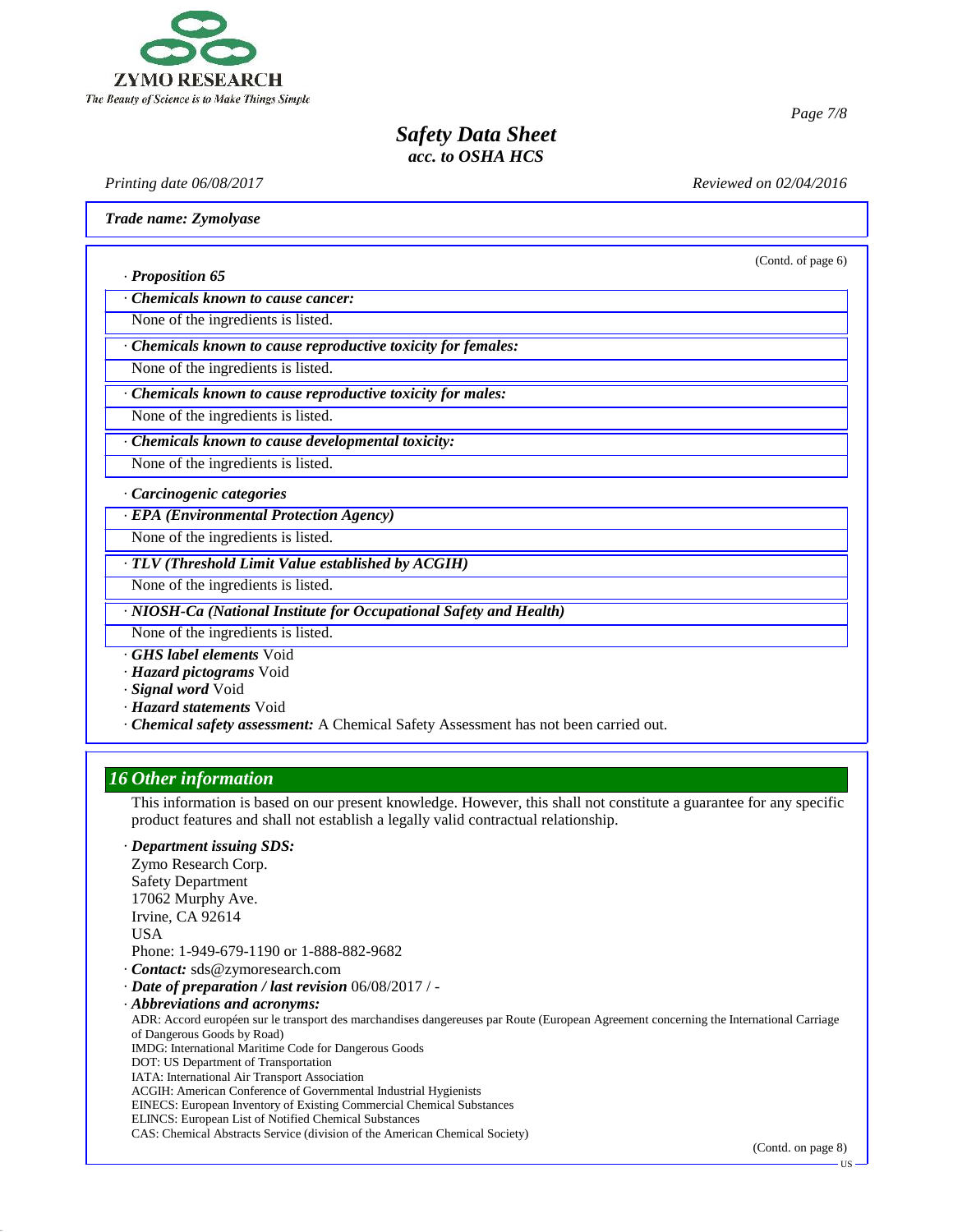

*Printing date 06/08/2017 Reviewed on 02/04/2016*

#### *Trade name: Zymolyase*

44.0

NFPA: National Fire Protection Association (USA) HMIS: Hazardous Materials Identification System (USA) VOC: Volatile Organic Compounds (USA, EU) PBT: Persistent, Bioaccumulative and Toxic vPvB: very Persistent and very Bioaccumulative NIOSH: National Institute for Occupational Safety OSHA: Occupational Safety & Health TLV: Threshold Limit Value PEL: Permissible Exposure Limit REL: Recommended Exposure Limit

(Contd. of page 7)

US

### *Page 8/8*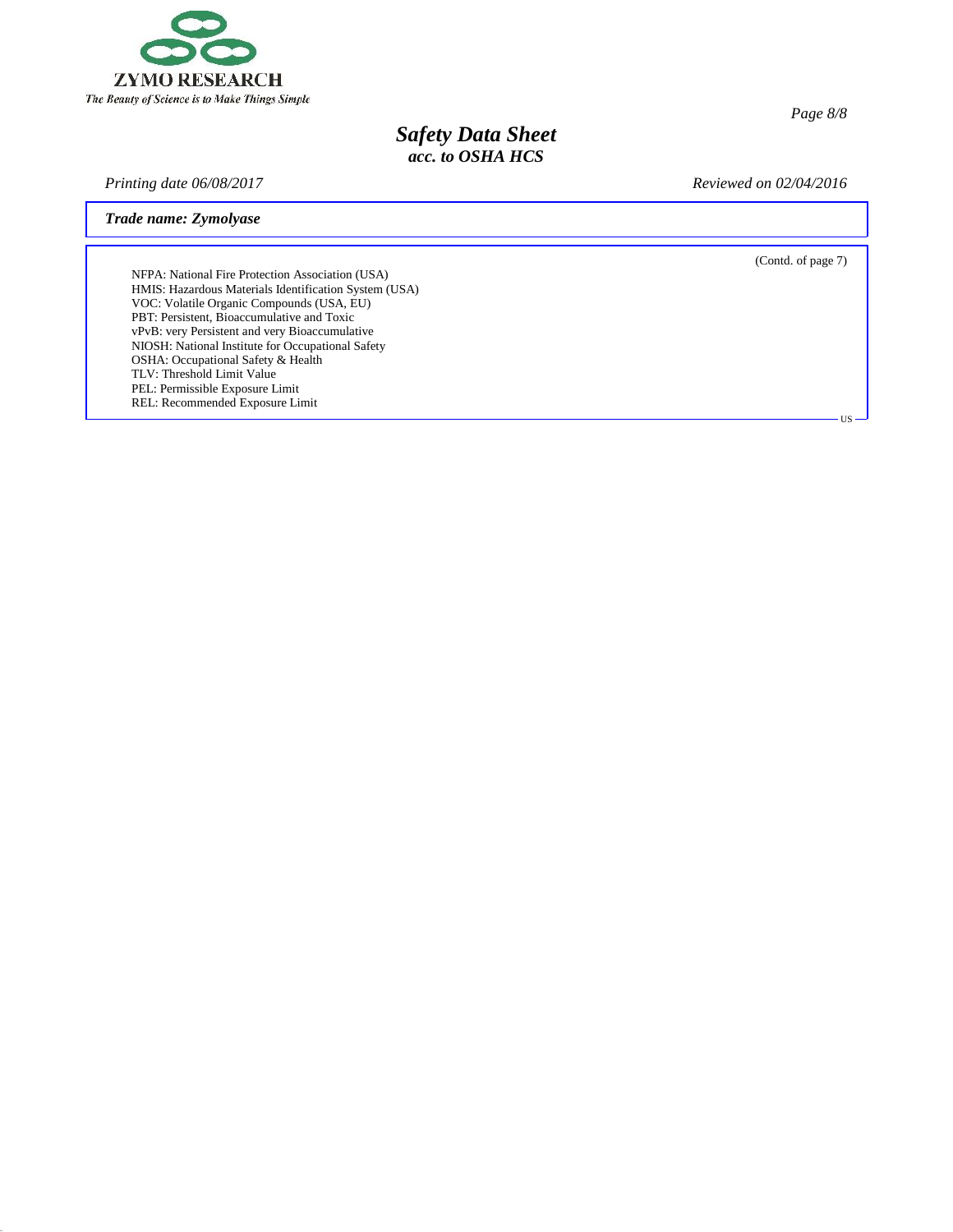

44.0



*Page 1/8*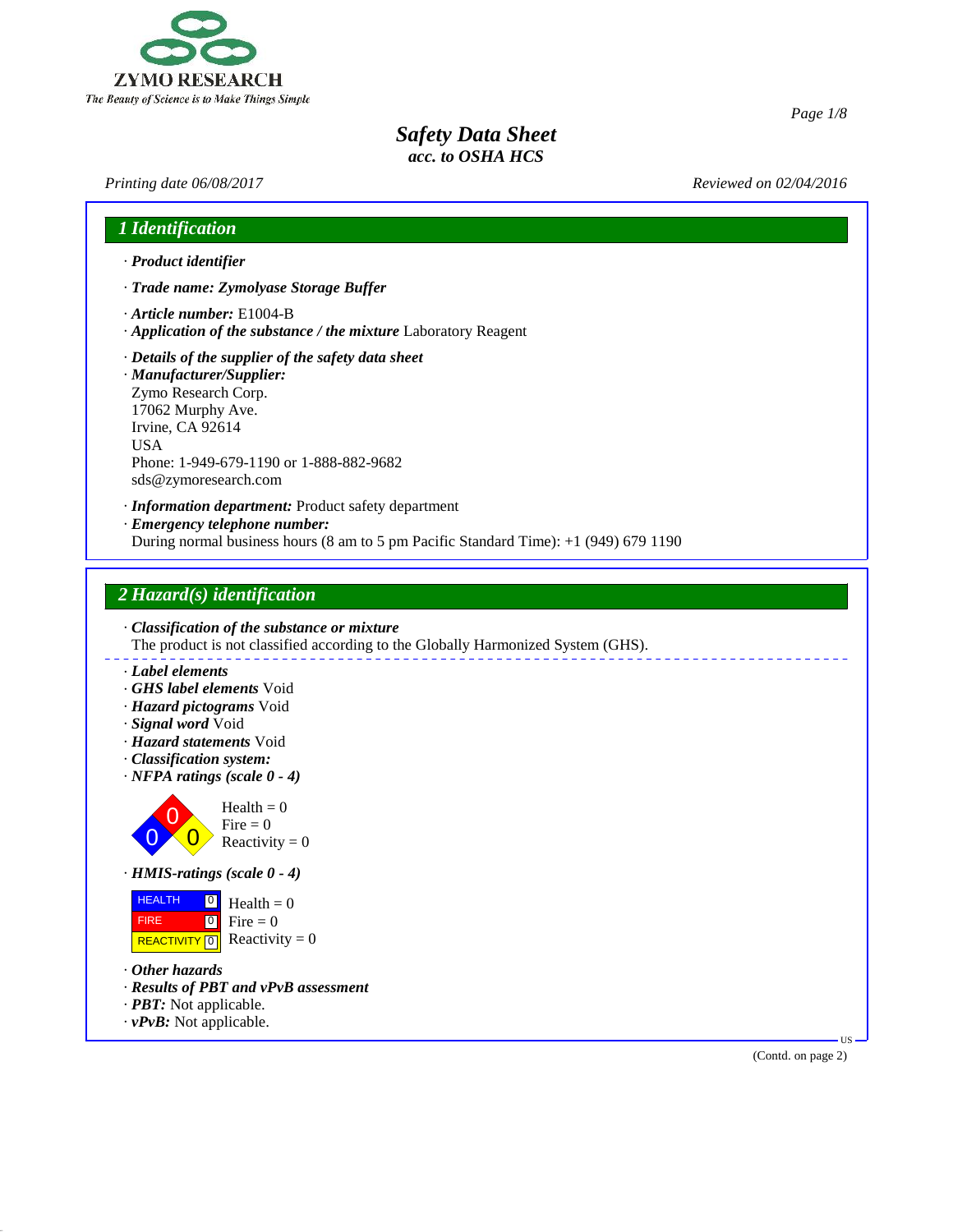

*Printing date 06/08/2017 Reviewed on 02/04/2016*

*Trade name: Zymolyase Storage Buffer*

(Contd. of page 1)

US

### *3 Composition/information on ingredients*

- · *Chemical characterization: Mixtures*
- · *Description:* Mixture of the substances listed below with nonhazardous additions.
- · *Dangerous components:* Void

#### *4 First-aid measures*

- · *Description of first aid measures*
- · *General information:* No special measures required.
- · *After inhalation:* Supply fresh air; consult doctor in case of complaints.
- · *After skin contact:* Generally the product does not irritate the skin.
- · *After eye contact:* Rinse opened eye for several minutes under running water. Then consult a doctor.
- · *After swallowing:* Do not induce vomiting; immediately call for medical help.
- · *Information for doctor:*
- · *Most important symptoms and effects, both acute and delayed* No further relevant information available.
- · *Indication of any immediate medical attention and special treatment needed*
- No further relevant information available.

### *5 Fire-fighting measures*

- · *Extinguishing media*
- · *Suitable extinguishing agents:*
- CO2, extinguishing powder or water spray. Fight larger fires with water spray or alcohol resistant foam.
- · *Advice for firefighters*
- · *Protective equipment:* Wear protective clothing.

### *6 Accidental release measures*

- · *Personal precautions, protective equipment and emergency procedures* Wear protective clothing.
- · *Environmental precautions:* Do not allow to enter sewers/ surface or ground water.
- · *Methods and material for containment and cleaning up:*
- Absorb with liquid-binding material (sand, diatomite, acid binders, universal binders, sawdust).
- · *Reference to other sections*

44.0

- See Section 7 for information on safe handling.
- See Section 8 for information on personal protection equipment.
- See Section 13 for disposal information.
- · *Protective Action Criteria for Chemicals*

· *PAC-1:* CAS: 60-24-2 2-mercaptoethanol 0.6 ppm · *PAC-2:* CAS: 60-24-2 2-mercaptoethanol 3.5 ppm (Contd. on page 3)

*Page 2/8*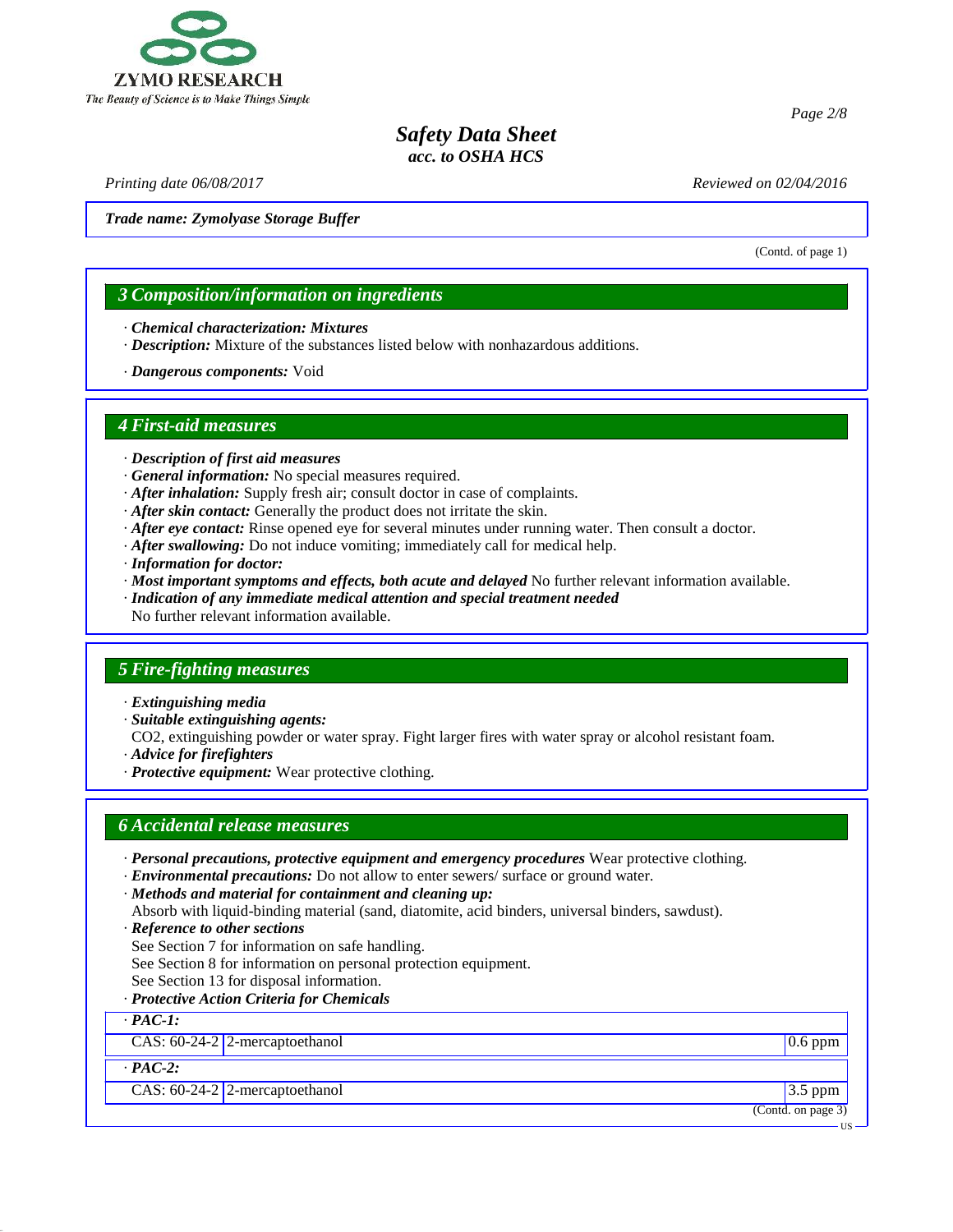

*Printing date 06/08/2017 Reviewed on 02/04/2016*

(Contd. of page 2)

#### *Trade name: Zymolyase Storage Buffer*

· *PAC-3:*

CAS: 60-24-2 2-mercaptoethanol 29 ppm

### *7 Handling and storage*

#### · *Handling:*

- · *Precautions for safe handling* No special measures required.
- · *Information about protection against explosions and fires:* No special measures required.
- · *Conditions for safe storage, including any incompatibilities*

· *Storage:*

- · *Requirements to be met by storerooms and receptacles:* No special requirements.
- · *Information about storage in one common storage facility:* Not required.
- · *Further information about storage conditions:* None.
- · *Specific end use(s)* Laboratory reagent

### *8 Exposure controls/personal protection*

- · *Additional information about design of technical systems:* No further data; see item 7.
- · *Control parameters*
- · *Components with limit values that require monitoring at the workplace:*

The product does not contain any relevant quantities of materials with critical values that have to be monitored at the workplace.

- · *Additional information:* The lists that were valid during the creation were used as basis.
- · *Exposure controls*
- · *Personal protective equipment:*
- · *General protective and hygienic measures:*

The usual precautionary measures for handling chemicals should be followed.

- · *Breathing equipment:* Not required.
- · *Protection of hands:*

44.0

The glove material has to be impermeable and resistant to the product/ the substance/ the preparation. Due to missing tests no recommendation to the glove material can be given for the product/ the preparation/ the chemical mixture.

Selection of the glove material on consideration of the penetration times, rates of diffusion and the degradation · *Material of gloves*

The selection of the suitable gloves does not only depend on the material, but also on further marks of quality and varies from manufacturer to manufacturer. As the product is a preparation of several substances, the resistance of the glove material can not be calculated in advance and has therefore to be checked prior to the application.

· *Penetration time of glove material*

The exact break through time has to be found out by the manufacturer of the protective gloves and has to be observed.

· *Eye protection:* Goggles recommended during refilling.

(Contd. on page 4)

 $\overline{\mathbf{u}}$   $\overline{\mathbf{v}}$ 

*Page 3/8*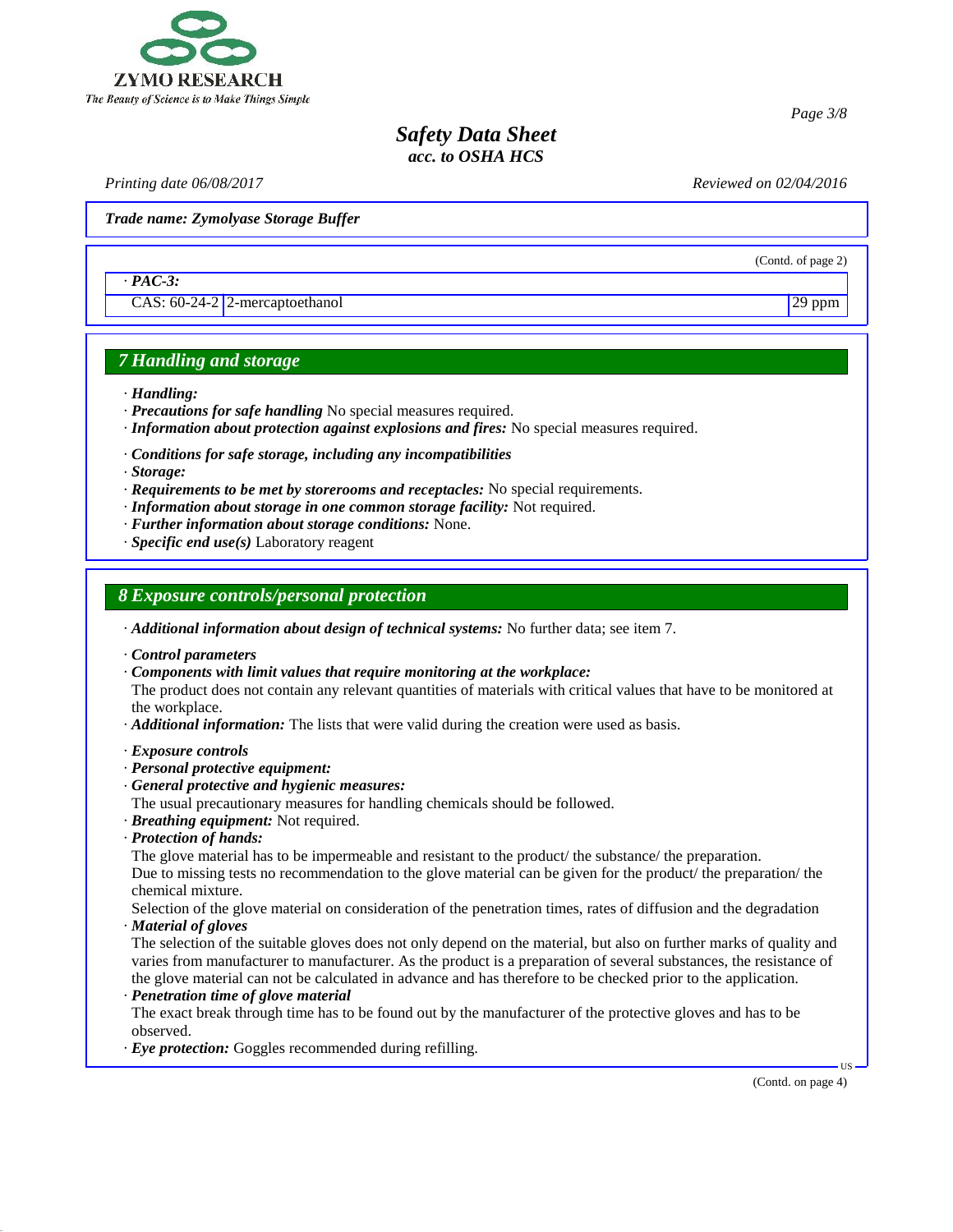

*Printing date 06/08/2017 Reviewed on 02/04/2016*

44.0

*Trade name: Zymolyase Storage Buffer*

(Contd. of page 3)

| <b>9 Physical and chemical properties</b>                                                               |                                                            |  |
|---------------------------------------------------------------------------------------------------------|------------------------------------------------------------|--|
| · Information on basic physical and chemical properties<br>· General Information<br>$\cdot$ Appearance: |                                                            |  |
| Form:                                                                                                   | Liquid                                                     |  |
| Color:                                                                                                  | Clear                                                      |  |
| $\cdot$ Odor:                                                                                           | Like rotten eggs (mercaptans)                              |  |
| · Odor threshold:                                                                                       | Not determined.                                            |  |
| $\cdot$ pH-value:                                                                                       | Not determined.                                            |  |
| · Change in condition                                                                                   |                                                            |  |
| <b>Melting point/Melting range:</b>                                                                     | Undetermined.                                              |  |
| <b>Boiling point/Boiling range:</b>                                                                     | Undetermined.                                              |  |
| · Flash point:                                                                                          | Not applicable.                                            |  |
| · Flammability (solid, gaseous):                                                                        | Not applicable.                                            |  |
| · Ignition temperature:                                                                                 |                                                            |  |
| <b>Decomposition temperature:</b>                                                                       | Not determined.                                            |  |
| · Auto igniting:                                                                                        | Product is not selfigniting.                               |  |
| · Danger of explosion:                                                                                  | Product does not present an explosion hazard.              |  |
| · Explosion limits:                                                                                     |                                                            |  |
| Lower:                                                                                                  | Not Applicable                                             |  |
| <b>Upper:</b>                                                                                           | Not Applicable                                             |  |
| · Vapor pressure:                                                                                       | Not determined.                                            |  |
| $\cdot$ Density:                                                                                        | Not determined.                                            |  |
| · Relative density                                                                                      | Not determined.                                            |  |
| · Vapor density                                                                                         | Not determined.                                            |  |
| $\cdot$ Evaporation rate                                                                                | Not determined.                                            |  |
| · Solubility in / Miscibility with<br>Water:                                                            | Not miscible or difficult to mix.                          |  |
|                                                                                                         | · Partition coefficient (n-octanol/water): Not determined. |  |
| · Viscosity:                                                                                            |                                                            |  |
| Dynamic:                                                                                                | Not determined.                                            |  |
| Kinematic:                                                                                              | Not determined.                                            |  |
| · Solvent content:                                                                                      |                                                            |  |
| Organic solvents:                                                                                       | $0.0\%$                                                    |  |
| <b>VOC</b> content:                                                                                     | $0.0$ g/l / $0.00$ lb/gl                                   |  |
| $·$ Other information                                                                                   | No further relevant information available.                 |  |

(Contd. on page 5)

US

*Page 4/8*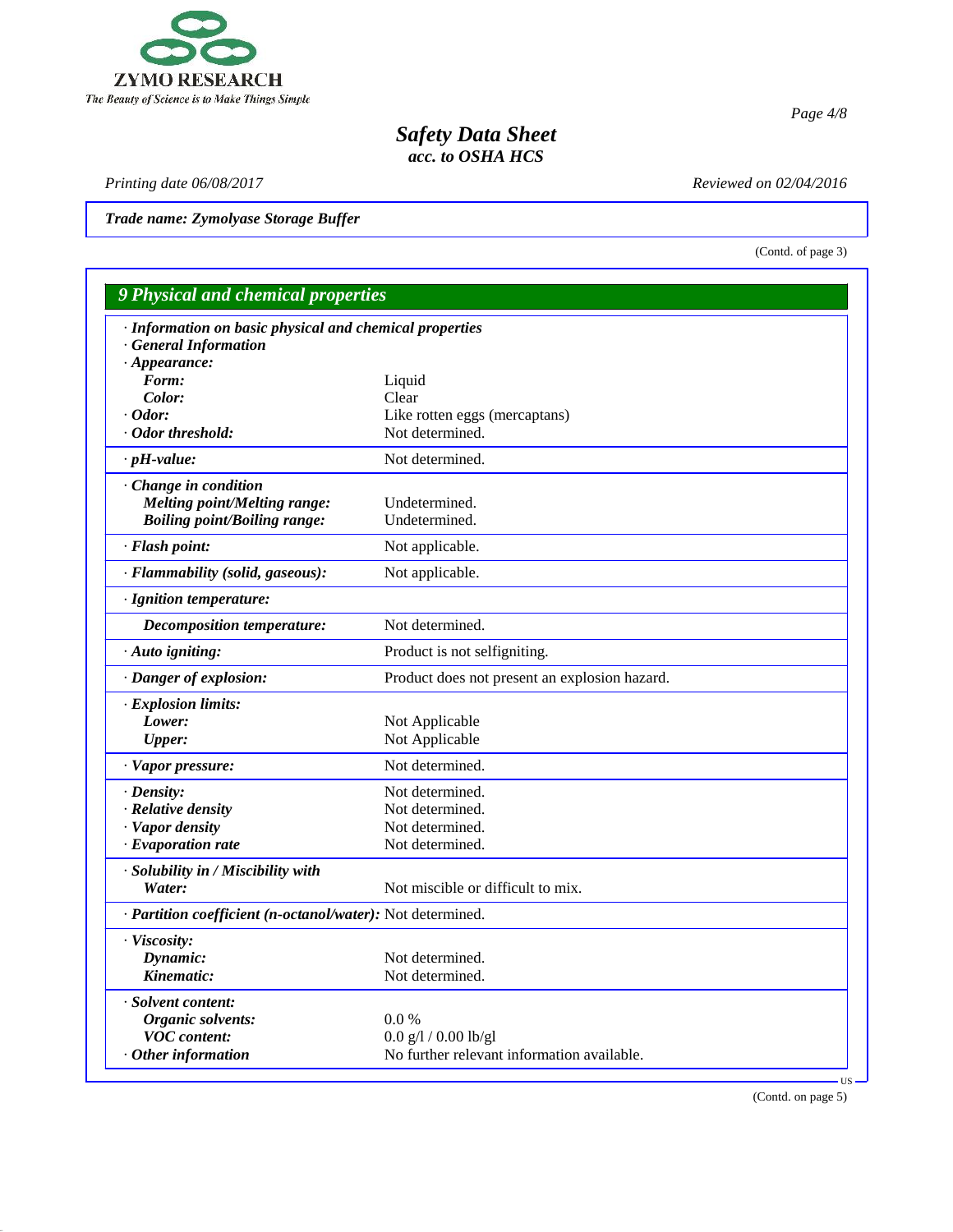

*Printing date 06/08/2017 Reviewed on 02/04/2016*

*Trade name: Zymolyase Storage Buffer*

(Contd. of page 4)

*Page 5/8*

### *10 Stability and reactivity*

- · *Reactivity* No further relevant information available.
- · *Chemical stability*
- · *Thermal decomposition / conditions to be avoided:* No decomposition if used according to specifications.
- · *Possibility of hazardous reactions* No dangerous reactions known.
- · *Conditions to avoid* No further relevant information available.
- · *Incompatible materials:* No further relevant information available.
- · *Hazardous decomposition products:* No dangerous decomposition products known.

### *11 Toxicological information*

- · *Information on toxicological effects*
- · *Acute toxicity:*
- · *Primary irritant effect:*
- · *on the skin:* No irritant effect.
- · *on the eye:* No irritating effect.
- · *Sensitization:* No sensitizing effects known.
- · *Additional toxicological information:*

The product is not subject to classification according to internally approved calculation methods for preparations: When used and handled according to specifications, the product does not have any harmful effects according to our experience and the information provided to us.

#### · *Carcinogenic categories*

· *IARC (International Agency for Research on Cancer)*

None of the ingredients is listed.

· *NTP (National Toxicology Program)*

None of the ingredients is listed.

· *OSHA-Ca (Occupational Safety & Health Administration)*

None of the ingredients is listed.

# *12 Ecological information*

- · *Toxicity*
- · *Aquatic toxicity:* No further relevant information available.
- · *Persistence and degradability* No further relevant information available.
- · *Behavior in environmental systems:*
- · *Bioaccumulative potential* No further relevant information available.
- · *Mobility in soil* No further relevant information available.
- · *Additional ecological information:*
- · *General notes:*

44.0

- Water hazard class 2 (Self-assessment): hazardous for water
- Do not allow product to reach ground water, water course or sewage system.

Danger to drinking water if even small quantities leak into the ground.

(Contd. on page 6)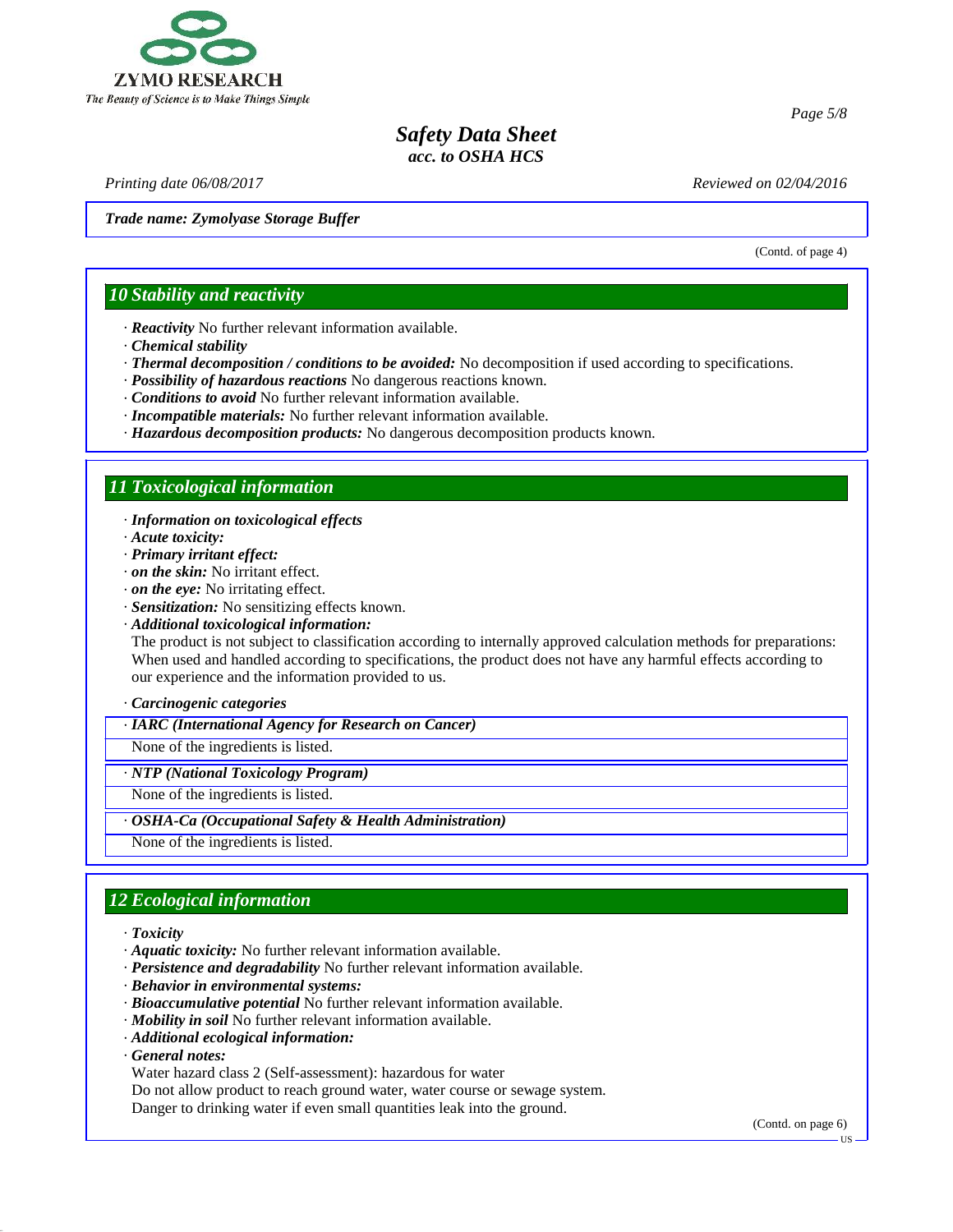

*Printing date 06/08/2017 Reviewed on 02/04/2016*

(Contd. of page 5)

*Trade name: Zymolyase Storage Buffer*

· *Results of PBT and vPvB assessment*

· *PBT:* Not applicable.

· *vPvB:* Not applicable.

· *Other adverse effects* No further relevant information available.

### *13 Disposal considerations*

· *Waste treatment methods*

· *Recommendation:* Smaller quantities can be disposed of with household waste.

· *Uncleaned packagings:*

· *Recommendation:*

Dispose of container in acoordance with local/regional/national and international recommendations.

### *14 Transport information*

| $\cdot$ UN-Number<br>· DOT, ADN, IMDG, IATA                                         | not regulated   |
|-------------------------------------------------------------------------------------|-----------------|
| $\cdot$ UN proper shipping name<br>· DOT, ADN, IMDG, IATA                           | not regulated   |
| $\cdot$ Transport hazard class(es)                                                  |                 |
| · DOT, ADN, IMDG, IATA<br>Class                                                     | not regulated   |
| · Packing group<br>DOT, IMDG, IATA                                                  | not regulated   |
| · Environmental hazards:                                                            | Not applicable. |
| · Special precautions for user                                                      | Not applicable. |
| · Transport in bulk according to Annex II of<br><b>MARPOL73/78 and the IBC Code</b> | Not applicable. |
| · UN "Model Regulation":                                                            | not regulated   |

# *15 Regulatory information*

· *Safety, health and environmental regulations/legislation specific for the substance or mixture* · *Sara*

· *Section 355 (extremely hazardous substances):*

None of the ingredients is listed.

· *Section 313 (Specific toxic chemical listings):*

None of the ingredients is listed.

44.0

(Contd. on page 7)

US

*Page 6/8*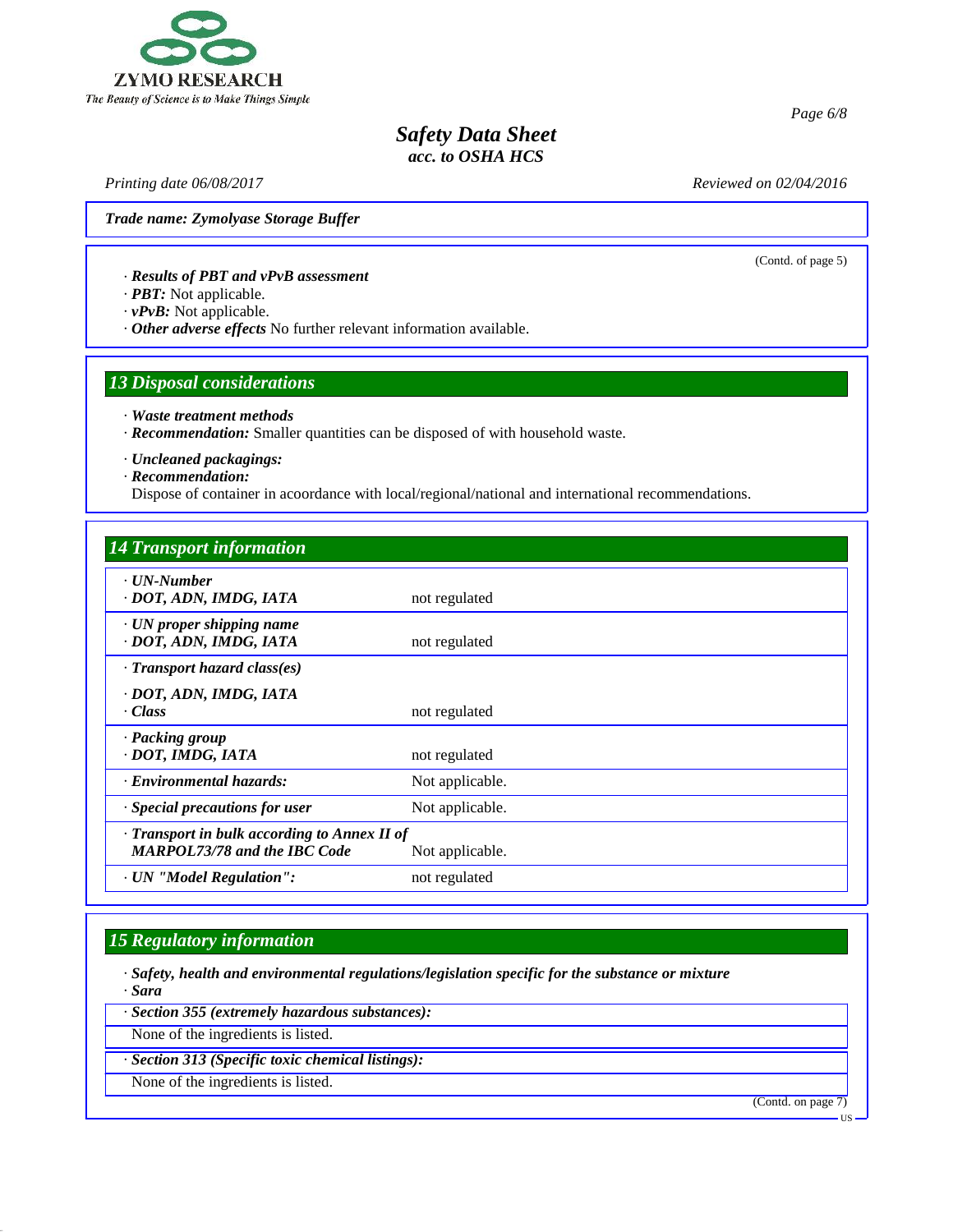

*Printing date 06/08/2017 Reviewed on 02/04/2016*

(Contd. of page 6)

*Page 7/8*

*Trade name: Zymolyase Storage Buffer*

| · TSCA (Toxic Substances Control Act): |  |
|----------------------------------------|--|
|----------------------------------------|--|

All ingredients are listed.

· *Proposition 65*

· *Chemicals known to cause cancer:*

None of the ingredients is listed.

· *Chemicals known to cause reproductive toxicity for females:*

None of the ingredients is listed.

· *Chemicals known to cause reproductive toxicity for males:*

None of the ingredients is listed.

· *Chemicals known to cause developmental toxicity:*

None of the ingredients is listed.

· *Carcinogenic categories*

· *EPA (Environmental Protection Agency)*

None of the ingredients is listed.

· *TLV (Threshold Limit Value established by ACGIH)*

None of the ingredients is listed.

· *NIOSH-Ca (National Institute for Occupational Safety and Health)*

None of the ingredients is listed.

· *GHS label elements* Void

· *Hazard pictograms* Void

· *Signal word* Void

· *Hazard statements* Void

· *Chemical safety assessment:* A Chemical Safety Assessment has not been carried out.

### *16 Other information*

44.0

This information is based on our present knowledge. However, this shall not constitute a guarantee for any specific product features and shall not establish a legally valid contractual relationship.

· *Department issuing SDS:*

Zymo Research Corp. Safety Department 17062 Murphy Ave. Irvine, CA 92614 **IISA** Phone: 1-949-679-1190 or 1-888-882-9682

· *Contact:* sds@zymoresearch.com

· *Date of preparation / last revision* 06/08/2017 / -

· *Abbreviations and acronyms:* ADR: Accord européen sur le transport des marchandises dangereuses par Route (European Agreement concerning the International Carriage of Dangerous Goods by Road) IMDG: International Maritime Code for Dangerous Goods DOT: US Department of Transportation IATA: International Air Transport Association

(Contd. on page 8)